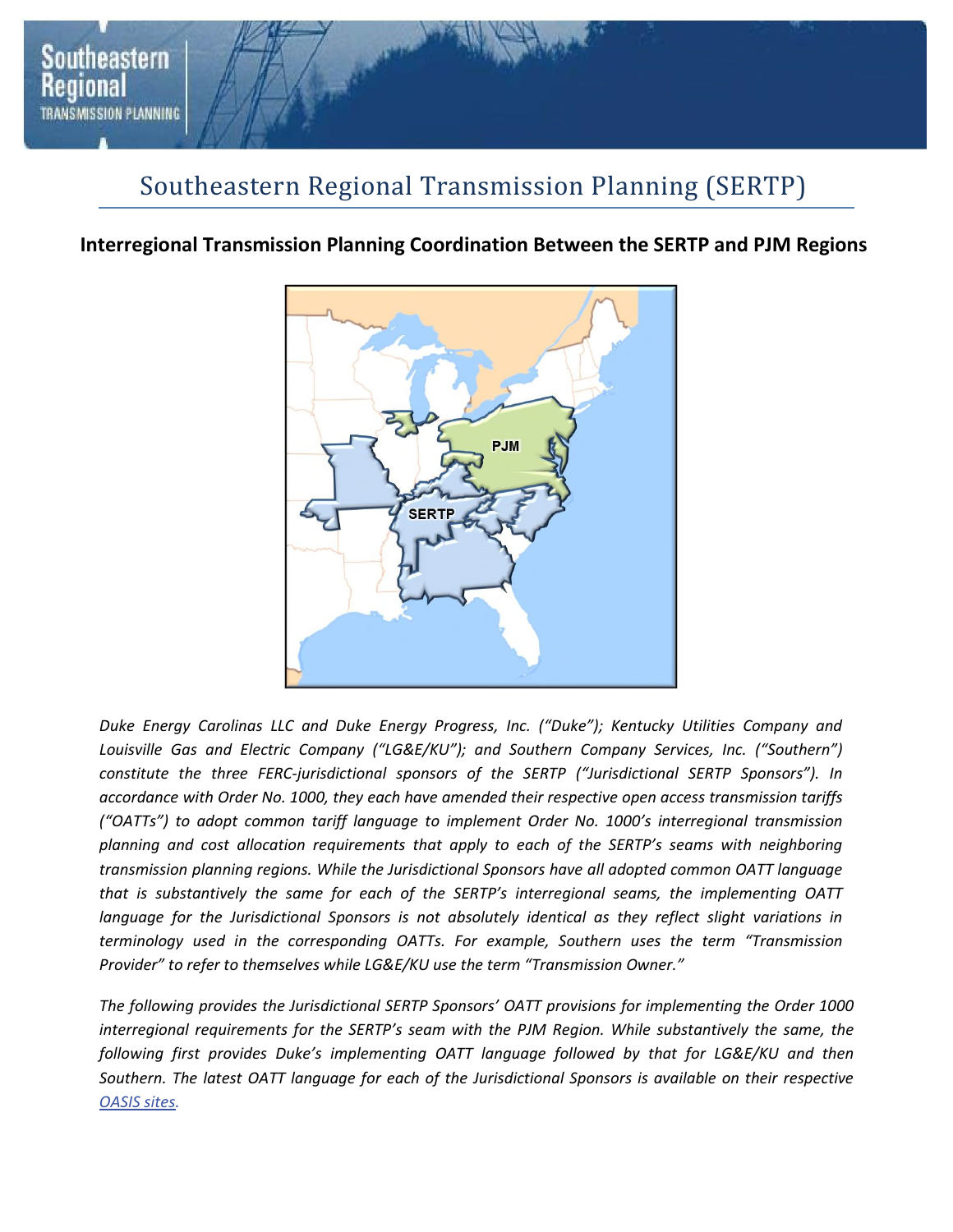Duke Energy Carolinas LLC and Duke Energy Progress, Inc.

Attachment N-1-PJM

Interregional Transmission Coordination Between the SERTP and PJM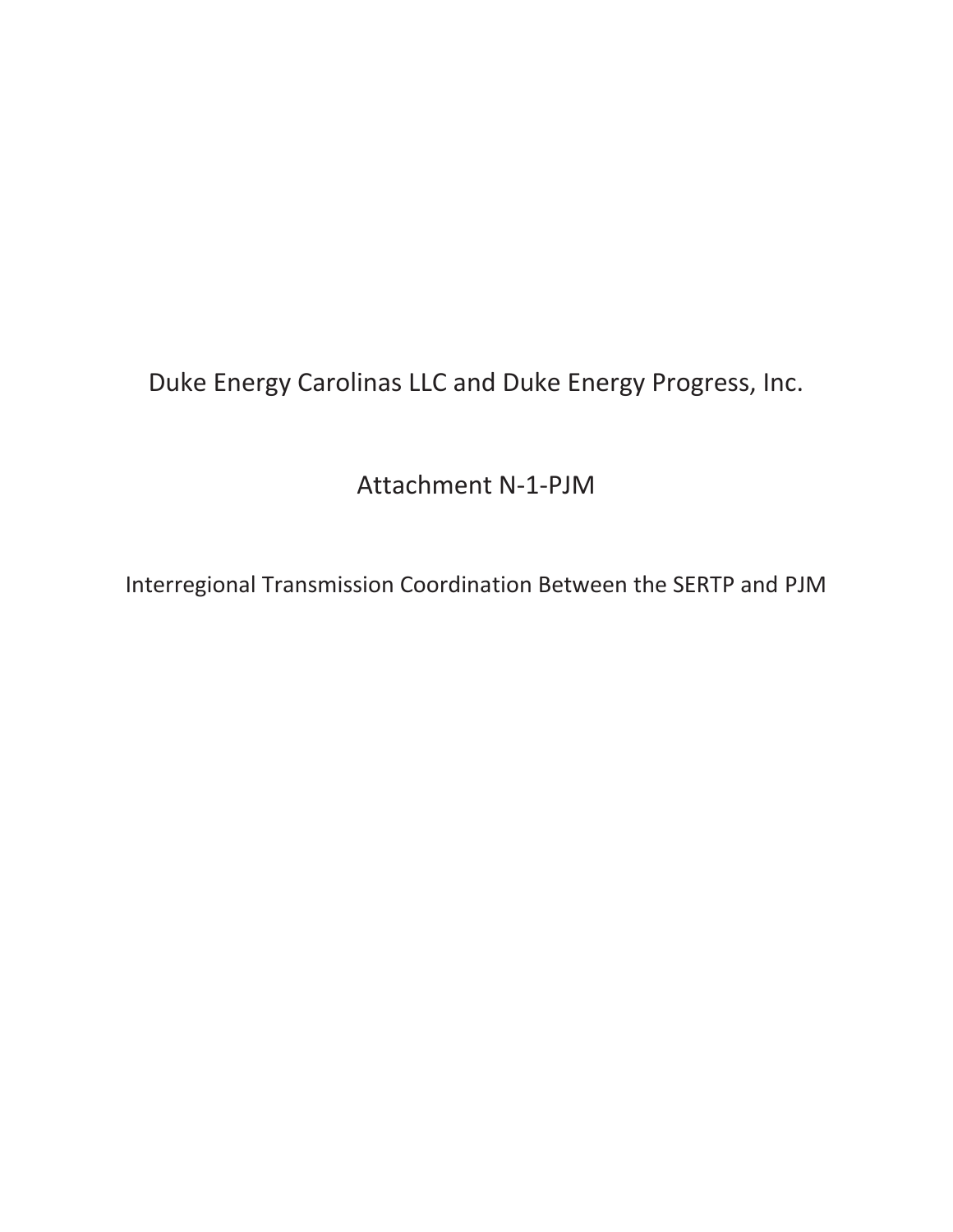### **ATTACHMENT N-1 - PJM**

### **Interregional Transmission Coordination Between the SERTP and PJM Regions**

The Duke Transmission Provider, through its regional transmission planning process, coordinates with the PJM Interconnection, LLC ("PJM") as the transmission provider and planner for the PJM region to address transmission planning coordination issues related to interregional transmission projects. The interregional transmission coordination procedures include a detailed description of the process for coordination between public utility transmission providers in the SERTP and PJM to identify possible interregional transmission projects that could address transmission needs more efficiently or cost-effectively than transmission projects included in the respective regional transmission plans. The interregional transmission coordination procedures are hereby provided in this Attachment N-1 - PJM with additional materials provided on the Regional Planning website.

The Duke Transmission Provider and PJM shall:

- (1) Coordinate and share the results of the SERTP's and PJM's regional transmission plans to identify possible interregional transmission projects that could address transmission needs more efficiently or cost-effectively than separate regional transmission projects;
- (2) Identify and jointly evaluate transmission projects that are proposed to be located in both transmission planning regions;
- (3) Exchange, at least annually, planning data and information; and
- (4) Maintain a website and e-mail list for the communication of information related to the coordinated planning process.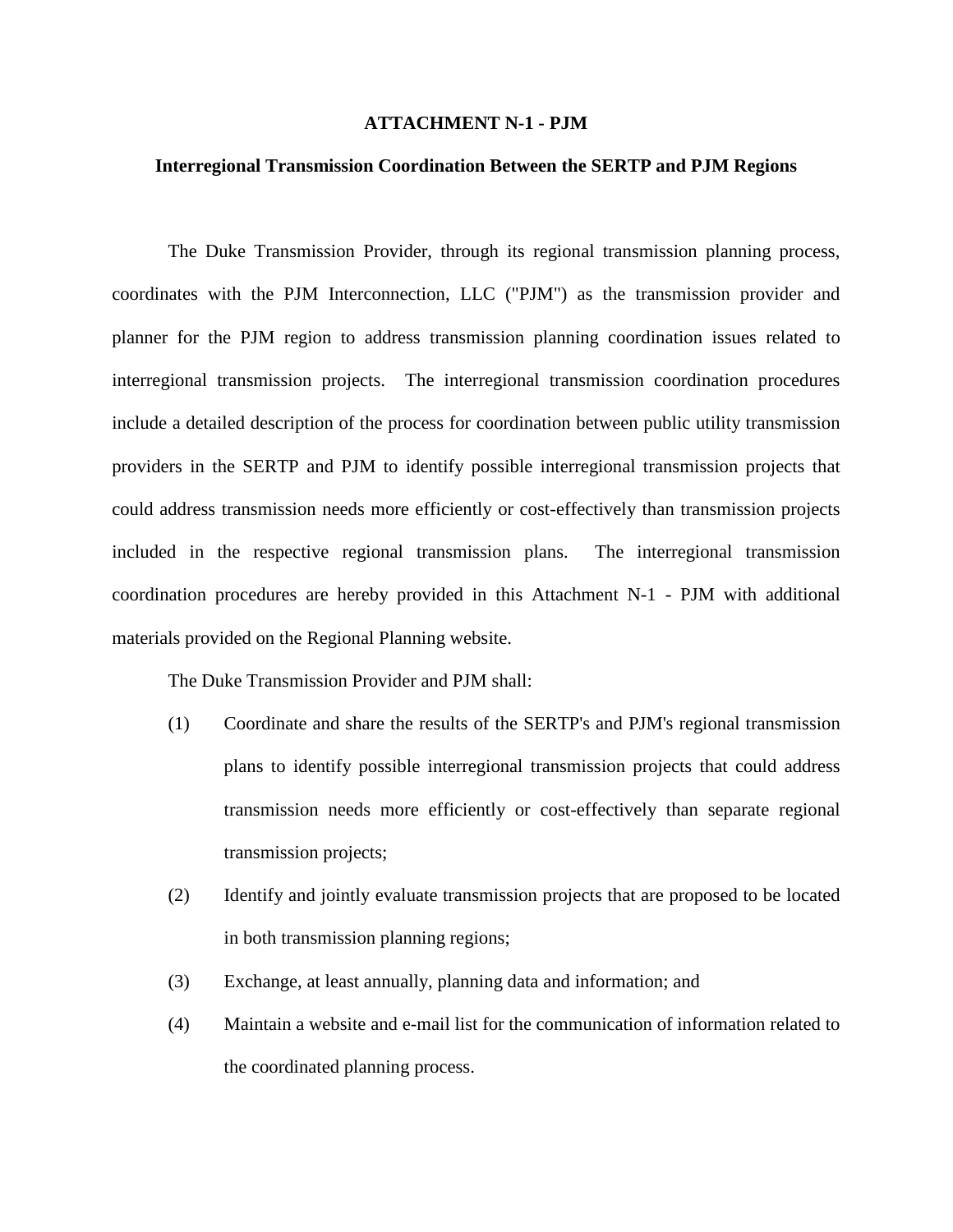The Duke Transmission Provider and PJM developed a mutually agreeable method for allocating between the two transmission planning regions the costs of new interregional transmission projects that are located within both transmission planning regions. Such cost allocation method satisfies the six interregional cost allocation principles set forth in Order No. 1000 and are included in this Attachment N-1 - PJM.

For purposes of this Attachment N-1 - PJM, the SERTP's transmission planning process is the process described in Attachment N-1 of this Tariff; PJM's regional transmission planning process is the process described in Schedule 6 of PJM's OATT. References to the respective transmission planning processes in this Attachment N-1 - PJM are intended to identify the activities described in those tariff provisions. Likewise, references to the respective regional transmission plans in this Attachment N-1 - PJM are intended to identify, for PJM, the PJM Regional Transmission Expansion Plan ("RTEP"), as defined in applicable PJM documents and, for the Duke Transmission Provider, the SERTP regional transmission plan, which includes the Duke Transmission Provider's ten (10) year transmission expansion plan. Unless noted otherwise, Section references in this Attachment N-1 - PJM refer to Sections within this Attachment N-1 - PJM.

Nothing in this Attachment N-1 - PJM is intended to affect the terms of any bilateral planning or operating agreements between transmission owners and/or transmission service providers that exist as of the effective date of this Attachment N-1 - PJM or that are executed at some future date.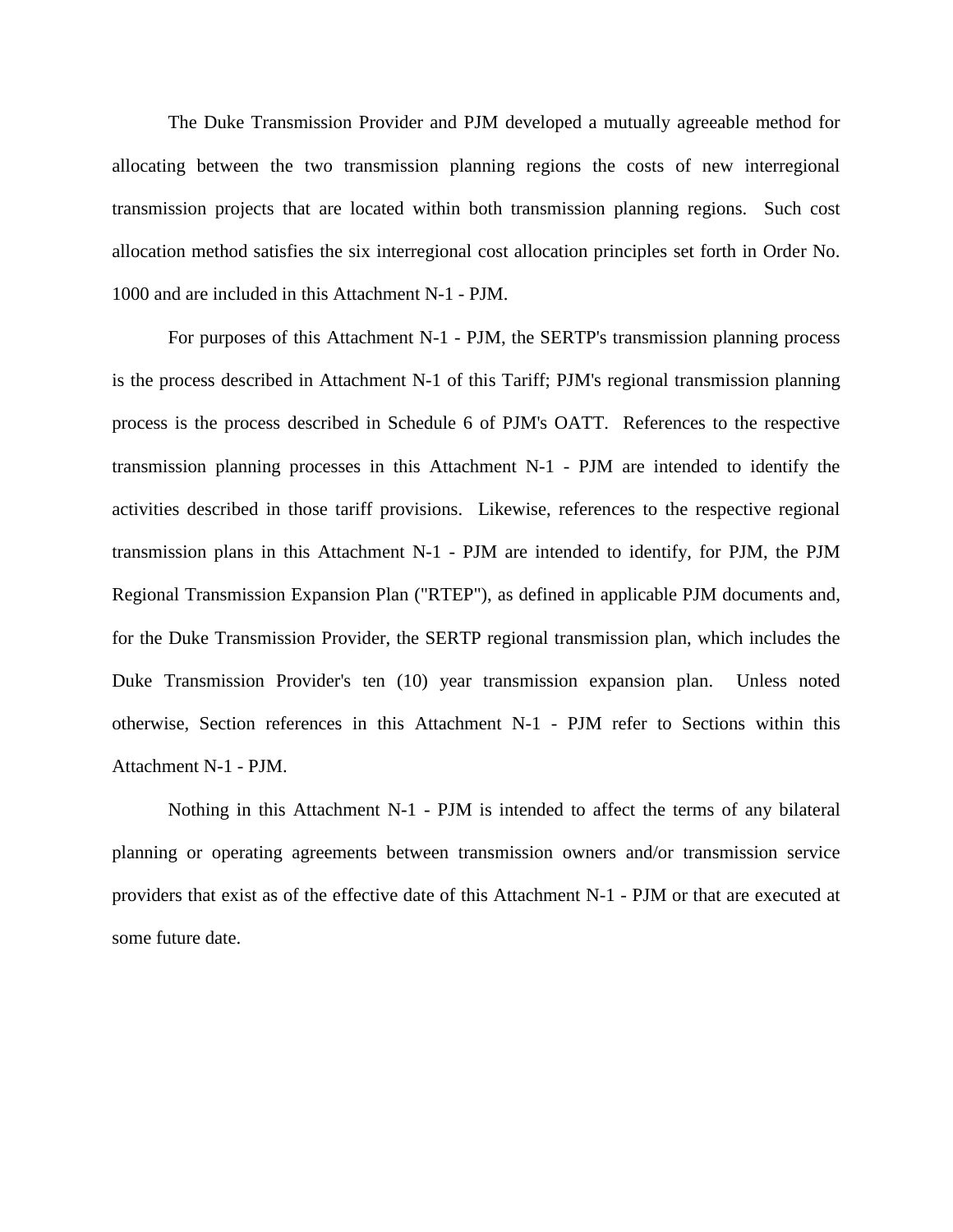#### **INTERREGIONAL TRANSMISSION PLANNING PRINCIPLES**

Representatives of the SERTP and PJM will meet no less than once per year to facilitate the interregional coordination procedures described below (as applicable). Representatives of the SERTP and PJM may meet more frequently during the evaluation of project(s) proposed for purposes of interregional cost allocation between the SERTP and PJM. For purposes of this Attachment N-1 - PJM, an "interregional transmission project" means a facility or set of facilities that would be physically located in both the SERTP and PJM regions and would interconnect to transmission facilities in both the SERTP and PJM regions. The facilities to which the project is proposed to interconnect may be either existing transmission facilities or transmission projects included in the regional transmission plan that are currently under development. **1.**

### **Coordination**

- **1.1 Review of Respective Regional Transmission Plans:** Biennially, the Duke Transmission Provider and PJM shall review each other's current regional transmission plan(s) and engage in the data exchange and joint evaluation described in Sections 2 and 3.
	- o The review of each region's regional transmission plan(s), which plans include the transmission needs and planned upgrades of the transmission providers in each region, shall occur on a mutually agreeable timetable, taking into account each region's transmission planning process timeline.
- **1.2 Review of Proposed Interregional Transmission Projects:** The Duke Transmission Provider and PJM will also coordinate with regard to the evaluation of interregional transmission projects identified by the Duke Transmission Provider and PJM as well as interregional transmission projects proposed for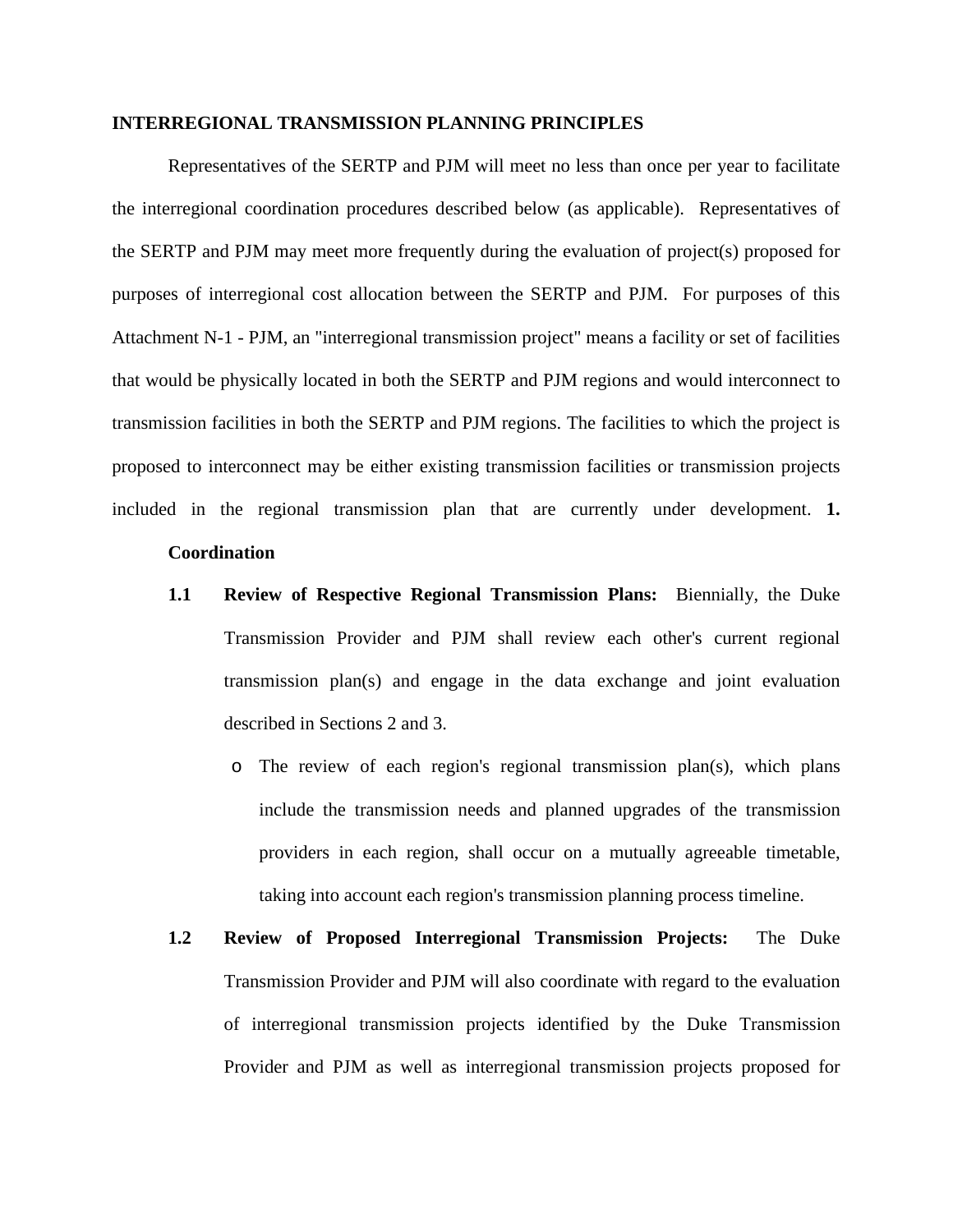Interregional Cost Allocation Purposes ("Interregional CAP"), pursuant to Sections 3 and 5, below. Initial coordination activities regarding new interregional proposals will typically begin during the third calendar quarter. The Duke Transmission Provider and PJM will exchange status updates for new interregional transmission project proposals or proposals currently under consideration as needed. These status updates will generally include, if applicable: (i) an update of the region's evaluation of the proposal; (ii) the latest calculation of Regional Benefits (as defined in Section 5.2); (iii) the anticipated timeline for future assessments; and (iv) reevaluations related to the proposal.

- **1.3 Coordination of Assumptions Used in Joint Evaluation:** The Duke Transmission Provider and PJM will coordinate assumptions used in joint evaluations, as necessary, which includes items such as:
	- o Expected timelines/milestones associated with the joint evaluation
	- o Study assumptions
	- o Regional benefit calculations.
- **1.4 Posting of Materials on Regional Planning Websites:** The Duke Transmission Provider and PJM will coordinate with respect to the posting of materials related to the interregional coordination procedures described in this Attachment N-1 on each region's regional planning website.

# **2. Data Exchange**

**2.1** At least annually, the Duke Transmission Provider and PJM shall exchange power-flow models and associated data used in the regional transmission planning processes to develop their respective then-current regional transmission plan(s).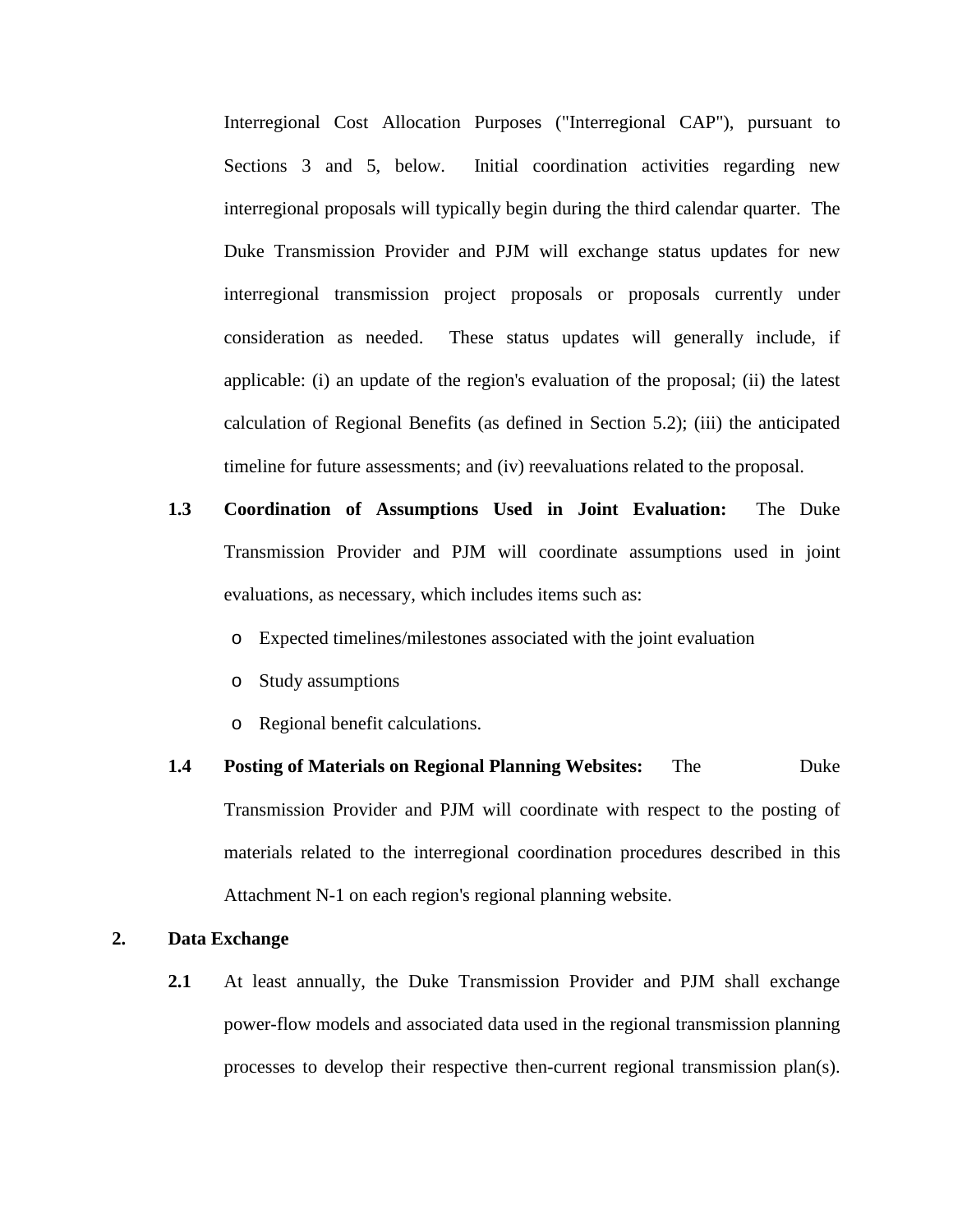This exchange will occur when such data is available in each of the transmission planning processes, typically during the first calendar quarter. Additional transmission-based models and data may be exchanged between the Duke Transmission Provider and PJM as necessary and if requested. For purposes of the interregional coordination activities outlined in this Attachment N-1 - PJM, only data and models used in the development of the Duke Transmission Provider's and PJM's then-current regional transmission plans and used in their respective regional transmission planning processes will be exchanged. This data will be posted on the pertinent regional transmission planning process' websites, consistent with the posting requirements of the respective regional transmission planning processes, and is considered CEII. The Duke Transmission Provider shall notify PJM of such posting.

**2.2** The SERTP regional transmission plans will be posted on the Regional Planning website pursuant to the Duke Transmission Provider's regional transmission planning process. The Duke Transmission Provider will also notify PJM of such posting so PJM may retrieve these transmission plans. PJM will exchange its then-current regional plan(s) in a similar manner according to its regional transmission planning process.

#### **3. Joint Evaluation**

**3.1 Identification of Interregional Transmission Projects:** The Duke Transmission Provider and PJM shall exchange planning models and data and current regional transmission plans as described in Section 2. The Duke Transmission Provider and PJM will review one another's then-current regional transmission plan(s) in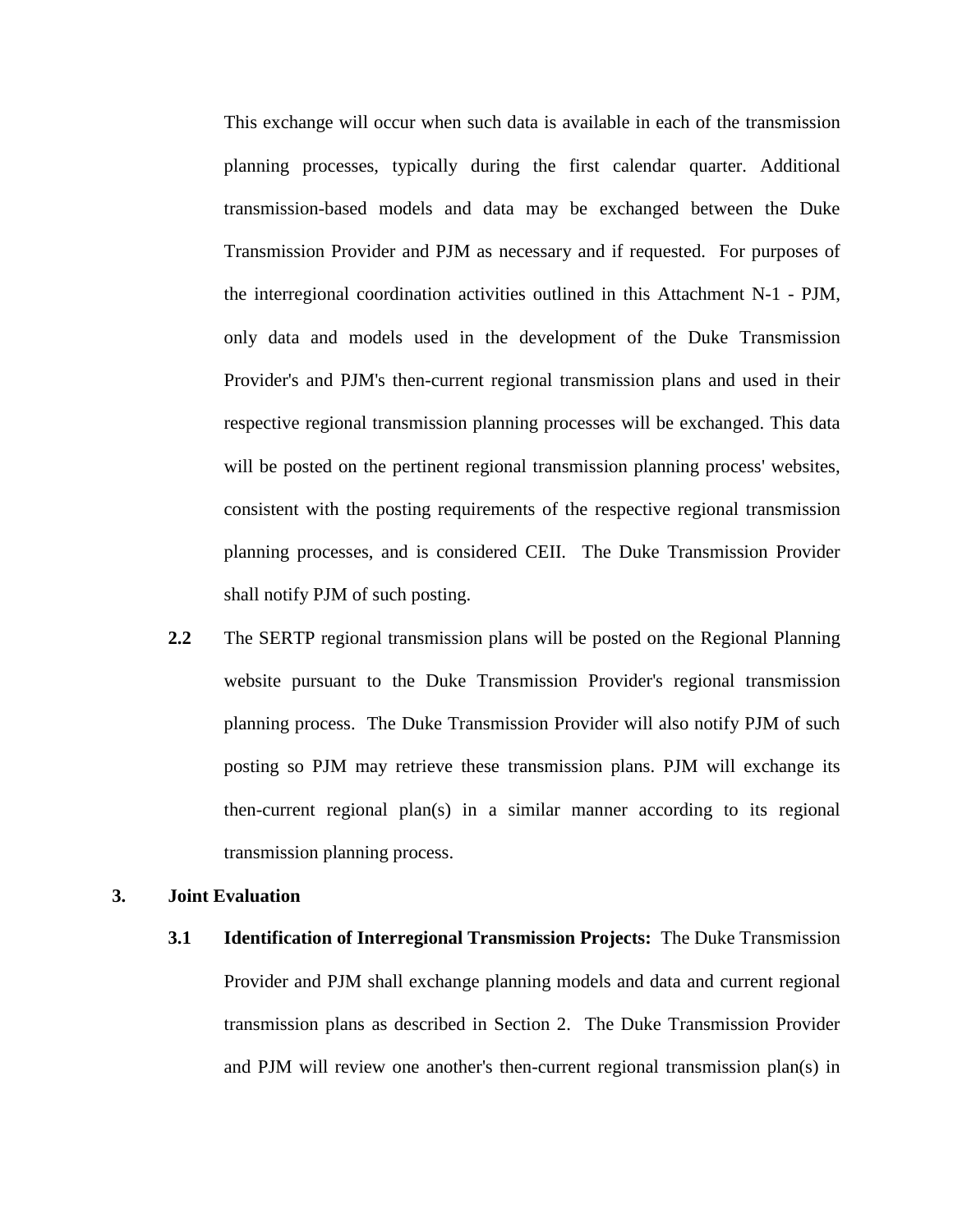accordance with the coordination procedures described in Section 1 and their respective regional transmission planning processes. If through this review, the Duke Transmission Provider and PJM identify a potential interregional transmission project that could be more efficient or cost effective than projects included in the respective regional plans, the Duke Transmission Provider and PJM will jointly evaluate the potential project pursuant to Section 3.3.

- **3.2 Identification of Interregional Transmission Projects by Stakeholders:**  Stakeholders may propose projects that may be more efficient or cost-effective than projects included in the Duke Transmission Provider's and PJM's regional transmission plans pursuant to the procedures in each region's regional transmission planning processes. The Duke Transmission Provider and PJM will evaluate interregional transmission projects proposed by stakeholders pursuant to Section 3.3.
- **3.3 Evaluation of Interregional Transmission Projects:** The Duke Transmission Provider and PJM shall act through their respective regional transmission planning processes to evaluate potential interregional transmission projects and to determine whether the inclusion of any potential interregional transmission projects in each region's regional transmission plan would be more efficient or cost-effective than projects included in the respective then-current regional transmission plans. Such analysis shall be consistent with accepted planning practices of the respective regions and the methods utilized to produce each region's respective regional transmission plan(s). The Duke Transmission Provider will evaluate potential interregional transmission projects consistent with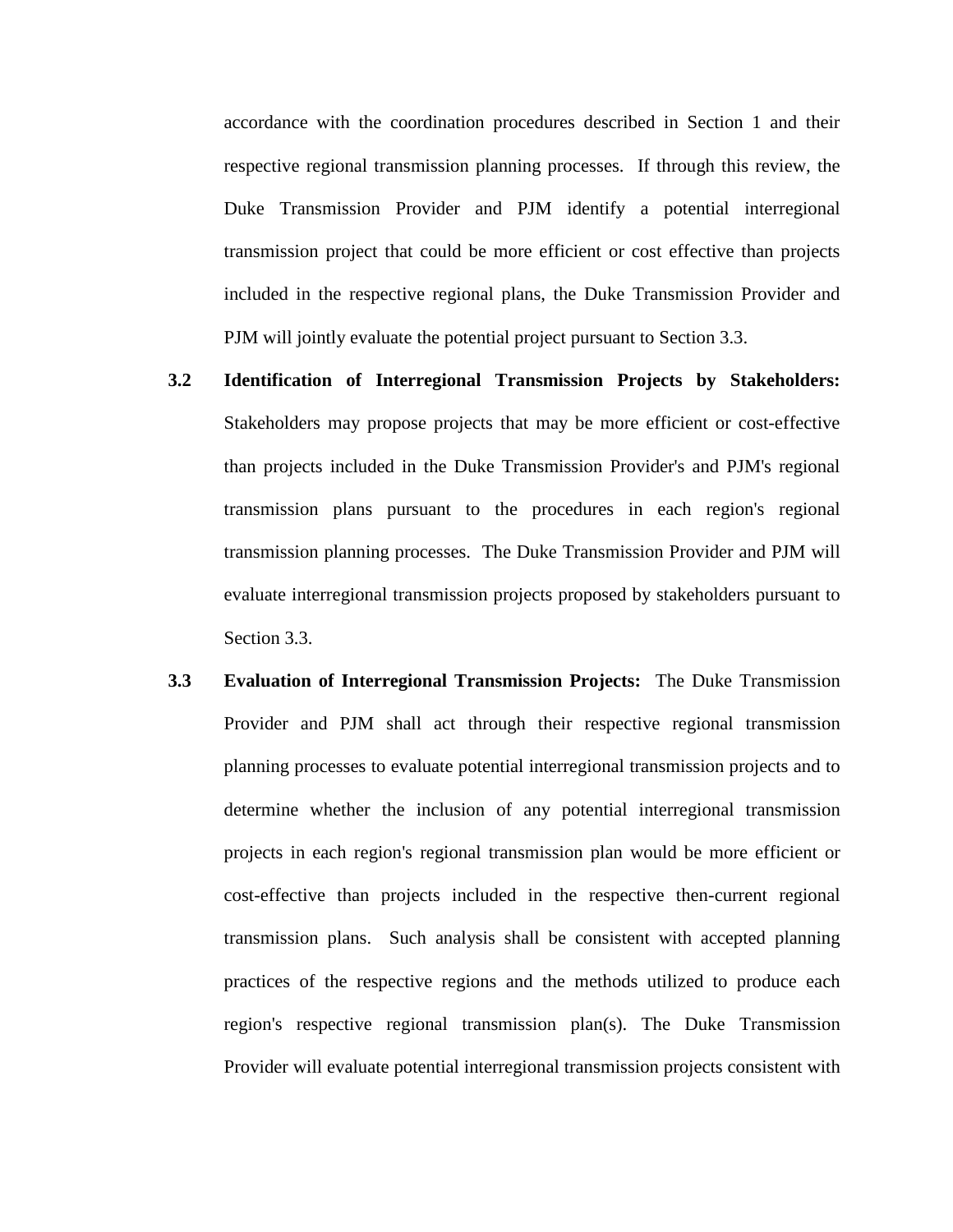Sections 4, 5, and 20 of Attachment N-1. To the extent possible and as needed, assumptions and models will be coordinated between the Duke Transmission Provider and PJM, as described in Section 1. Data shall be exchanged to facilitate this evaluation using the procedures described in Section 2.

# **3.4 Evaluation of Interregional Transmission Projects Proposed for Interregional Cost Allocation Purposes:**

Interregional transmission projects proposed for Interregional CAP must be submitted in both the SERTP and PJM regional transmission planning processes. The project submittals must satisfy the applicable requirements for submittal of interregional transmission projects, including those in Sections 5.1(A) and 5.1(B). The submittals in the respective regional transmission planning processes must identify the project proposal as interregional in scope and identify SERTP and PJM as the regions in which the project is proposed to interconnect. The Duke Transmission Provider will determine whether the submittal for the proposed interregional transmission project satisfies all applicable requirements. Upon finding that the project submittal satisfies all such applicable requirements, the Duke Transmission Provider will notify PJM. Upon both regions so notifying one another that the project is eligible for consideration pursuant to their respective regional transmission planning processes, the Duke Transmission Provider and PJM will jointly evaluate the proposed interregional projects.

**3.4.1** If an interregional transmission project is proposed in the SERTP and PJM for Interregional CAP, the initial evaluation of the project will typically begin during the third calendar quarter, with analysis conducted in the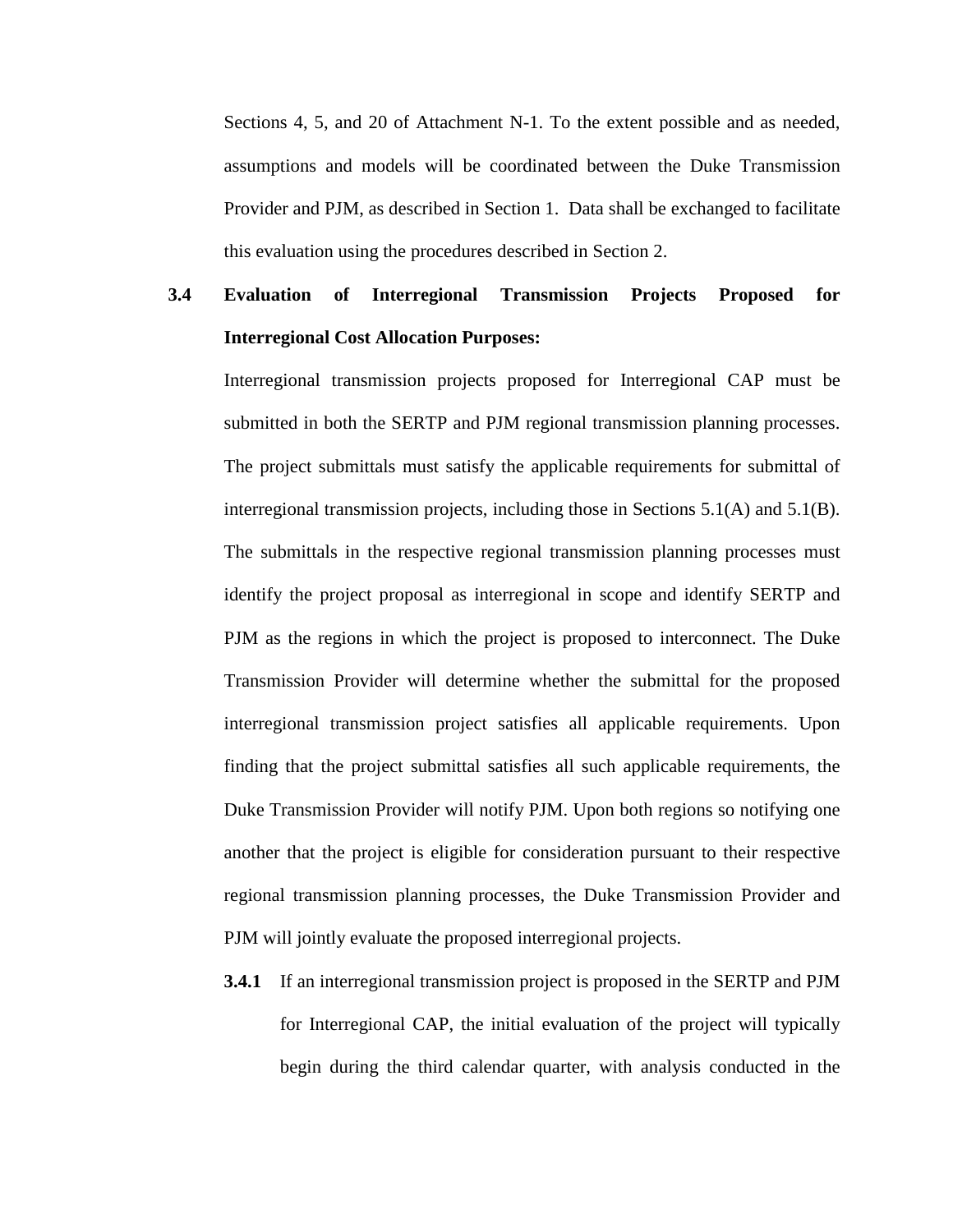same manner as analysis of interregional projects identified pursuant to Sections 3.1 and 3.2. Further evaluation shall also be performed pursuant to this Section 3.4. Projects proposed for Interregional CAP shall also be subject to the requirements of Section 5.

- **3.4.2** Each region, acting through its regional transmission planning process, will evaluate proposals to determine whether the interregional transmission project(s) proposed for Interregional CAP addresses transmission needs that are currently being addressed with projects in its regional transmission plan(s) and, if so, which projects in the regional transmission plan(s) could be displaced by the proposed project(s).
- **3.4.3** Based upon its evaluation, each region will quantify a Regional Benefit based upon the transmission costs that each region is projected to avoid due to its transmission projects being displaced by the proposed project. For purposes of this Attachment N-1 - PJM, "Regional Benefit" means: (i) for the Duke Transmission Provider, the total avoided costs of projects included in the then-current regional transmission plan that would be displaced if the proposed interregional transmission project was included and (ii) for PJM, the total avoided costs of projects included in the thencurrent regional transmission plan that would be displaced if the proposed interregional transmission project was included. The Regional Benefit is not necessarily the same as the benefits used for purposes of *regional* cost allocation.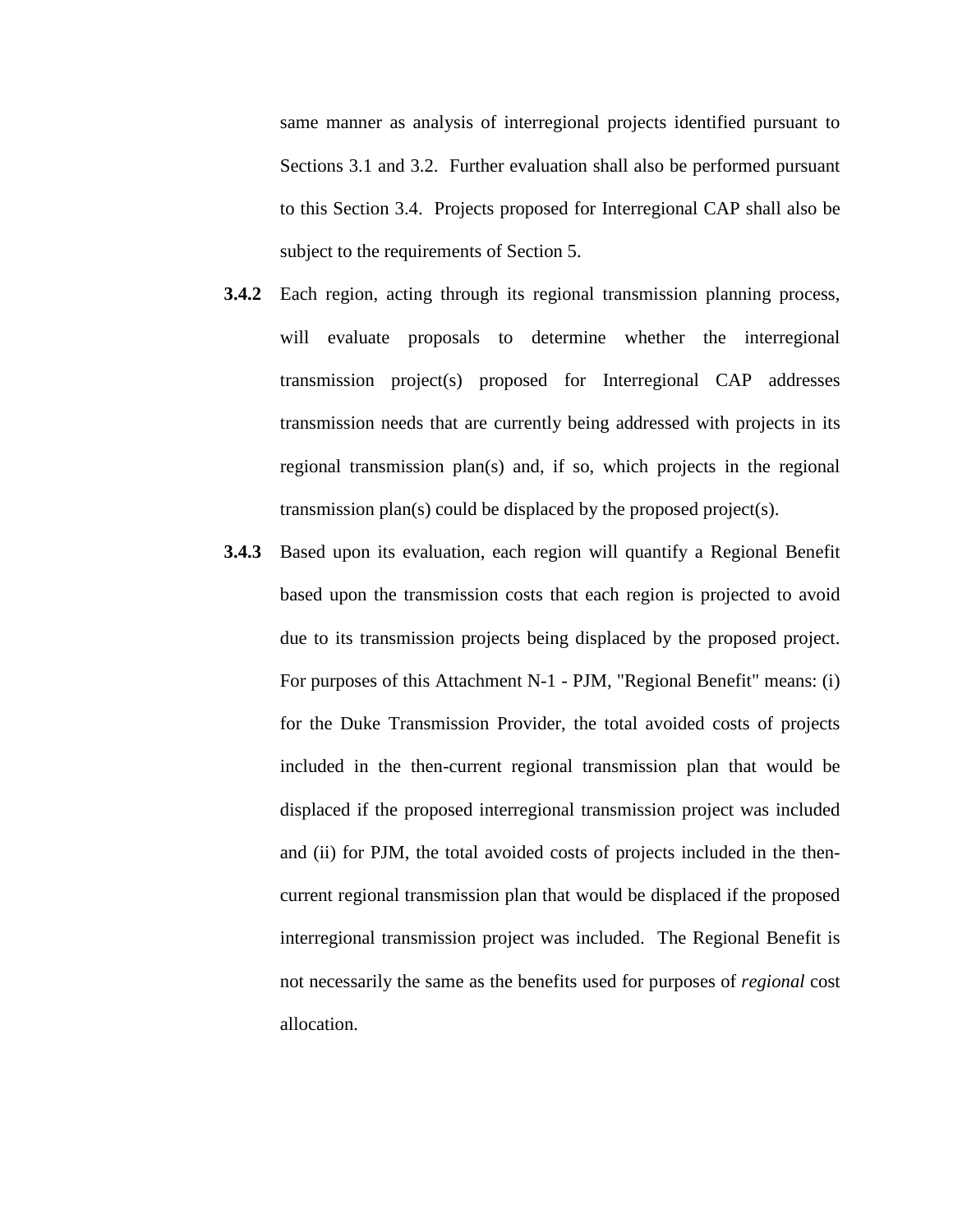- **3.5 Inclusion of Interregional Projects Proposed for Interregional CAP in Regional Transmission Plans:** An interregional transmission project proposed for Interregional CAP in the SERTP and PJM will be included in the respective regional plans for purposes of cost allocation only after it has been selected by both the SERTP and PJM regional processes to be included in their respective regional plans for purposes of cost allocation.
	- **3.5.1** To be selected in both the SERTP and PJM regional plans for purposes of cost allocation means that each region has performed all evaluations, as prescribed in its regional transmission planning processes, necessary for a project to be included in its regional transmission plans for purposes of cost allocation.
		- o For the SERTP: All requisite approvals are obtained, as prescribed in the SERTP regional transmission planning process, necessary for a project to be included in the SERTP regional transmission plan for purposes of cost allocation. This includes any requisite regional benefit to cost ("BTC") ratio calculations performed pursuant to the respective regional transmission planning processes. For purposes of the SERTP, the anticipated allocation of costs of the interregional transmission project for use in the regional BTC ratio calculation shall be based upon the ratio of the SERTP's Regional Benefit to the sum of the Regional Benefits identified for both the SERTP and PJM; and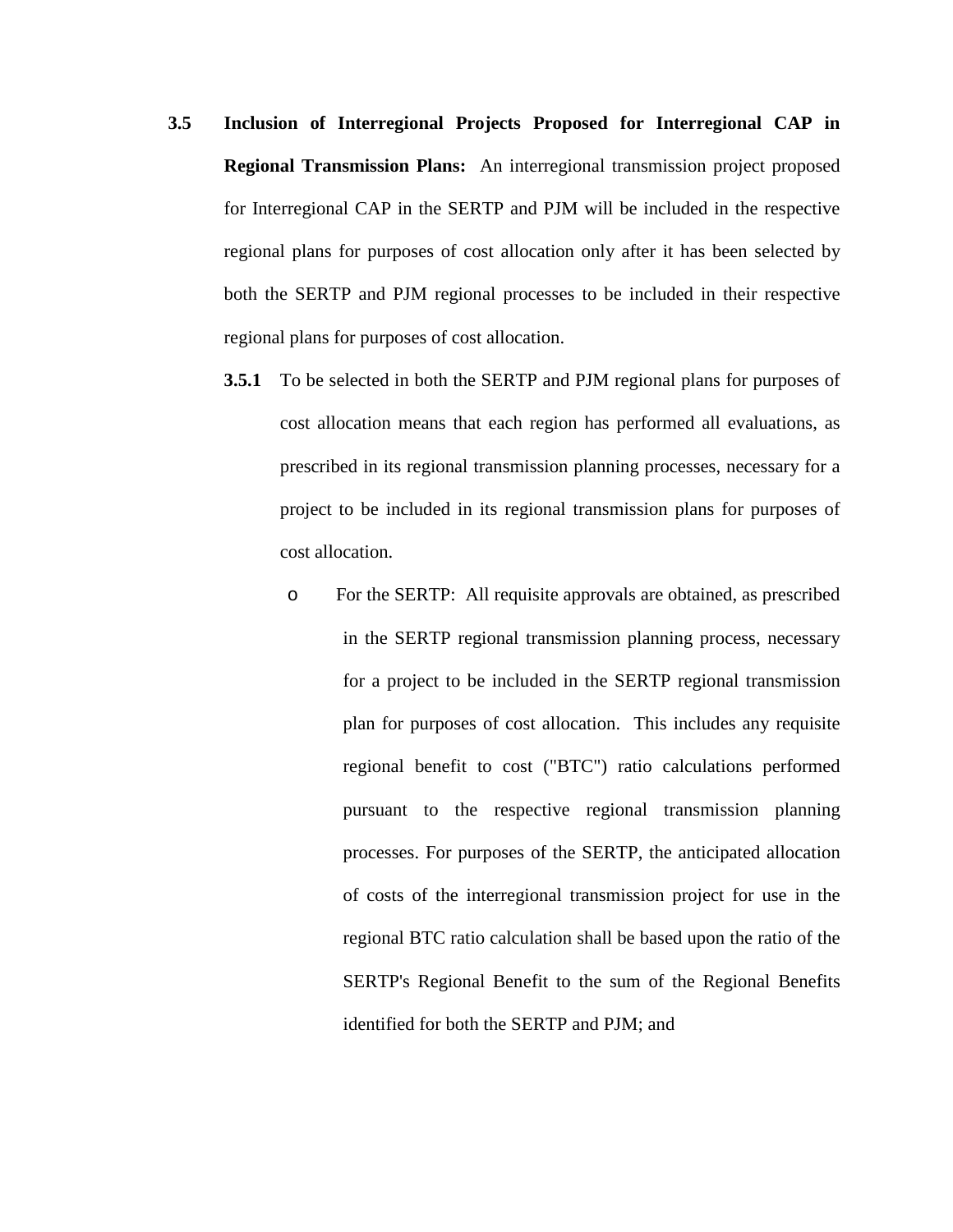- o For PJM: All requisite approvals are obtained, as prescribed in the respective regional transmission planning processes, necessary for a project to be included in the regional transmission plans for purposes of cost allocation.
- **3.6 Removal from Regional Plans:** An interregional transmission project may be removed from the SERTP's or PJM's regional plan for purposes of cost allocation: (i) if the developer fails to meet developmental milestones; (ii) pursuant to the reevaluation procedures specified in the respective regional transmission planning processes; or (iii) if the project is removed from one of the region's regional transmission plan(s) pursuant to the requirements of its regional transmission planning process.
	- **3.6.1** The Duke Transmission Provider shall notify PJM if an interregional project or a portion thereof is likely to be removed from its regional transmission plan.

## **4. Transparency**

- **4.1** The Duke Transmission Provider shall post procedures for coordination and joint evaluation on the Regional Planning website.
- **4.2** Access to the data utilized will be made available through the Regional Planning website subject to the appropriate clearance, as applicable (such as CEII and confidential non-CEII). Both planning regions will make available, on their respective regional websites, links to where stakeholders can register (if applicable/available) for the stakeholder committees or distribution lists of the other planning region.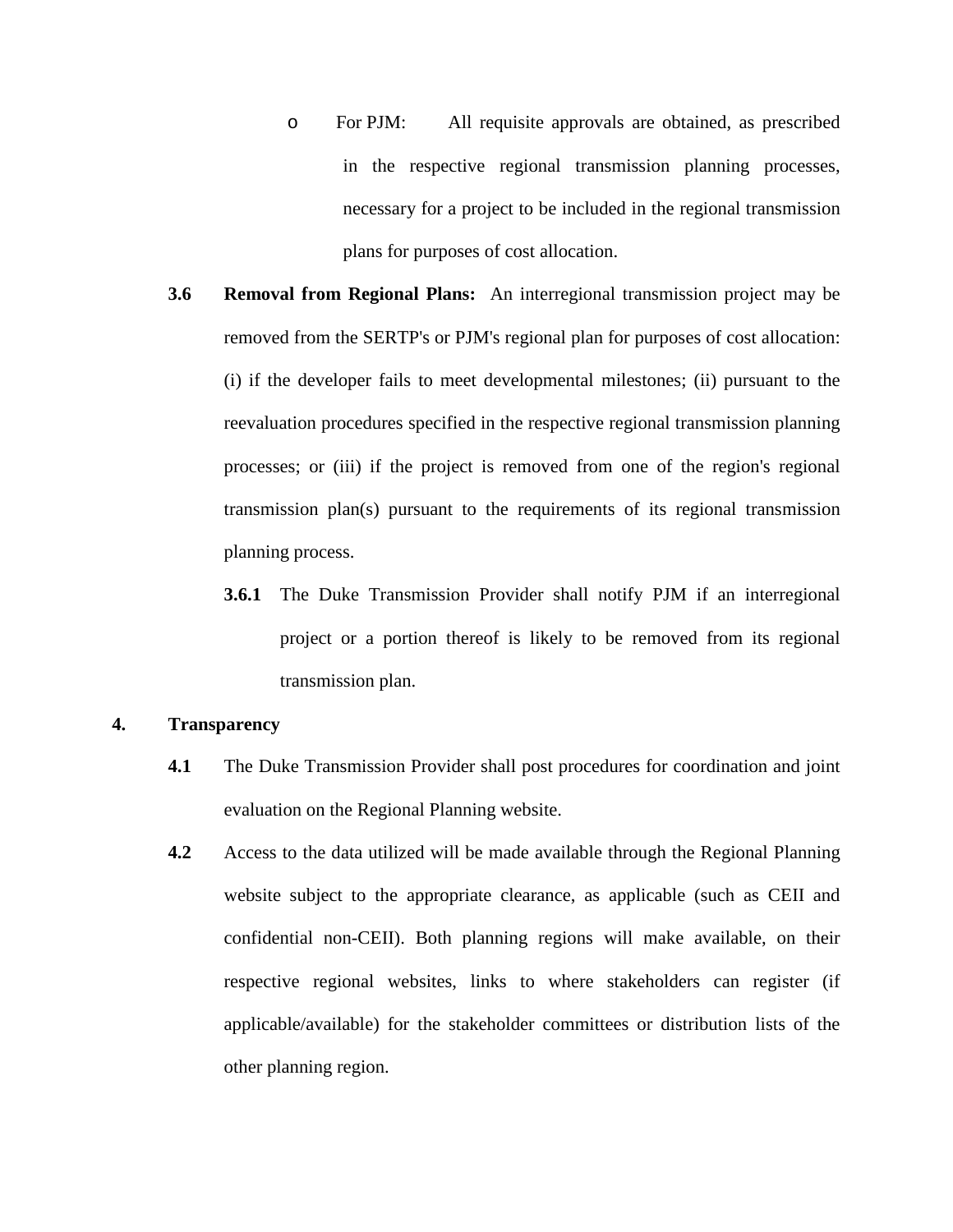**4.3** At the fourth quarter SERTP Summit, or as necessary due to current activity of proposed interregional transmission projects, the SERTP will provide status updates of interregional activities including:

oFacilities to be evaluated

o Analysis performed

o Determinations/results.

**4.4** Stakeholders will have an opportunity to provide input and feedback within the respective regional planning processes of SERTP and PJM related to interregional facilities identified, analysis performed, and any determination/results.

Stakeholders may participate in either or both regions' regional planning processes to provide their input and feedback regarding the interregional coordination between the SERTP and PJM.

**4.5** The Duke Transmission Provider will post a list on the Regional Planning Website of interregional transmission projects proposed for purposes of cost allocation in both the SERTP and PJM that are not eligible for consideration because they do not satisfy the regional project threshold criteria of one or both of the regions as well as post an explanation of the thresholds the proposed interregional project failed to satisfy.

# **5. Cost Allocation**

**5.1 Proposal of Interregional Transmission Projects for Interregional CAP:** For an interregional transmission project to be eligible for Interregional CAP within the SERTP and PJM regions, all of the following criteria must be met: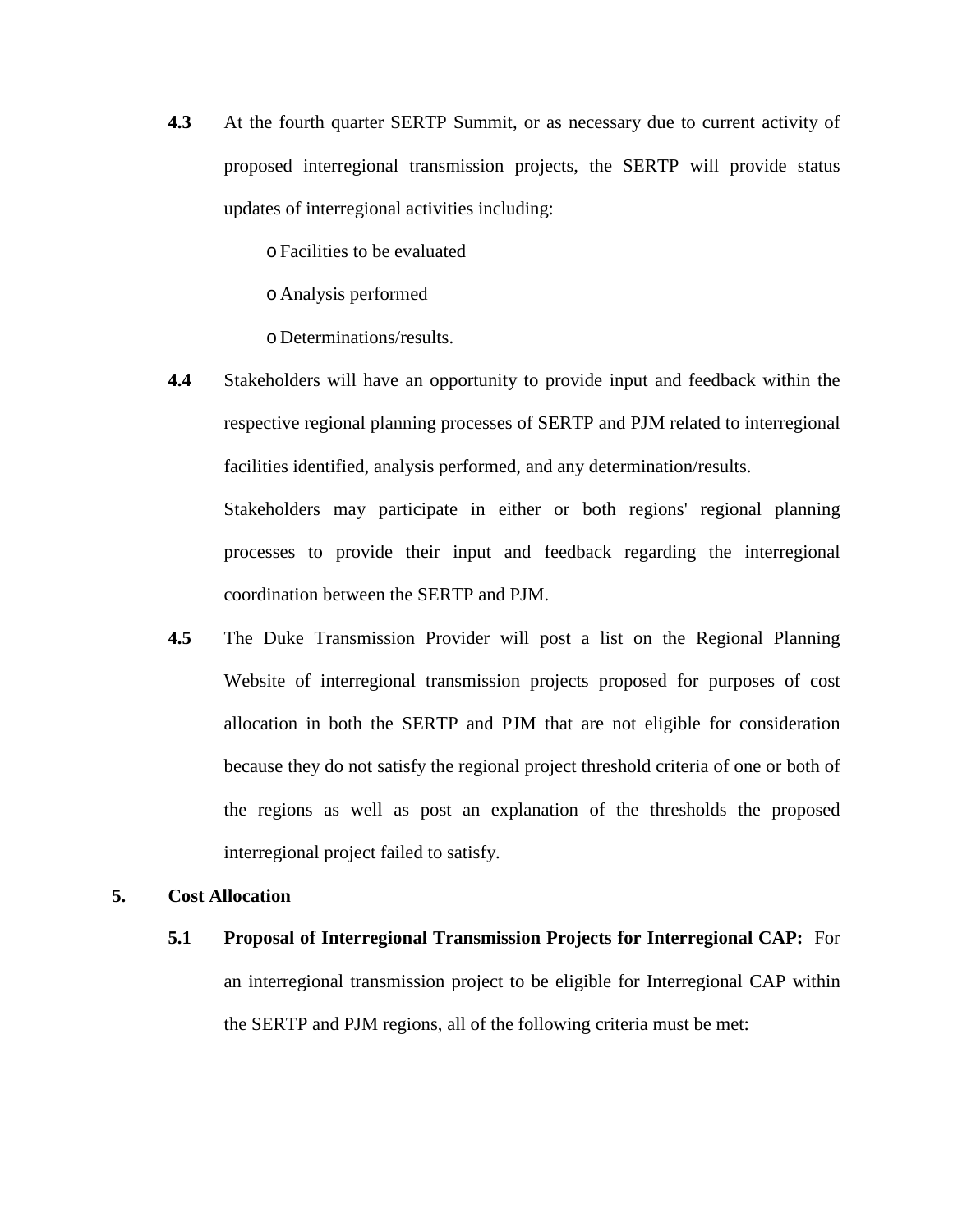- A. The interregional transmission project must be interregional in nature, which requires that it must:
	- o Be physically located in both the SERTP region and the PJM region;
	- o Interconnect to transmission facilities in both the SERTP and PJM regions. The facilities to which the project is proposed to interconnect may be either existing facilities or transmission projects included in the regional transmission plan that are currently under development; and
	- o Meet the threshold criteria for transmission projects potentially eligible to be included in the regional transmission plans for purposes of cost allocation in both the SERTP and PJM regions, pursuant to their respective regional transmission planning processes.
- B. The interregional transmission project must be proposed for purposes of cost allocation in both the SERTP and PJM regions.
	- o The transmission developer and project submittal must satisfy all criteria specified in the respective regional transmission processes; and
	- o The proposal should be submitted in the timeframes outlined in the respective regional transmission planning processes.
- C. The interregional transmission project must be selected in the regional transmission plans of both the SERTP and PJM regions.
	- o The costs of the interregional transmission project eligible for interregional cost allocation shall only be allocated to a region if that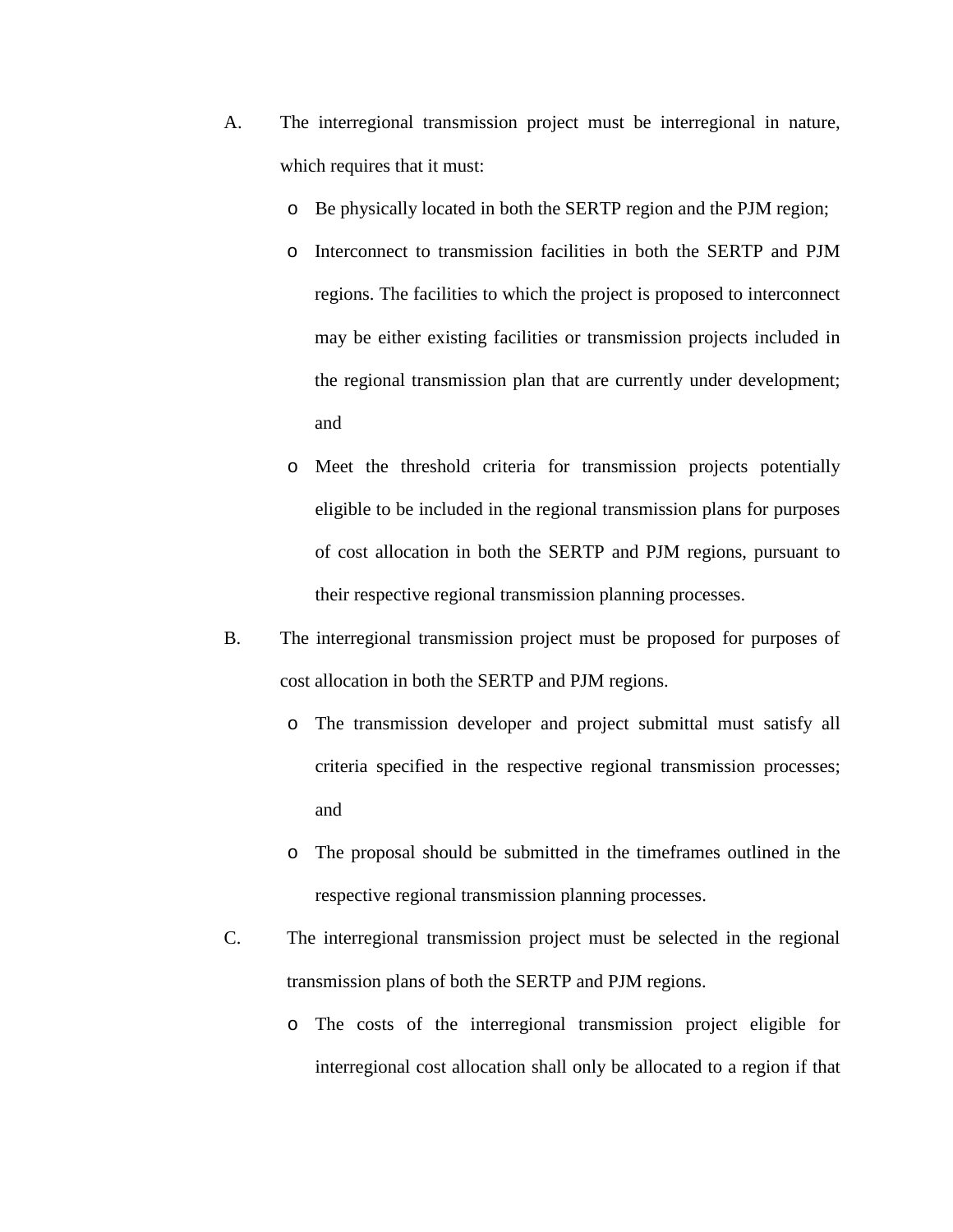region has selected the interregional transmission project in its regional transmission plan for purposes of cost allocation; and

- o No cost shall be allocated to a region that has not selected the interregional transmission project in its regional transmission plan for purposes of cost allocation.
- **5.2 Allocation of Costs for Interregional Transmission Projects Between the SERTP and PJM Regions:** The cost of an interregional transmission project selected for purposes of cost allocation in the regional transmission plans of both the SERTP and PJM regions shall be allocated for Interregional CAP to those regions as provided below:
	- A. The share of the costs of an interregional transmission project allocated to a region will be determined by the ratio of the present value(s) of the estimated costs of such region's displaced regional transmission project(s) to the total of the present values of the estimated costs of the displaced regional transmission projects in all regions that have selected the interregional transmission project in their regional transmission plans for purposes of cost allocation. The present values used in the cost allocation shall be based on a common date, comparable cost components, and the latest cost estimates used in the determination to include the interregional transmission project in the respective regional plans for purposes of cost allocation. The applicable discount rate(s) used for the SERTP region for interregional cost allocation purposes will be based upon the after-tax weighted average cost of capital of the SERTP transmission owners whose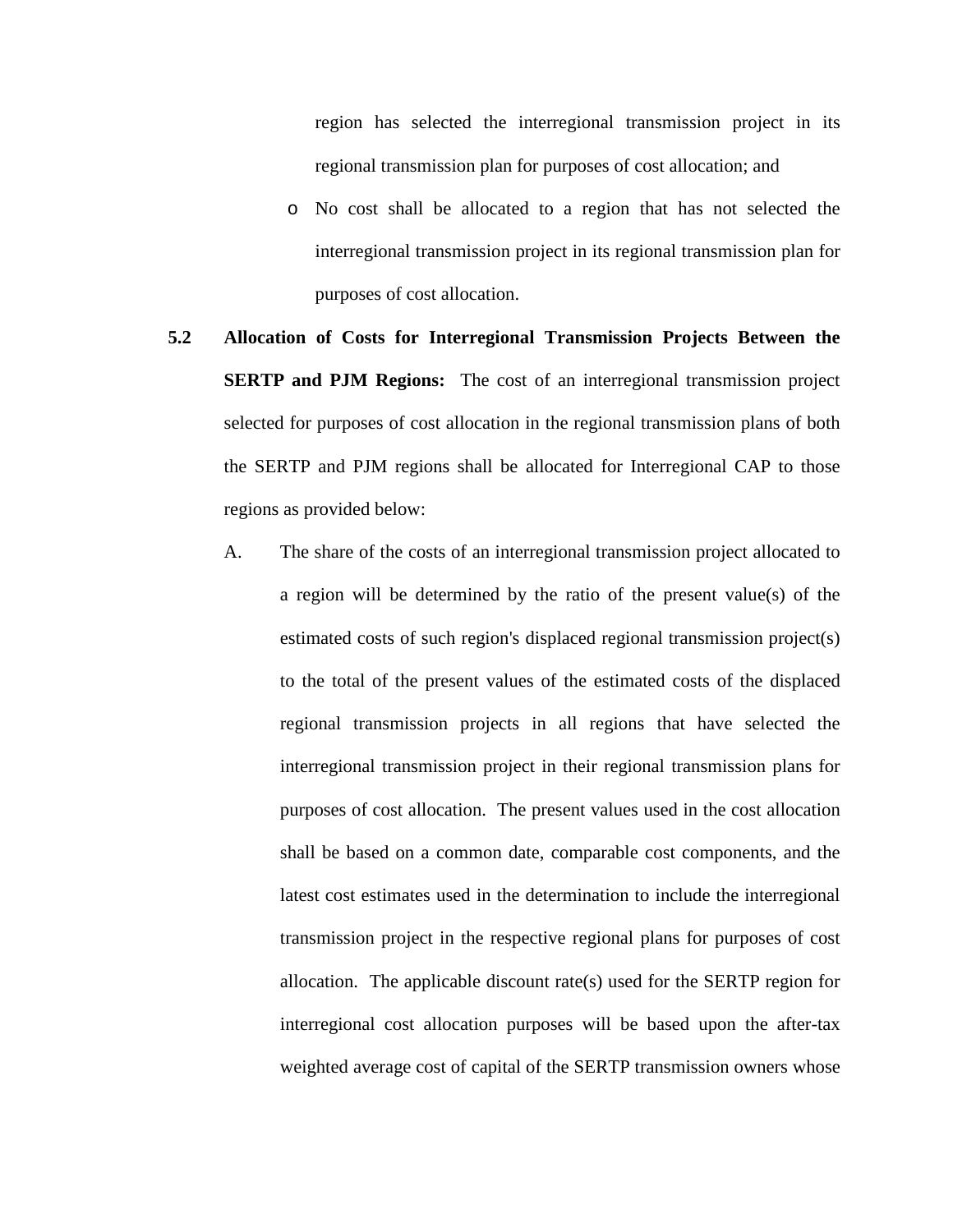projects would be displaced by the proposed interregional transmission project. The applicable discount rate for the PJM region shall be the discount rate included in the assumptions that are reviewed with the PJM Board of Managers each year for use in the economic planning process.

- B. When all or a portion of an interregional transmission project is to be located within a region in which there is no displaced regional transmission project, such region may, at its sole discretion, select the interregional transmission project for inclusion in its regional transmission plan; provided, however, that no portion of the costs of the interregional transmission project shall be allocated to such region pursuant to Section 5.2.A.
- C. Nothing in this Section 5 shall govern the further allocation of costs allocated to a region pursuant to this Section 5.2 within such region.
- D. The following example illustrates the cost allocation provisions in Section 5.2.A:
	- o Regions A and B, through the joint evaluation process prescribed in Section 3.4 of this Attachment N-1 - PJM have included Transmission Project Z in their respective regional plans for purposes of cost allocation. Transmission Project Z was determined to address both regions' needs more efficiently or cost effectively than Transmission Project X in Region A and Transmission Project Y in Region B.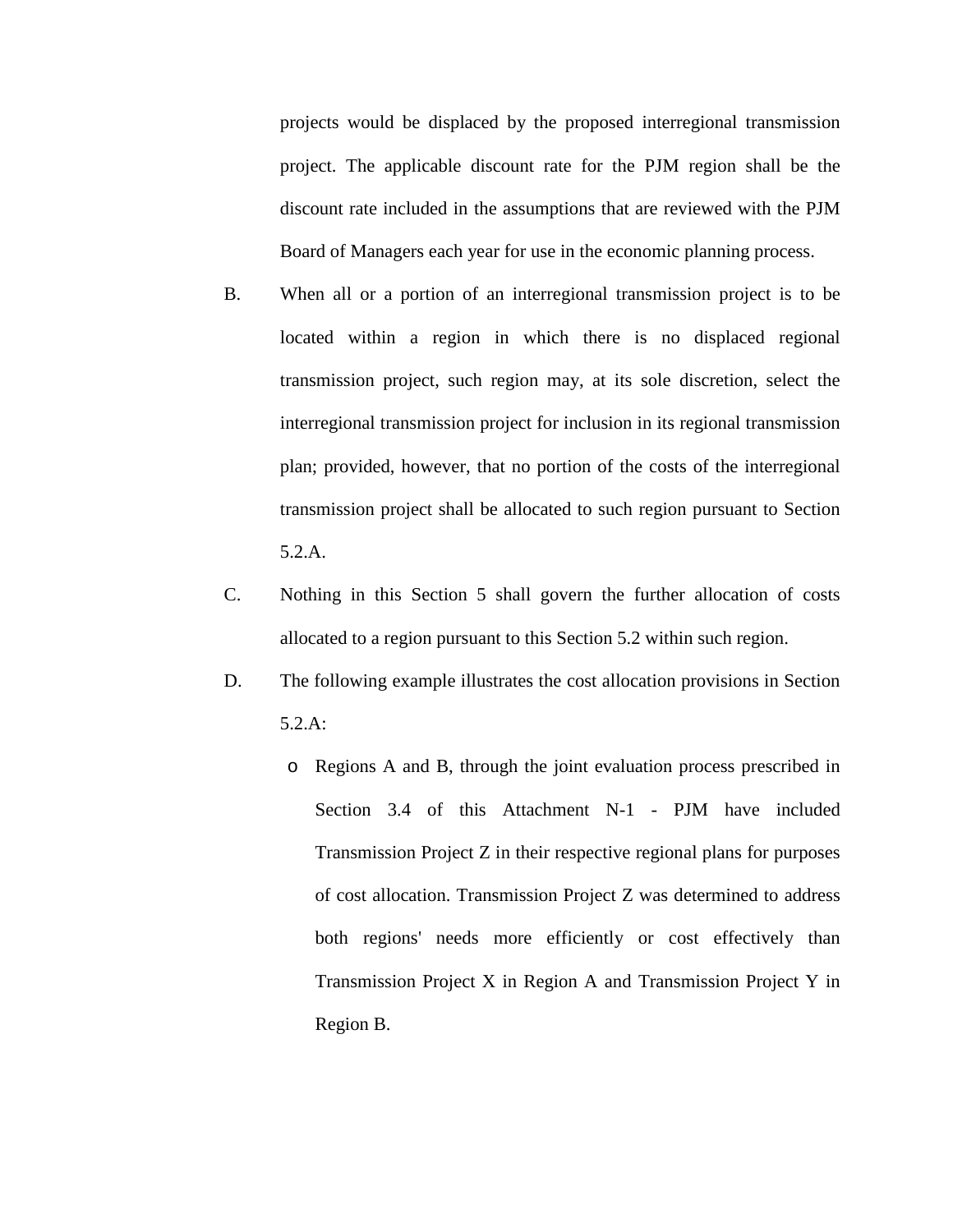- $\circ$  The estimated cost of Transmission Projects X and Y are Cost  $(X)$ and Cost (Y) respectively. As described in Section 5.2.A, these costs shall be based upon common cost components.
- o The number of years from the common present value date to the year associated with the cost estimates of Transmission Projects X and Y are  $N(X)$  and  $N(Y)$  respectively.
- o Recognizing that the regions may have different discount rates, for purposes of this example  $D_A$  is the discount rate used for Transmission Project X and  $D_B$  is the discount rate used for Transmission Project Y.
- o Based on the foregoing assumptions and the allocation of costs based upon displaced regional transmission projects as prescribed in Section 5.2.A, the following illustrative formulas would be used:
	- Present Value of Cost  $(X)$  = PV Cost  $(X)$  = Cost  $(X)$  /  $(1+D_A)^{N(X)}$
	- Present Value of Cost  $(Y) = PV$  Cost  $(Y) = Cost (Y) /$  $(1+D_B)^{N(Y)}$
	- Cost Allocation to Region A = PV Cost  $(X)$  / [PV Cost  $(X)$  + PV Cost (Y)]
	- Cost Allocation to Region B = PV Cost  $(Y)$  / [PV Cost  $(X)$  + PV Cost (Y)]
- o Applying the above formulas, if:
	- Cost  $(X) = $60$  Million and  $N(X) = 8.25$  years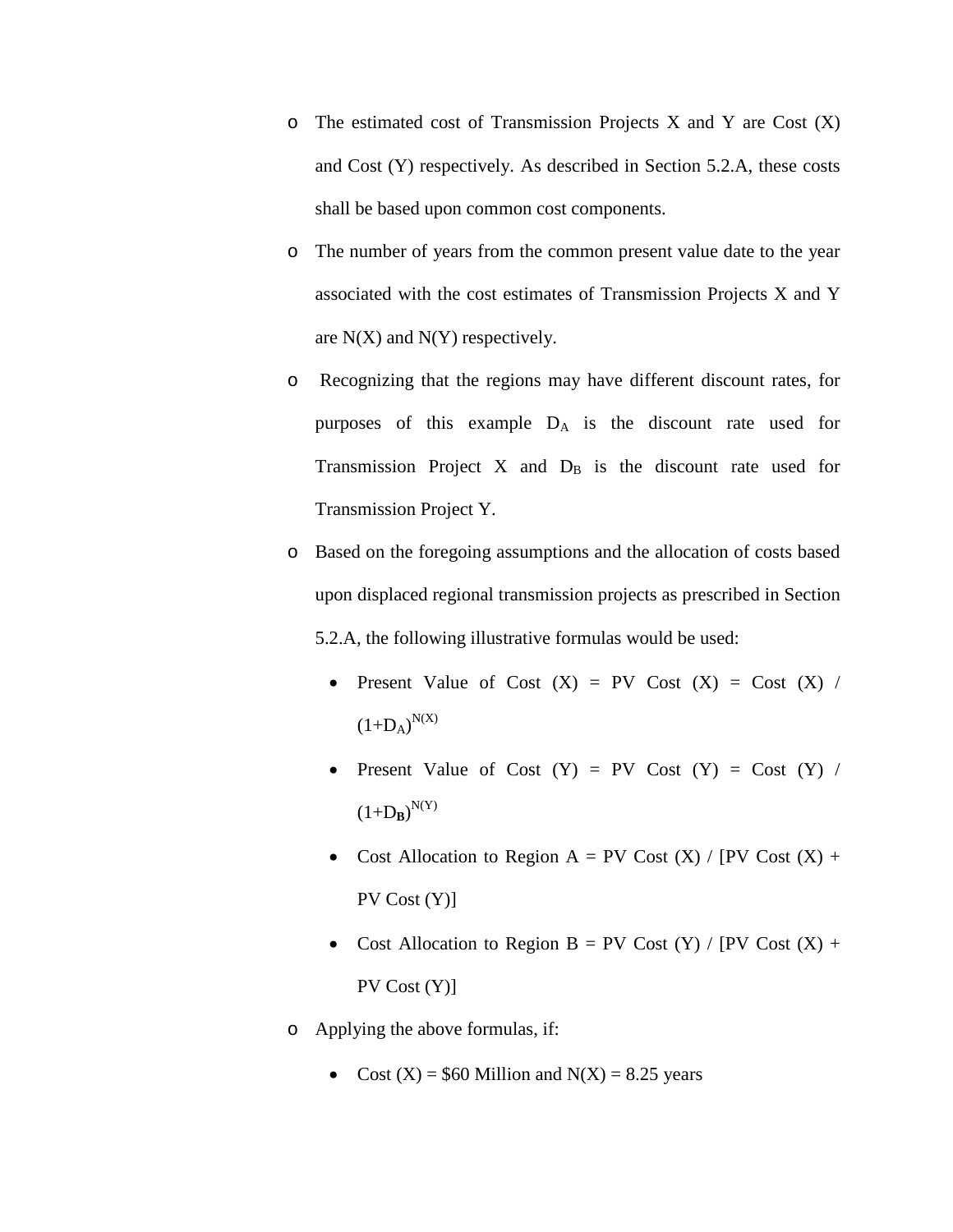- Cost  $(Y) = $40$  Million and  $N(Y) = 4.50$  years
- $D_A = 7.5\%$  per year
- $D_B = 7.4\%$  per year
- o Then:
	- PV Cost  $(X) = 60/(1+0.075)8.25 = 33.0$  Million
	- PV Cost  $(Y) = 40/(1+0.074)4.50 = 29.0$ . Million
	- Cost Allocation to Region A =  $33.0 / (33.0 + 29.0) = 53.2\%$  of the cost of Transmission Project Z
	- Cost Allocation to Region B =  $29.0 / (33.0 + 29.0) = 46.8\%$  of the cost of Transmission Project Z
- **5.3 Merchant Transmission and Transmission Owner Projects:** Nothing in this Section 5 shall preclude the development of interregional transmission projects that are funded by merchant transmission developers or by individual transmission owners.
- **5.4 Exclusivity with Respect to Interregional Transmission Projects Selected for Interregional CAP:** The following provisions shall apply regarding other cost allocation arrangements:
	- A. Except as provided in Section 5.4.B, the provisions in this Section 5 are the exclusive means by which any costs of an interregional transmission project selected for Interregional CAP between the SERTP and PJM regions may be allocated between or among those regions.
	- B. A transmission owner(s) or transmission developer(s) may propose to fund or allocate, on a voluntary basis, the cost of an interregional transmission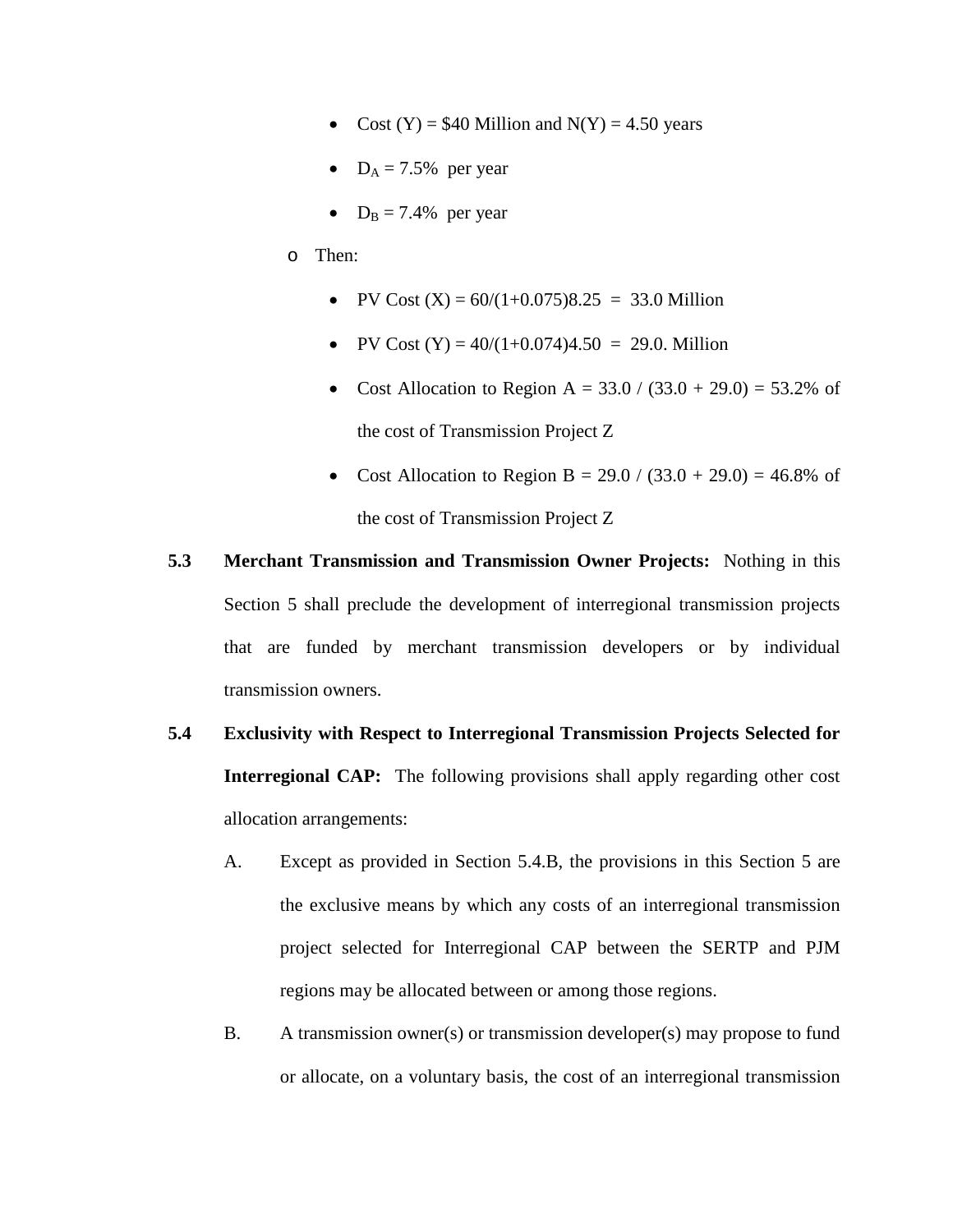project selected for Interregional CAP using an allocation other than the allocation that results from the methodology set forth in Section 5.2, provided that, should the allocation of cost of such interregional transmission project be subject to the Federal Energy Regulatory Commission's ("FERC") jurisdiction, such allocation proposal is accepted for filing by FERC in accordance with the filing rights with respect to cost allocation set forth in Section 5.5 of this Attachment N-1 - PJM and provided further that no allocation shall be made to any region that has not agreed to that allocation.

- **5.5 Section 205 Filing Rights with Respect to Interregional Transmission Projects Selected for Interregional CAP:** Solely with respect to interregional transmission projects evaluated under this Attachment N-1 - PJM and selected by the SERTP and PJM regional transmission planning processes for purposes of Interregional CAP, the following provisions shall apply:
	- A. Except as provided in Sections 5.4 and 5.5.B of this Attachment N-1 PJM, nothing in this Section 5 will convey, expand, limit or otherwise alter any rights of the transmission owners, transmission developers or other market participants to submit filings under Section 205 of the Federal Power Act ("FPA") regarding cost allocation or any other matter.
	- B. The cost allocation provisions in this Section 5 shall not be modified under Section 205 of the FPA without the mutual consent of the holders of the FPA Section 205 rights with respect to interregional cost allocation in the SERTP and PJM regions.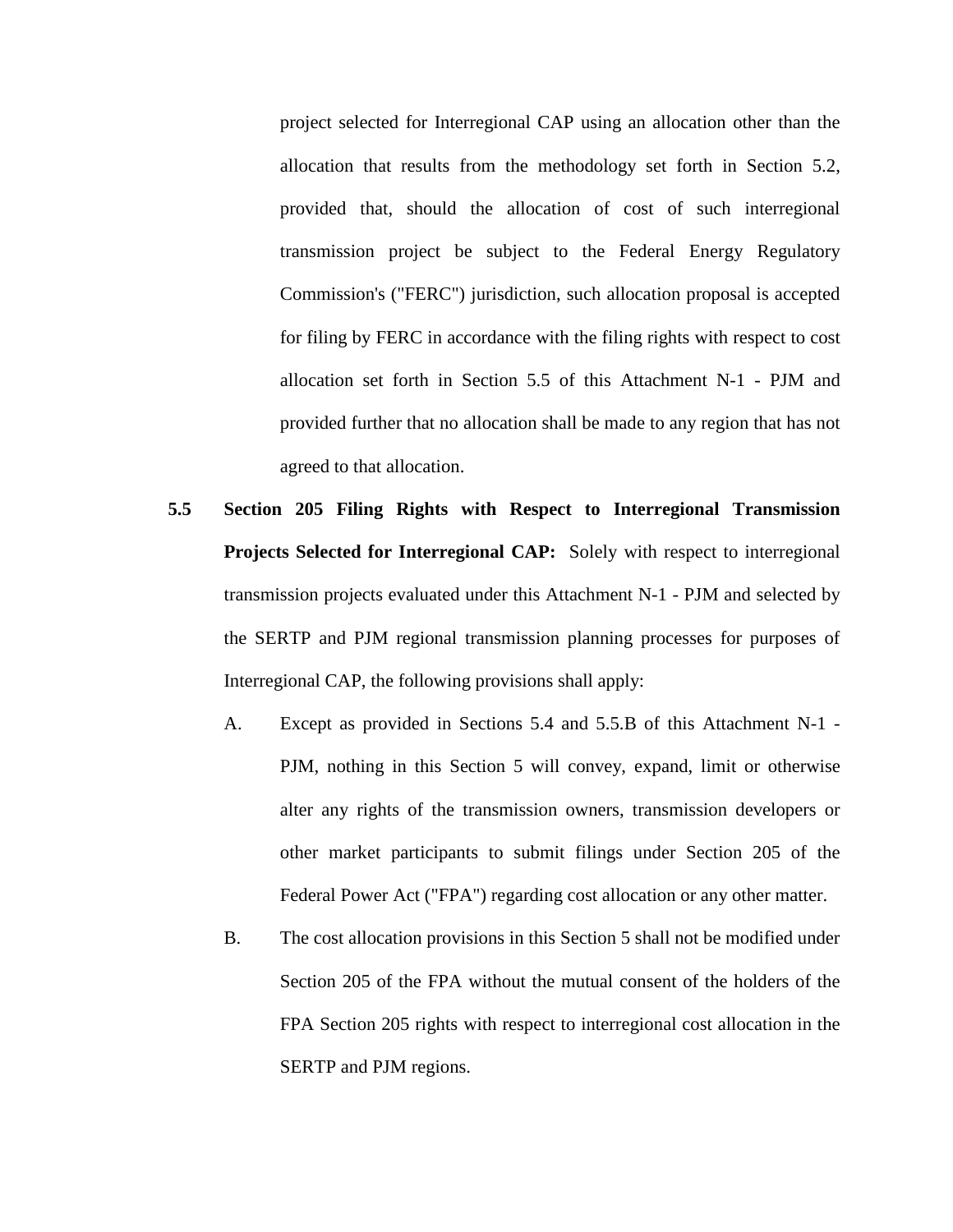**5.6 Consequences to Other Regions from Interregional Transmission Projects:** Except as provided in this Section 5, or in other documents, agreements or tariffs on file with FERC, neither the SERTP region nor the PJM region shall be responsible for compensating another planning region for required upgrades or for any other consequences in another planning region associated with interregional transmission projects identified pursuant to this Attachment N-1 – PJM.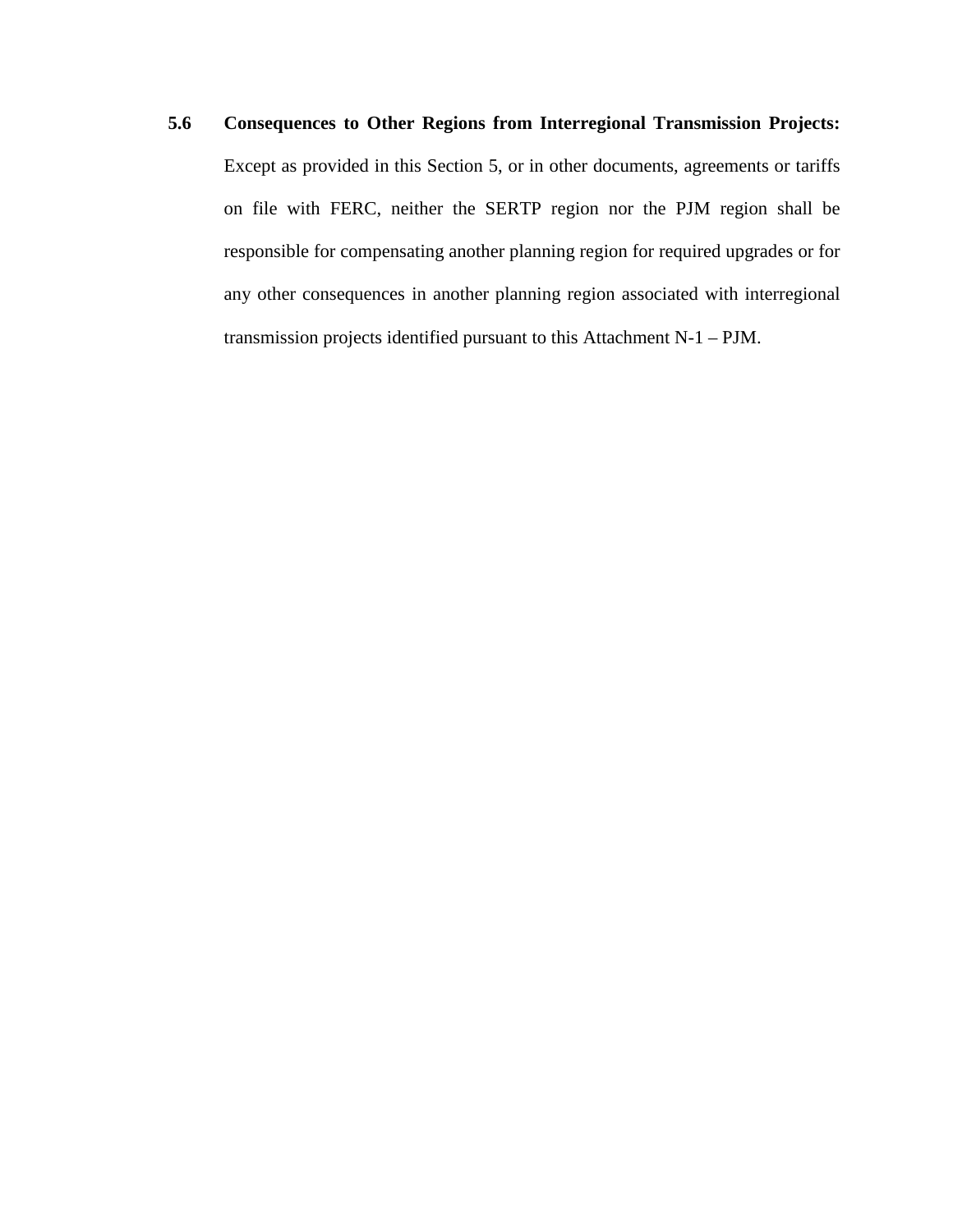# Kentucky Utilities Company and Louisville Gas and Electric Company

Appendix 8 to Attachment K

Interregional Transmission Coordination Between the SERTP and PJM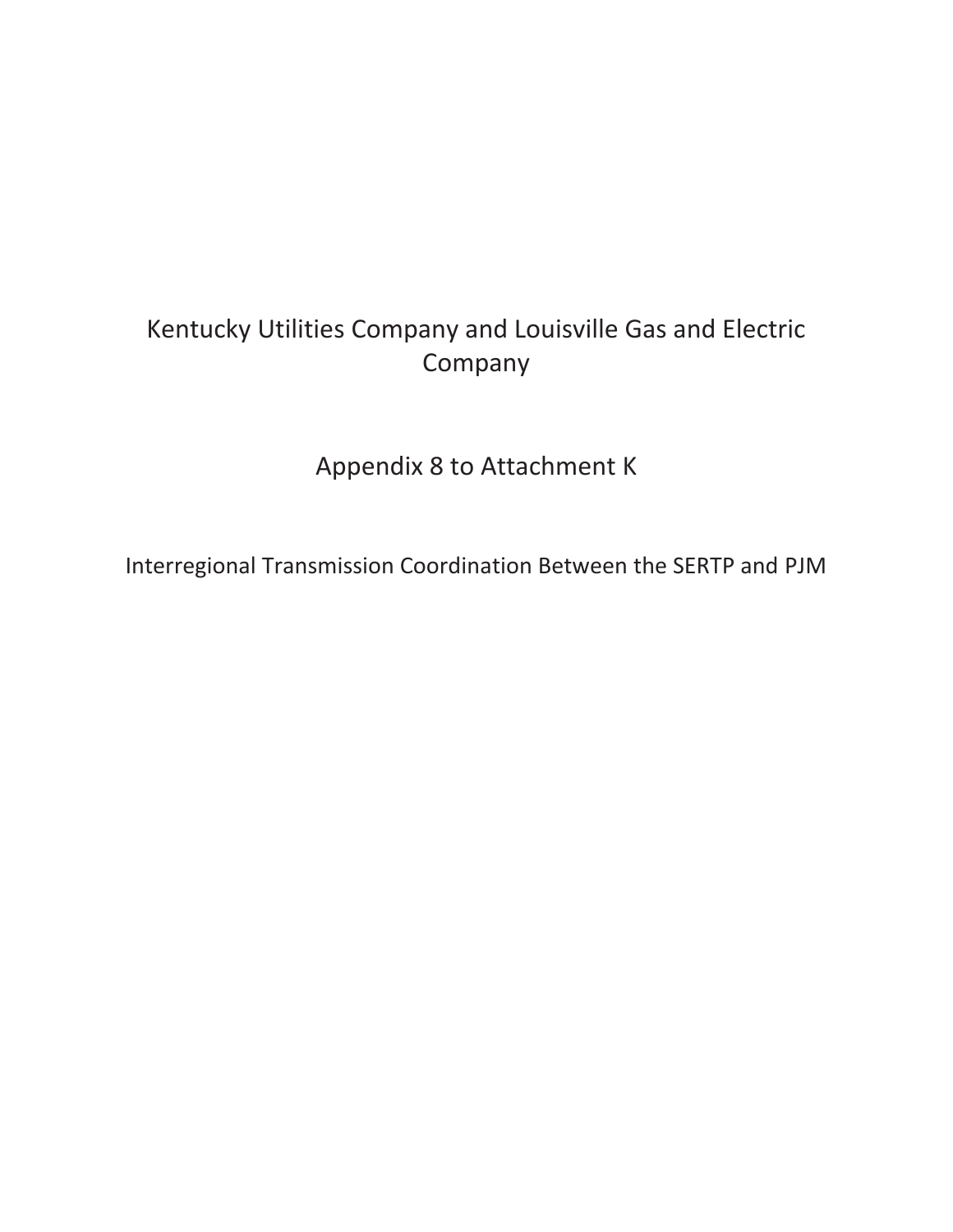#### **Appendix 8 to Attachment K**

### **Interregional Transmission Coordination Between the SERTP and PJM Regions**

The Transmission Owner, through its regional transmission planning process, coordinates with the PJM Interconnection, LLC ("PJM") as the transmission provider and planner for the PJM region to address transmission planning coordination issues related to interregional transmission projects. The interregional transmission coordination procedures include a detailed description of the process for coordination between public utility transmission providers in the SERTP and PJM to identify possible interregional transmission projects that could address transmission needs more efficiently or cost-effectively than transmission projects included in the respective regional transmission plans. The interregional transmission coordination procedures are hereby provided in this Appendix 8 to Attachment K with additional materials provided on the Regional Planning website.

The Transmission Owner and PJM shall:

- (1) Coordinate and share the results of the SERTP's and PJM's regional transmission plans to identify possible interregional transmission projects that could address transmission needs more efficiently or cost-effectively than separate regional transmission projects;
- (2) Identify and jointly evaluate transmission projects that are proposed to be located in both transmission planning regions;
- (3) Exchange, at least annually, planning data and information; and
- (4) Maintain a website and e-mail list for the communication of information related to the coordinated planning process.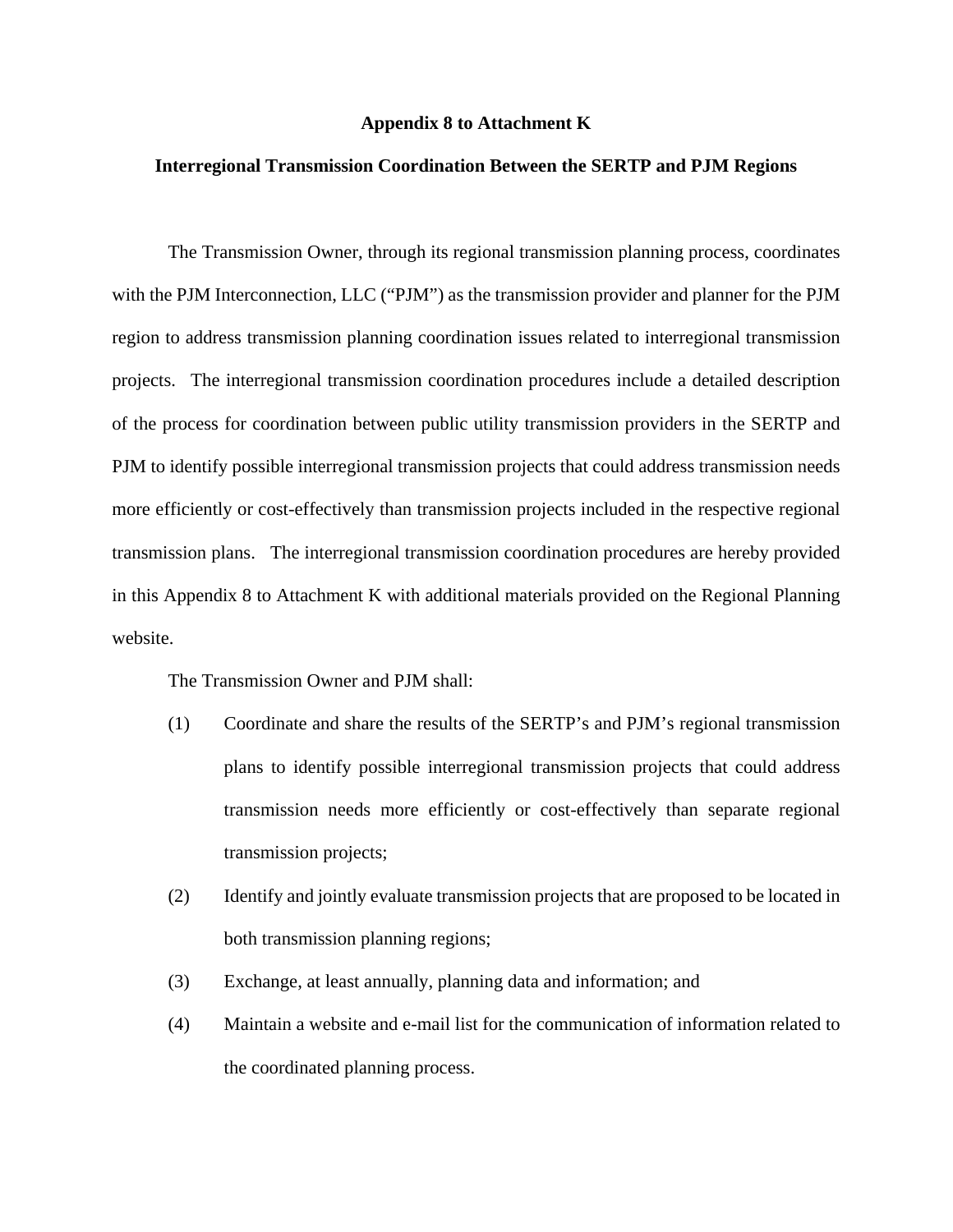The Transmission Owner and PJM developed a mutually agreeable method for allocating between the two transmission planning regions the costs of new interregional transmission projects that are located within both transmission planning regions. Such cost allocation method satisfies the six interregional cost allocation principles set forth in Order No. 1000 and are included in this Appendix 8.

For purposes of this Appendix 8, the SERTP's transmission planning process is the process described in Attachment K of this Tariff; PJM's regional transmission planning process is the process described in Schedule 6 of PJM's OATT. References to the respective transmission planning processes in this Appendix 8 are intended to identify the activities described in those tariff provisions. Likewise, references to the respective regional transmission plans in this Appendix 8 are intended to identify, for PJM, the PJM Regional Transmission Expansion Plan ("RTEP"), as defined in applicable PJM documents and, for the Transmission Owner, the SERTP regional transmission plan, which includes the Transmission Owner's ten (10) year transmission expansion plan. Unless noted otherwise, Section references in this Appendix 8 refer to Sections within this Appendix 8.

Nothing in this Appendix 8 is intended to affect the terms of any bilateral planning or operating agreements between transmission owners and/or transmission service providers that exist as of the effective date of this Appendix 8 or that are executed at some future date.

#### **INTERREGIONAL TRANSMISSION PLANNING PRINCIPLES**

Representatives of the SERTP and PJM will meet no less than once per year to facilitate the interregional coordination procedures described below (as applicable). Representatives of the SERTP and PJM may meet more frequently during the evaluation of project(s) proposed for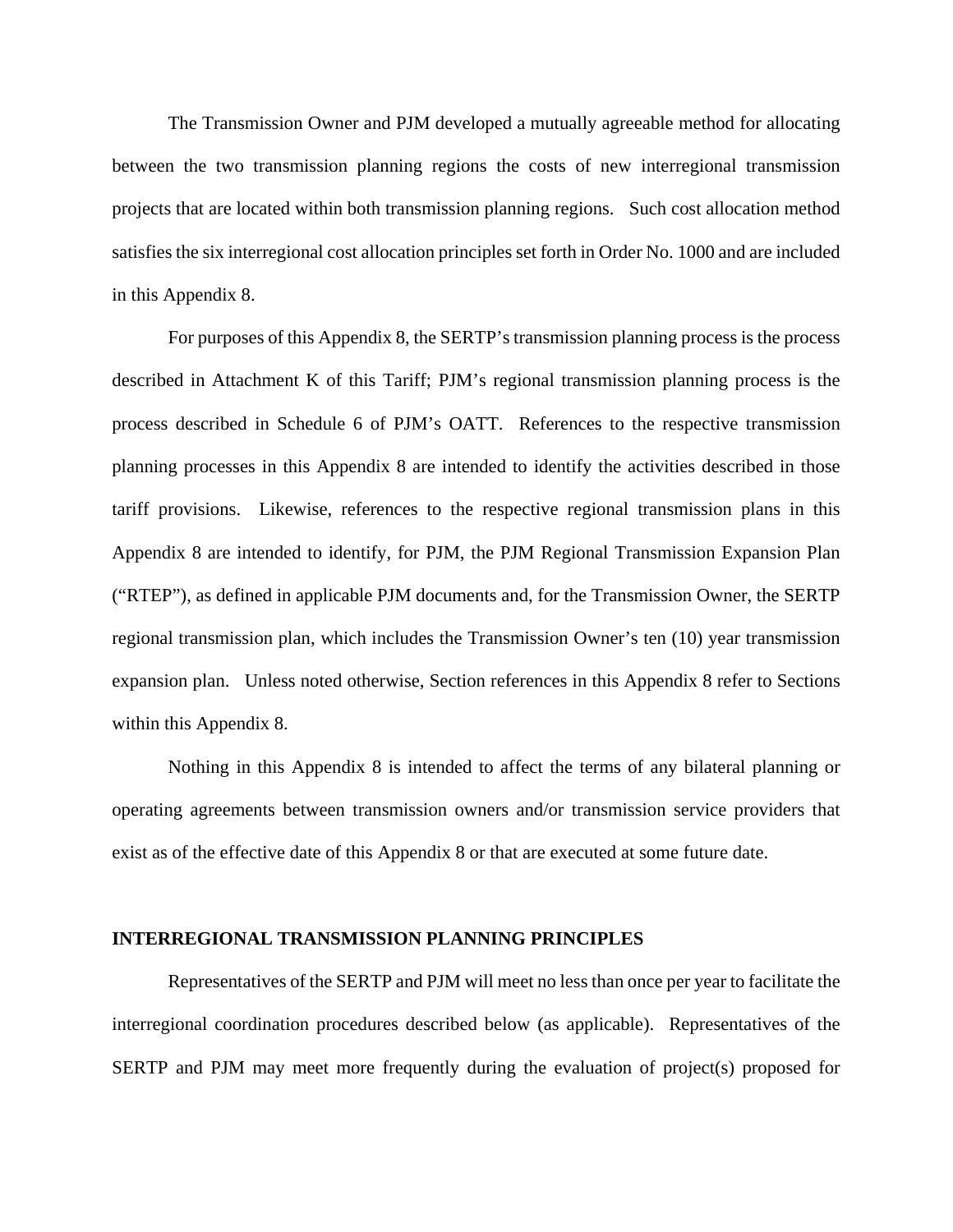purposes of interregional cost allocation between the SERTP and PJM. For purposes of this Appendix 8, an "interregional transmission project" means a facility or set of facilities that would be physically located in both the SERTP and PJM regions and would interconnect to transmission facilities in both the SERTP and PJM regions. The facilities to which the project is proposed to interconnect may be either existing transmission facilities or transmission projects included in the regional transmission plan that are currently under development.

# **1. Coordination**

- **1.1 Review of Respective Regional Transmission Plans:** Biennially, the Transmission Owner and PJM shall review each other's current regional transmission plan(s) and engage in the data exchange and joint evaluation described in Sections 2 and 3.
	- o The review of each region's regional transmission plan(s), which plans include the transmission needs and planned upgrades of the transmission providers in each region, shall occur on a mutually agreeable timetable, taking into account each region's transmission planning process timeline.
- **1.2 Review of Proposed Interregional Transmission Projects:** The Transmission Owner and PJM will also coordinate with regard to the evaluation of interregional transmission projects identified by the Transmission Owner and PJM as well as interregional transmission projects proposed for Interregional Cost Allocation Purposes ("Interregional CAP"), pursuant to Sections 3 and 5, below. Initial coordination activities regarding new interregional proposals will typically begin during the third calendar quarter. The Transmission Owner and PJM will exchange status updates for new interregional transmission project proposals or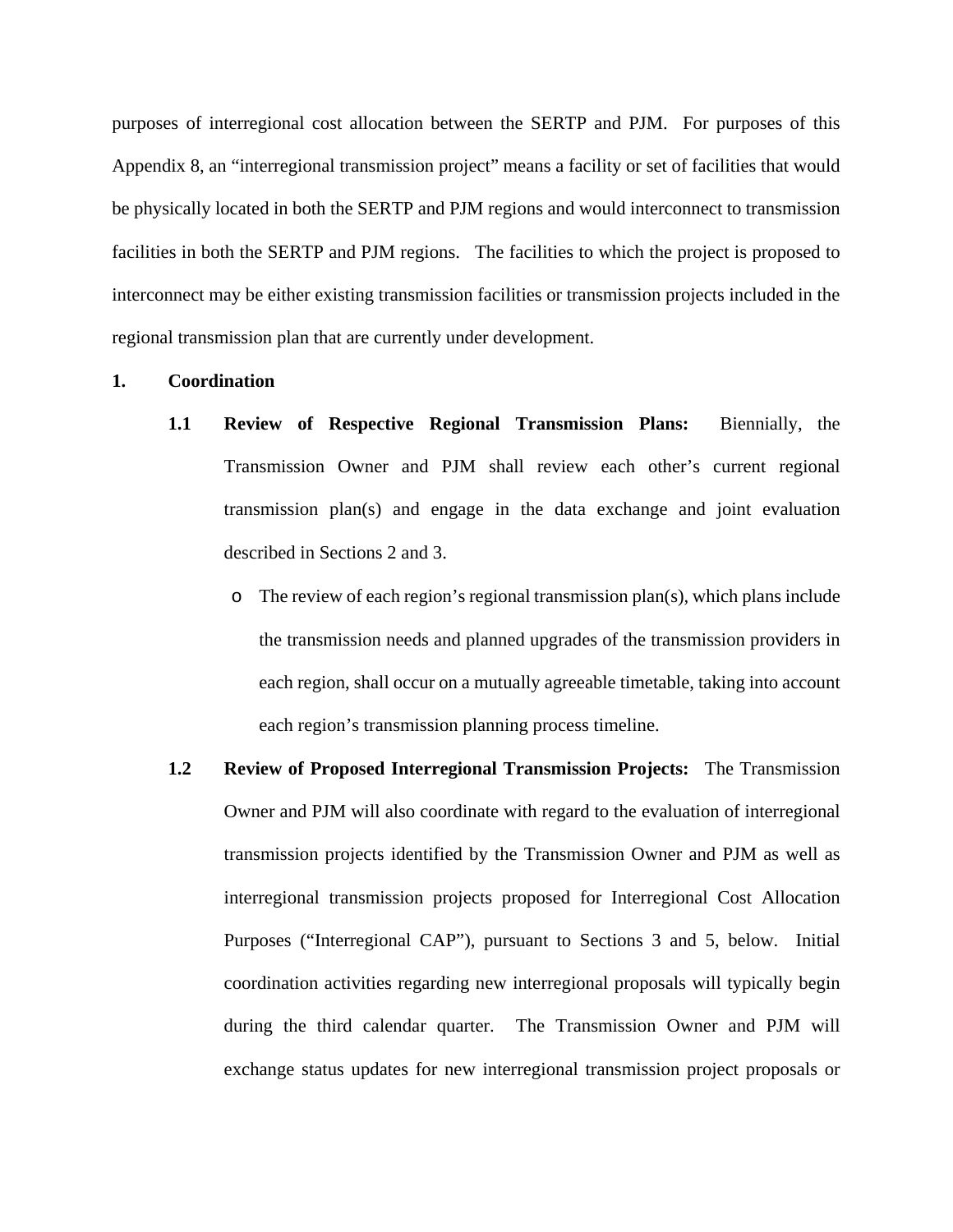proposals currently under consideration as needed. These status updates will generally include, if applicable: (i) an update of the region's evaluation of the proposal; (ii) the latest calculation of Regional Benefits (as defined in Section 5.2); (iii) the anticipated timeline for future assessments; and (iv) reevaluations related to the proposal.

- **1.3 Coordination of Assumptions Used in Joint Evaluation:** The Transmission Owner and PJM will coordinate assumptions used in joint evaluations, as necessary, which includes items such as:
	- o Expected timelines/milestones associated with the joint evaluation
	- o Study assumptions
	- o Regional benefit calculations.
- **1.4 Posting of Materials on Regional Planning Websites:** The Transmission Owner and PJM will coordinate with respect to the posting of materials related to the interregional coordination procedures described in this Appendix 8 on each region's regional planning website.

# **2. Data Exchange**

**2.1** At least annually, the Transmission Owner and PJM shall exchange power-flow models and associated data used in the regional transmission planning processes to develop their respective then-current regional transmission plan(s). This exchange will occur when such data is available in each of the transmission planning processes, typically during the first calendar quarter. Additional transmission-based models and data may be exchanged between the Transmission Owner and PJM as necessary and if requested. For purposes of the interregional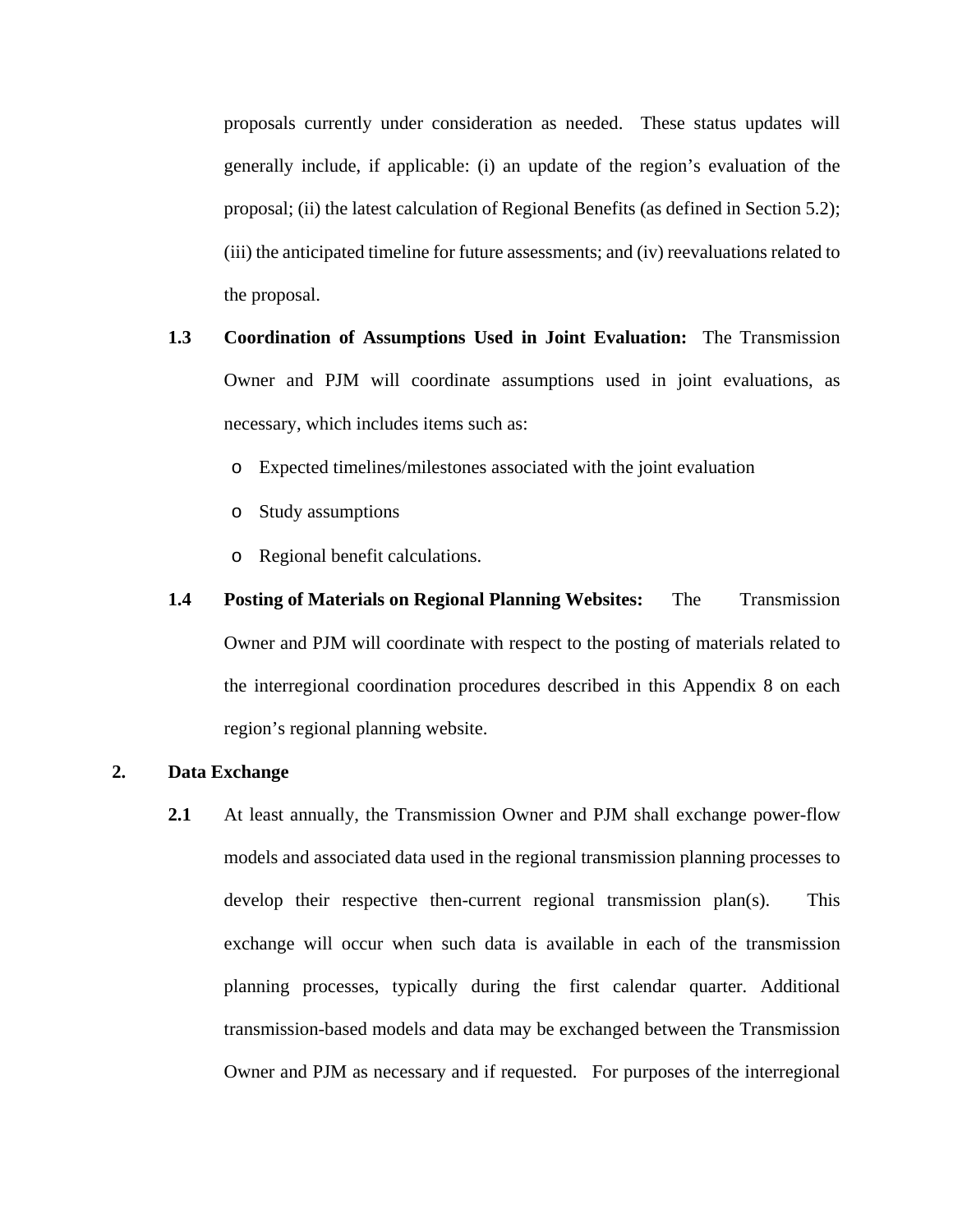coordination activities outlined in this Appendix 8, only data and models used in the development of the Transmission Owner's and PJM's then-current regional transmission plans and used in their respective regional transmission planning processes will be exchanged. This data will be posted on the pertinent regional transmission planning process' websites, consistent with the posting requirements of the respective regional transmission planning processes, and is considered CEII. The Transmission Owner and PJM shall notify each other of such posting.

**2.2** The SERTP regional transmission plans will be posted on the Regional Planning website pursuant to the Transmission Owner's regional transmission planning process. The Transmission Owner will also notify PJM of such posting so PJM may retrieve these transmission plans. PJM will exchange its then-current regional plan(s) in a similar manner according to its regional transmission planning process.

#### **3. Joint Evaluation**

**3.1 Identification of Interregional Transmission Projects:** The Transmission Owner and PJM shall exchange planning models and data and current regional transmission plans as described in Section 2. The Transmission Owner and PJM will review one another's then-current regional transmission plan(s) in accordance with the coordination procedures described in Section 1 and their respective regional transmission planning processes. If through this review, the Transmission Owner and PJM identify a potential interregional transmission project that could be more efficient and cost effective than projects included in the respective regional plans, the Transmission Owner and PJM will jointly evaluate the potential project pursuant to Section 3.3.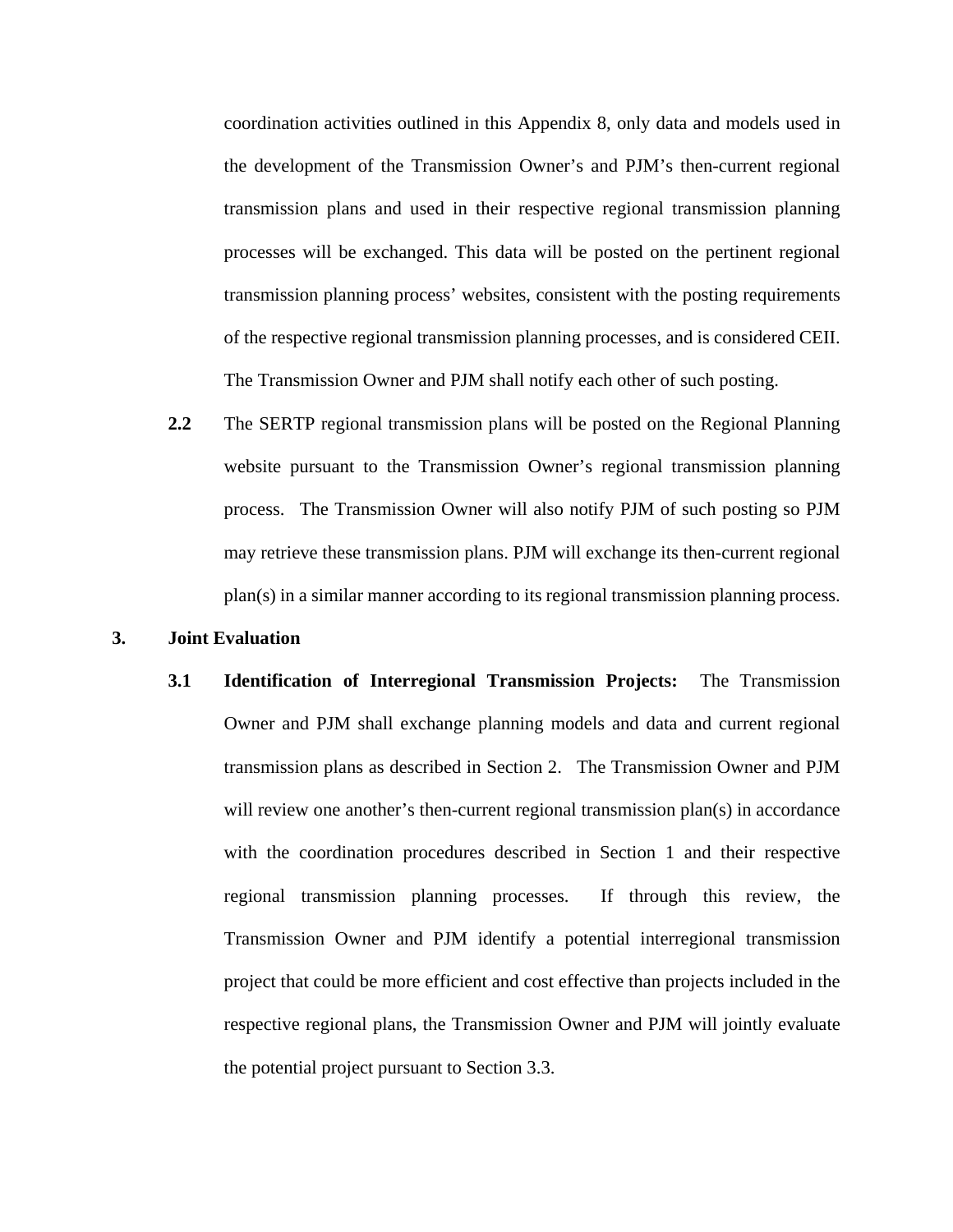- **3.2 Identification of Interregional Transmission Projects by Stakeholders:**  Stakeholders may propose projects that may be more efficient or cost-effective than projects included in the Transmission Owner's and PJM's regional transmission plans pursuant to the procedures in each region's regional transmission planning processes. The Transmission Owner and PJM will evaluate interregional transmission projects proposed by stakeholders pursuant to Section 3.3.
- **3.3 Evaluation of Interregional Transmission Projects:** The Transmission Owner and PJM shall act through their respective regional transmission planning processes to evaluate potential interregional transmission projects and to determine whether the inclusion of any potential interregional transmission projects in each region's regional transmission plan would be more efficient or cost-effective than projects included in the respective then-current regional transmission plans. Such analysis shall be consistent with accepted planning practices of the respective regions and the methods utilized to produce each region's respective regional transmission plan(s). To the extent possible and as needed, assumptions and models will be coordinated between the Transmission Owner and PJM, as described in Section 1. Data shall be exchanged to facilitate this evaluation using the procedures described in Section 2.

# **3.4 Evaluation of Interregional Transmission Projects Proposed for Interregional Cost Allocation Purposes:**

**3.4.1** If an interregional transmission project is proposed in the SERTP and PJM for Interregional CAP, the initial evaluation of the project will typically begin during the third calendar quarter, with analysis conducted in the same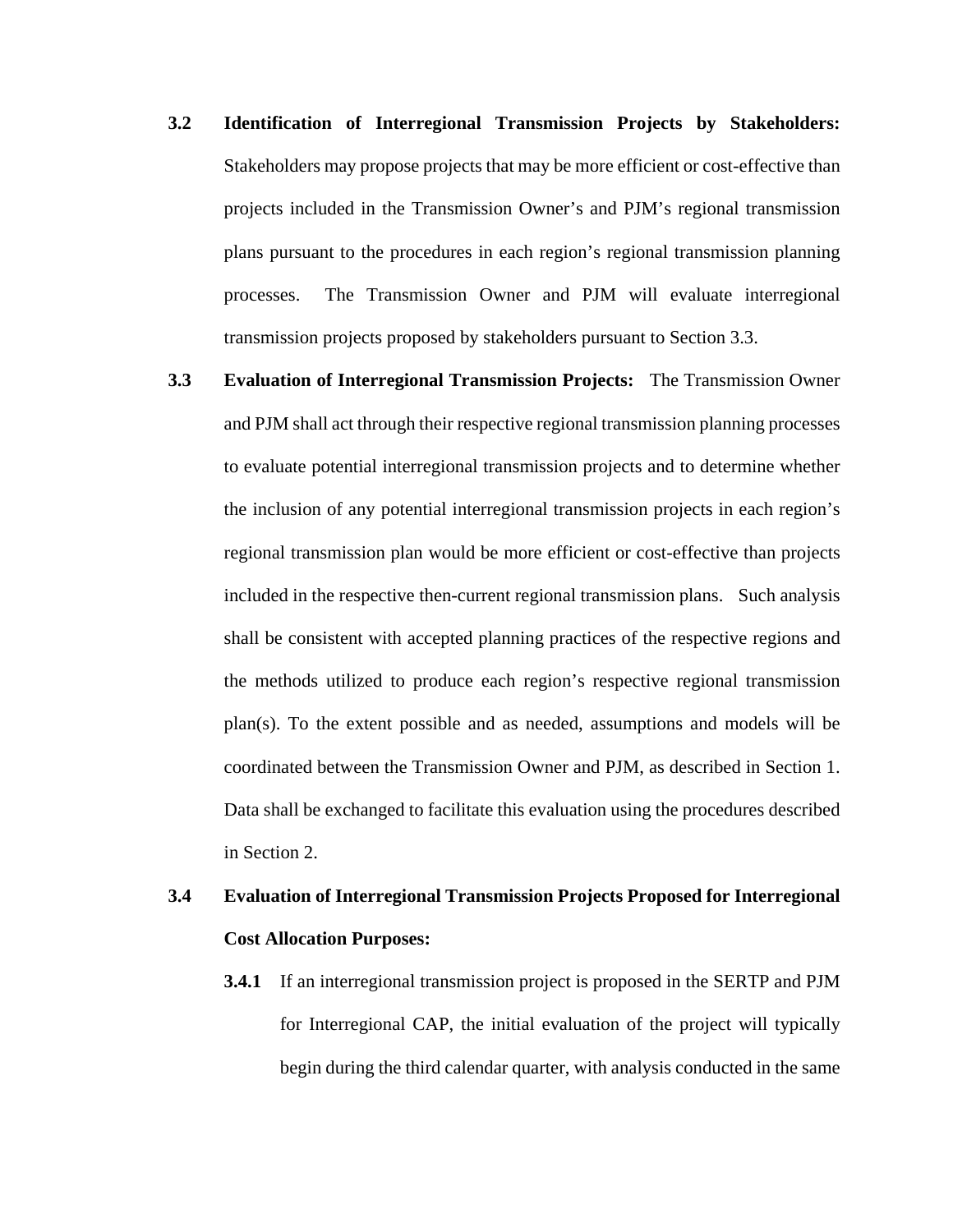manner as analysis of interregional projects identified pursuant to Sections 3.1 and 3.2. Further evaluation shall also be performed pursuant to this Section 3.4. Projects proposed for Interregional CAP shall also be subject to the requirements of Section 5.

- **3.4.2** Each region, acting through its regional transmission planning process, will evaluate proposals to determine whether the interregional transmission project(s) proposed for Interregional CAP addresses transmission needs that are currently being addressed with projects in its regional transmission plan(s) and, if so, which projects in the regional transmission plan(s) could be displaced by the proposed project(s).
- **3.4.3** Based upon its evaluation, each region will quantify a Regional Benefit based upon the transmission costs that each region is projected to avoid due to its transmission projects being displaced by the proposed project. For purposes of this Appendix 8, "Regional Benefit" means: (i) for the Transmission Owner, the total avoided costs of projects included in the then-current regional transmission plan that would be displaced if the proposed interregional transmission project was included and (ii) for PJM, the total avoided costs of projects included in the then-current regional transmission plan that would be displaced if the proposed interregional transmission project was included. The Regional Benefit is not necessarily the same as the benefits used for purposes of *regional* cost allocation.
- **3.5 Inclusion of Interregional Projects Proposed for Interregional CAP in Regional Transmission Plans:** An interregional transmission project proposed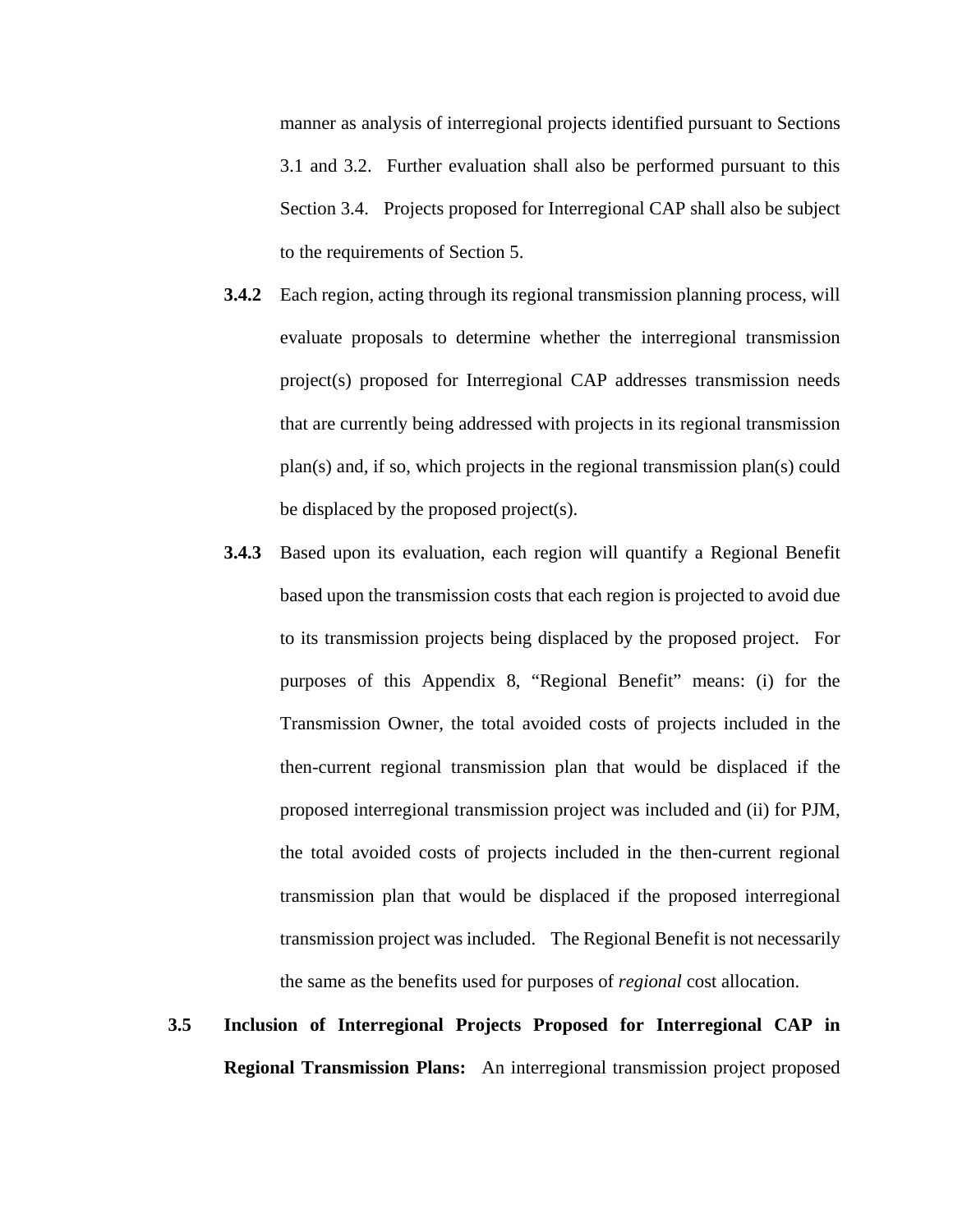for Interregional CAP in the SERTP and PJM will be included in the respective regional plans for purposes of cost allocation only after it has been selected by both the SERTP and PJM regional processes to be included in their respective regional plans for purposes of cost allocation.

- **3.5.1** To be selected in both the SERTP and PJM regional plans for purposes of cost allocation means that each region has performed all evaluations, as prescribed in its regional transmission planning processes, necessary for a project to be included in its regional transmission plans for purposes of cost allocation.
	- o For the SERTP: All requisite approvals are obtained, as prescribed in the SERTP regional transmission planning process, necessary for a project to be included in the SERTP regional transmission plan for purposes of cost allocation. This includes any requisite regional benefit to cost ("BTC") ratio calculations performed pursuant to the respective regional transmission planning processes. For purposes of the SERTP, the anticipated allocation of costs of the interregional transmission project for use in the regional BTC ratio calculation shall be based upon the ratio of the SERTP's Regional Benefit to the sum of the Regional Benefits identified for both the SERTP and PJM; and
	- o For PJM: All requisite approvals are obtained, as prescribed in the respective regional transmission planning processes, necessary for a project to be included in the regional transmission plans for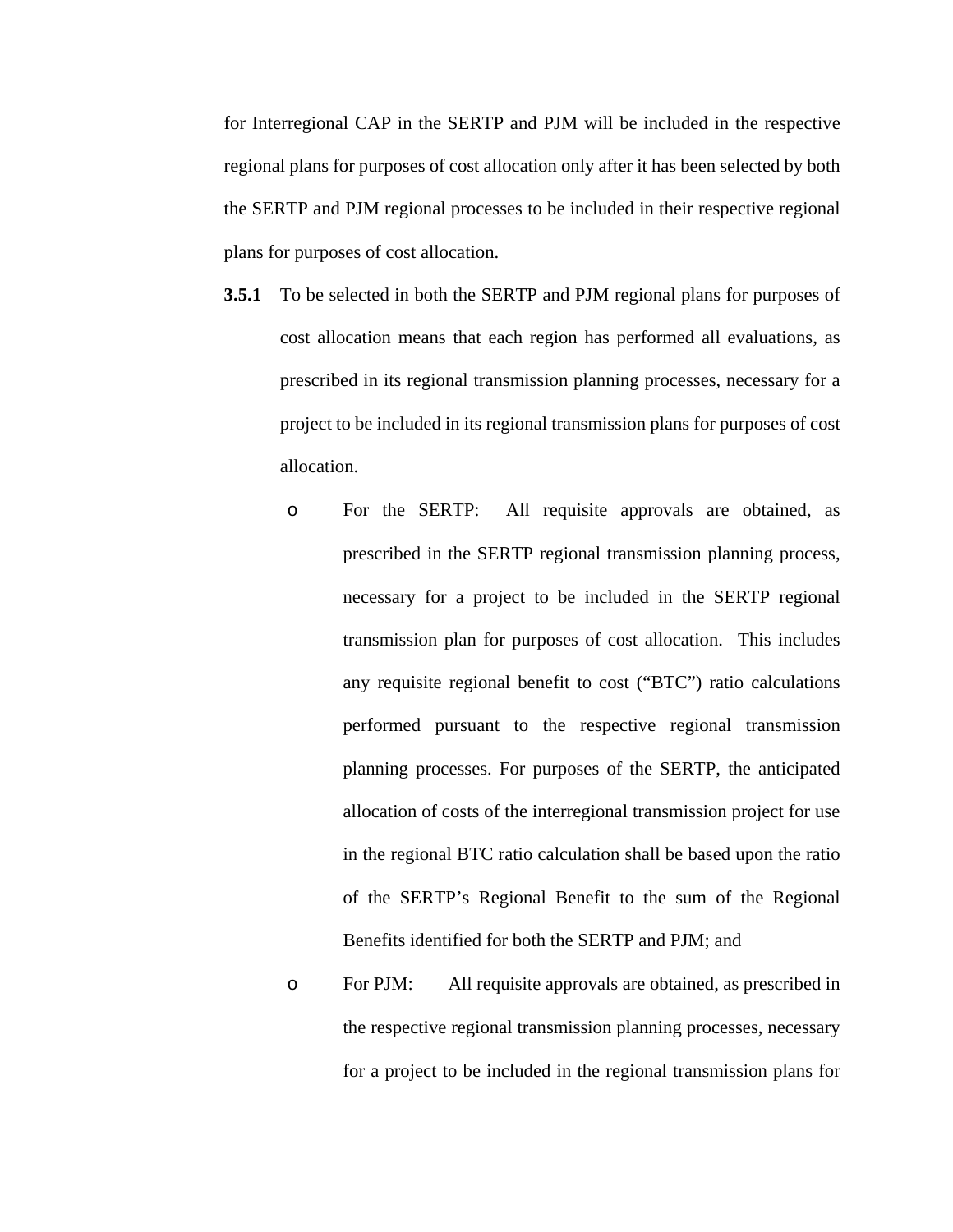purposes of cost allocation.

- **3.6 Removal from Regional Plans:** An interregional transmission project may be removed from the SERTP's or PJM's regional plan for purposes of cost allocation: (i) if the developer fails to meet developmental milestones; (ii) pursuant to the reevaluation procedures specified in the respective regional transmission planning processes; or (iii) if the project is removed from one of the region's regional transmission plan(s) pursuant to the requirements of its regional transmission planning process.
	- **3.6.1** The Transmission Owner or PJM, as the case may be, shall notify the other if an interregional project or a portion thereof is likely to be removed from its regional transmission plan.

# **4. Transparency**

- **4.1** The Transmission Owner shall post procedures for coordination and joint evaluation on the Regional Planning website.
- **4.2** Access to the data utilized will be made available through the Regional Planning website subject to the appropriate clearance, as applicable (such as CEII and confidential non-CEII). Both planning regions will make available, on their respective regional websites, links to where stakeholders can register (if applicable/available) for the stakeholder committees or distribution lists of the other planning region.
- **4.3** At the fourth quarter SERTP Summit, or as necessary due to current activity of proposed interregional transmission projects, the SERTP will provide status updates of interregional activities including: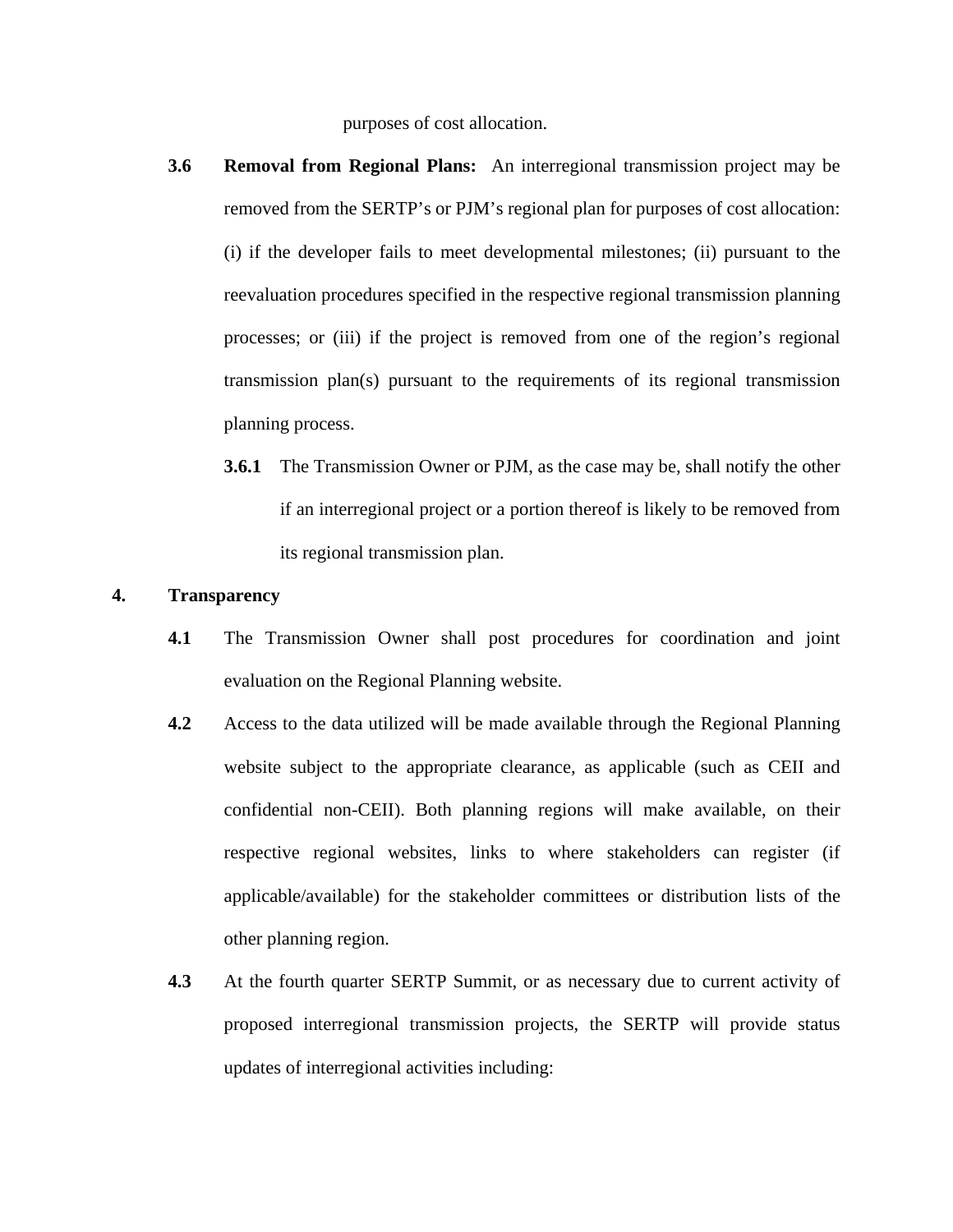- o Facilities to be evaluated
- o Analysis performed
- o Determinations/results.
- **4.4** Stakeholders will have an opportunity to provide input and feedback within the respective regional planning processes of SERTP and PJM related to interregional facilities identified, analysis performed, and any determination/results. Stakeholders may participate in either or both regions' regional planning processes

to provide their input and feedback regarding the interregional coordination between the SERTP and PJM.

# **5. Cost Allocation**

- **5.1 Proposal of Interregional Transmission Projects for Interregional CAP:** For an interregional transmission project to be considered for Interregional CAP within the SERTP and PJM regions, all of the following criteria must be met:
	- A. The interregional transmission project must be interregional in nature, which requires that it must:
		- o Be physically located in both the SERTP region and the PJM region;
		- o Interconnect to the transmission facilities of one or more SERTP transmission owner(s) and the transmission facilities of one or more PJM transmission owner(s); and
		- o Meet the threshold criteria for transmission projects potentially eligible to be included in the regional transmission plans for purposes of cost allocation in both the SERTP and PJM regions, pursuant to their respective regional transmission planning processes.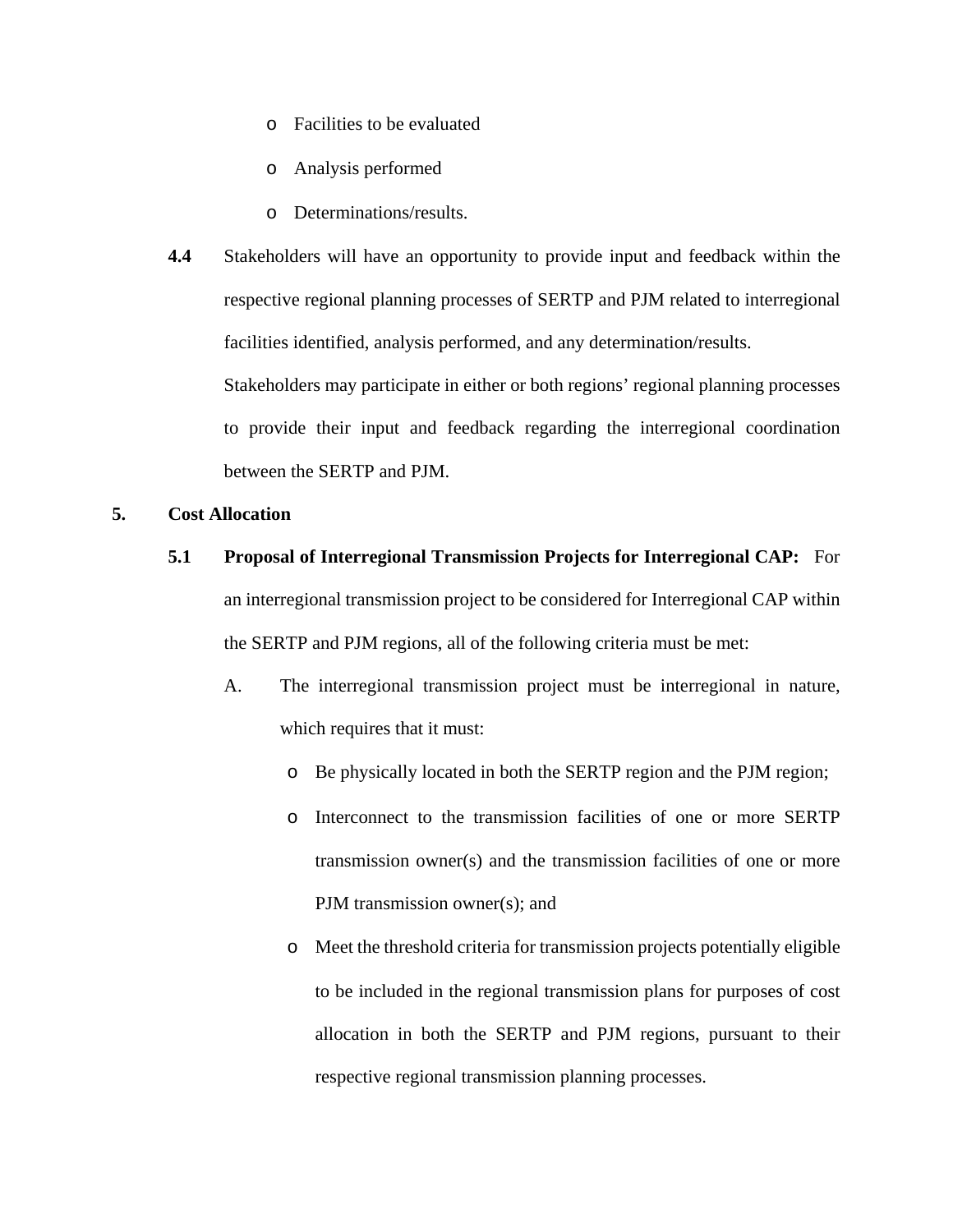- B. The interregional transmission project must be proposed for purposes of cost allocation in both the SERTP and PJM regions.
	- o The transmission developer and project submittal must satisfy all criteria specified in the respective regional transmission processes; and
	- o The proposal should be submitted in the timeframes outlined in the respective regional transmission planning processes.
- C. The interregional transmission project must be selected in the regional transmission plans of both the SERTP and PJM regions.
	- o The costs of the interregional transmission project eligible for interregional cost allocation shall only be allocated to a region if that region has selected the interregional transmission project in its regional transmission plan for purposes of cost allocation; and
	- o No cost shall be allocated to a region that has not selected the interregional transmission project in its regional transmission plan for purposes of cost allocation.
- **5.2 Allocation of Costs for Interregional Transmission Projects Between the SERTP and PJM Regions:** The cost of an interregional transmission project selected for purposes of cost allocation in the regional transmission plans of both the SERTP and PJM regions shall be allocated for Interregional CAP to those regions as provided below:
	- A. The share of the costs of an interregional transmission project allocated to a region will be determined by the ratio of the present value(s) of the estimated costs of such region's displaced regional transmission project(s)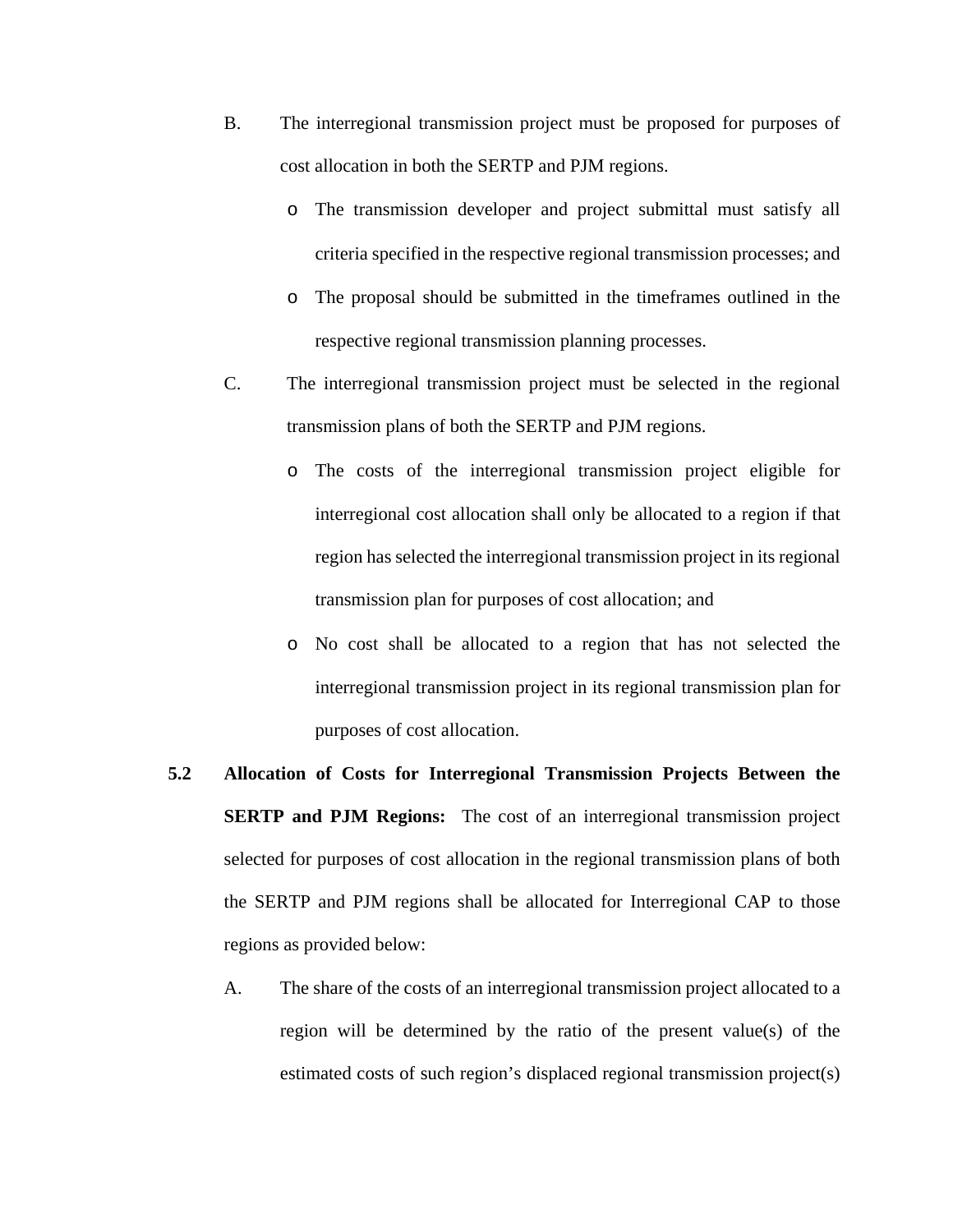to the total of the present values of the estimated costs of the displaced regional transmission projects in all regions that have selected the interregional transmission project in their regional transmission plans for purposes of cost allocation. The present values used in the cost allocation shall be based on a common date, comparable cost components, and the latest cost estimates used in the determination to include the interregional transmission project in the respective regional plans for purposes of cost allocation. The applicable discount rate(s) used for the SERTP region may be determined on a case-by-case basis, and the SERTP region may have multiple discount rates should there be multiple SERTP transmission owners whose projects would be displaced by the proposed interregional transmission project. The applicable discount rate for the PJM region shall be the discount rate included in the assumptions that are reviewed with the PJM Board of Managers each year for use in the economic planning process.

- B. When all or a portion of an interregional transmission project is to be located within a region in which there is no displaced regional transmission project, such region may, at its sole discretion, select the interregional transmission project for inclusion in its regional transmission plan; provided, however, that no portion of the costs of the interregional transmission project shall be allocated to such region pursuant to Section 5.2.A.
- C. Nothing in this Section 5 shall govern the further allocation of costs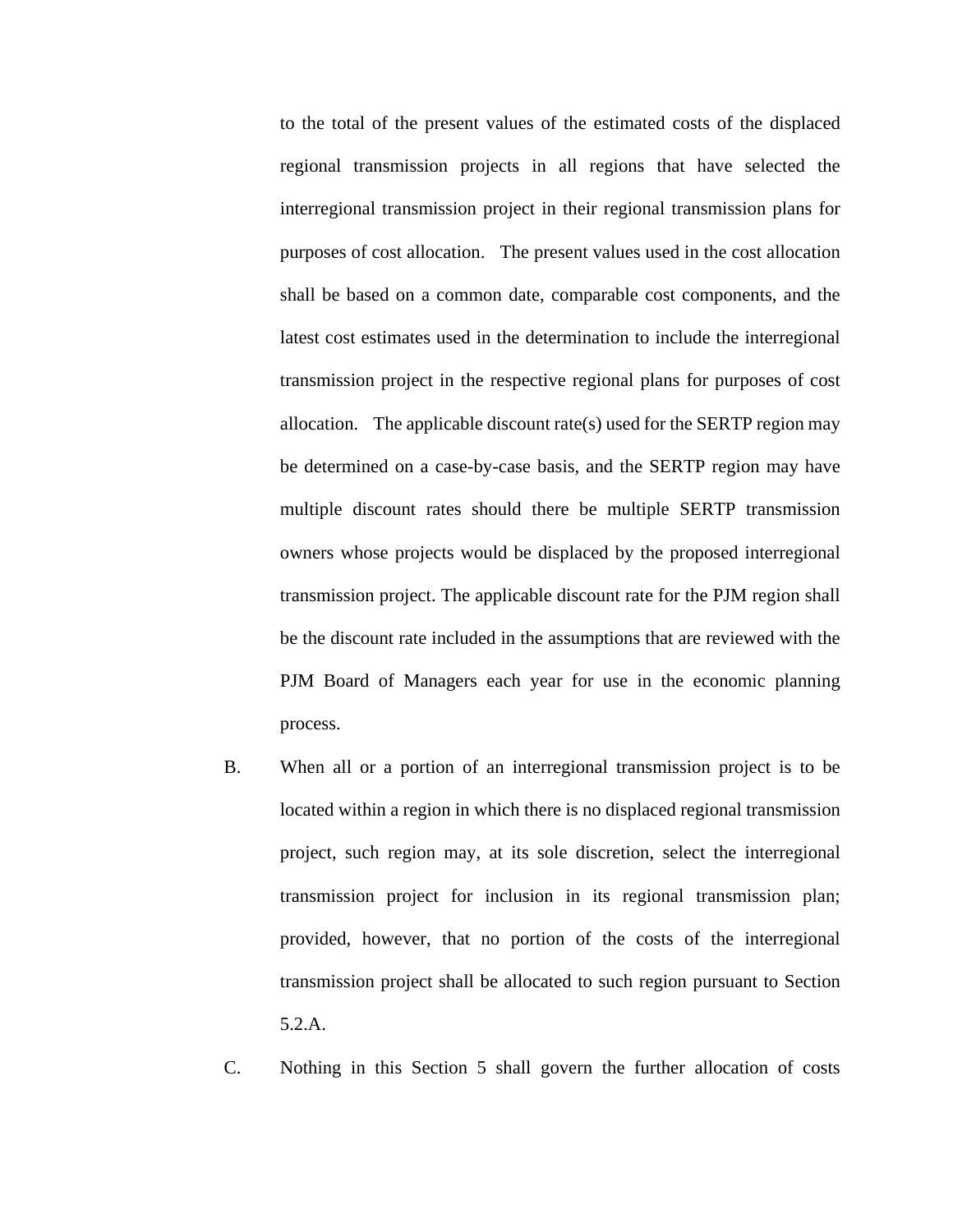allocated to a region pursuant to this Section 5.2 within such region.

- D. The following example illustrates the cost allocation provisions in Section 5.2.A:
	- o Regions A and B, through the joint evaluation process prescribed in Section 3.4 of this Appendix 8 have included Transmission Project Z in their respective regional plans for purposes of cost allocation. Transmission Project Z was determined to address both regions' needs more efficiently and cost effectively than Transmission Project X in Region A and Transmission Project Y in Region B.
	- $\circ$  The estimated cost of Transmission Projects X and Y are Cost (X) and Cost (Y) respectively. As described in Section 5.2.A, these costs shall be based upon common cost components.
	- o The number of years from the common present value date to the year associated with the cost estimates of Transmission Projects X and Y are  $N(X)$  and  $N(Y)$  respectively.
	- o Recognizing that the regions may have different discount rates and that the SERTP might use multiple discount rates, the discount rate used for purposes of this example for Transmission Projects X and Y is: D.
	- o Based on the foregoing assumptions and the allocation of costs based upon displaced regional transmission projects as prescribed in Section 5.2.A, the following illustrative formulas would be used:
		- Present Value of Cost  $(X)$  = PV Cost  $(X)$  = Cost  $(X) / (1+D)^{N(X)}$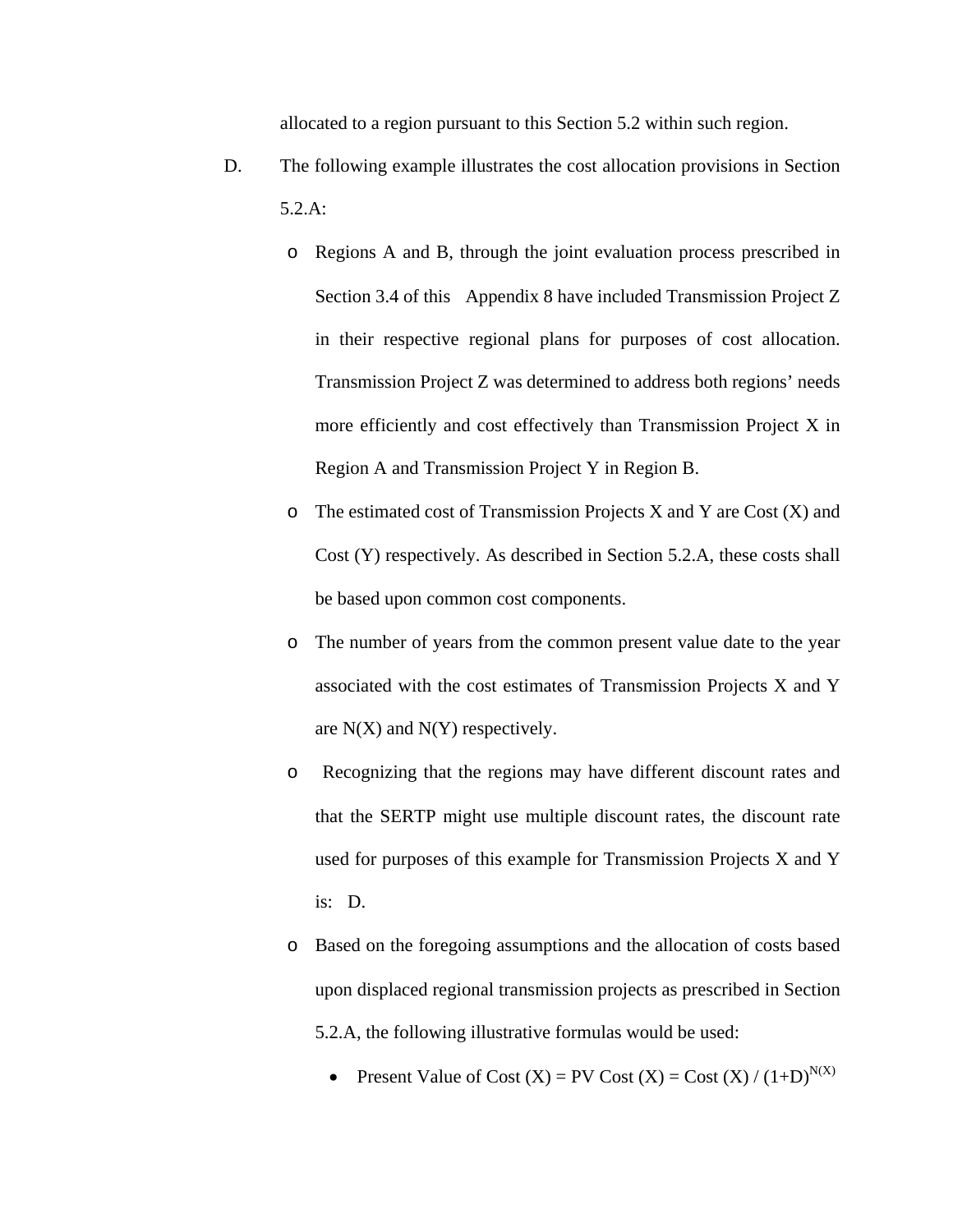- Present Value of Cost  $(Y) = PV$  Cost  $(Y) = Cost (Y) / (1+D)^{N(Y)}$
- Cost Allocation to Region  $A = PV$  Cost  $(X) / [PV$  Cost  $(X) + PV$  $Cost(Y)$ ]
- Cost Allocation to Region  $B = PV$  Cost  $(Y) / [PV$  Cost  $(X) + PV$  $Cost(Y)$ ]
- o Applying the above formulas, if:
	- Cost  $(X) = $60$  Million and  $N(X) = 8.25$  years
	- Cost  $(Y) = $40$  Million and  $N(Y) = 4.50$  years
	- $D = 7.5%$  per year
- o Then:
	- PV Cost  $(X) = 60/(1+0.075)8.25 = 33.0$  Million
	- PV Cost  $(Y) = 40/(1+0.075)4.50 = 28.9$  Million
	- Cost Allocation to Region A =  $33.0 / (33.0 + 28.9) = 53.3\%$  of the cost of Transmission Project Z
	- Cost Allocation to Region B =  $28.9 / (33.0 + 28.9) = 46.7\%$  of the cost of Transmission Project Z
- **5.3 Merchant Transmission and Transmission Owner Projects:** Nothing in this Section 5 shall preclude the development of interregional transmission projects that are funded by merchant transmission developers or by individual transmission owners.
- **5.4 Exclusivity with Respect to Interregional Transmission Projects Selected for Interregional CAP:** The following provisions shall apply regarding other cost allocation arrangements: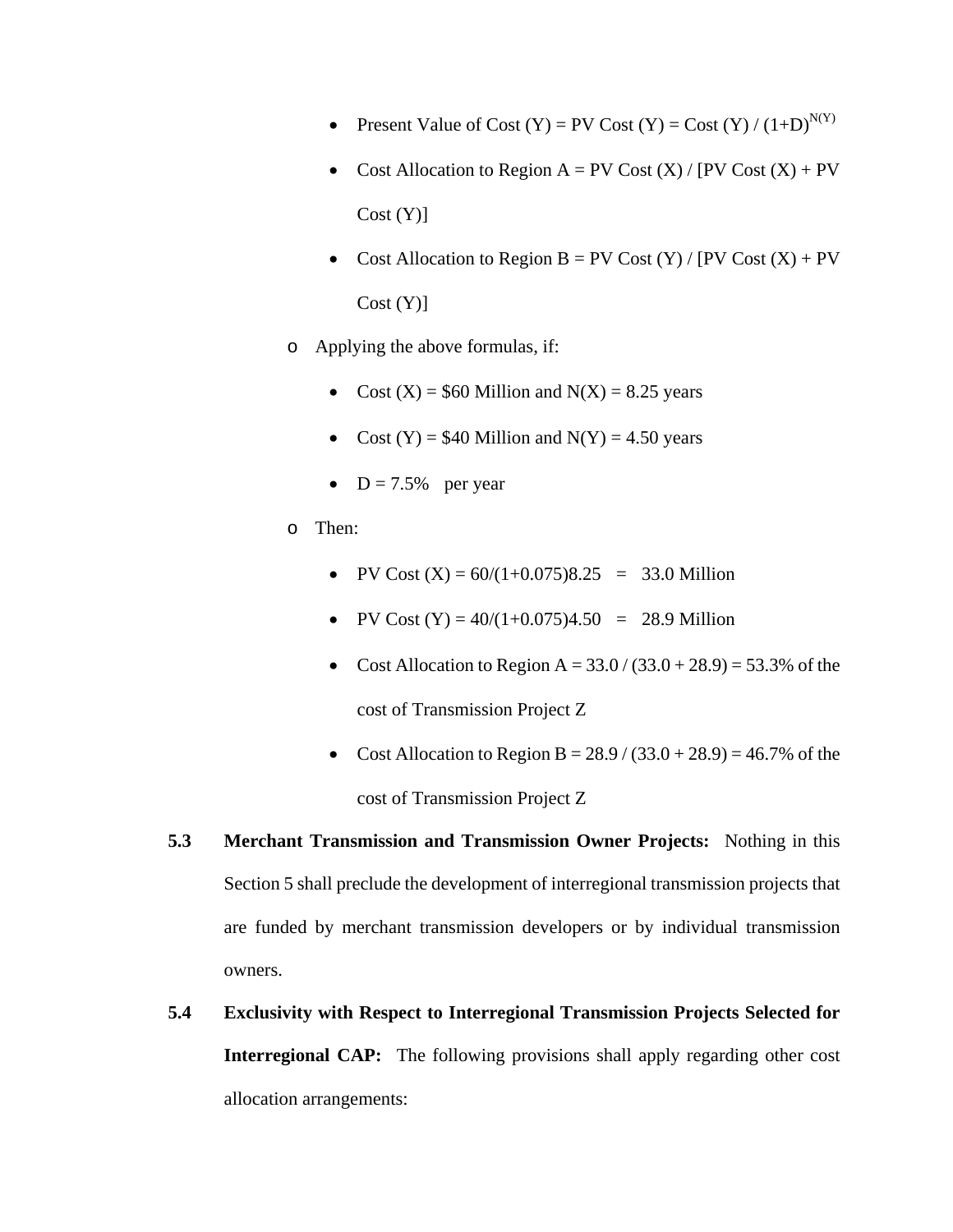- A. Except as provided in Section 5.4.B, the provisions in this Section 5 are the exclusive means by which any costs of an interregional transmission project selected for Interregional CAP between the SERTP and PJM regions may be allocated between or among those regions.
- B. A transmission owner(s) or transmission developer(s) may propose to fund or allocate, on a voluntary basis, the cost of an interregional transmission project selected for Interregional CAP using an allocation other than the allocation that results from the methodology set forth in Section 5.2, provided that, should the allocation of cost of such interregional transmission project be subject to the Federal Energy Regulatory Commission's ("FERC") jurisdiction, such allocation proposal is accepted for fling by FERC in accordance with the filing rights with respect to cost allocation set forth in Section 5.5 of this Appendix 8 and provided further that no allocation shall be made to any region that has not agreed to that allocation.
- **5.5 Section 205 Filing Rights with Respect to Interregional Transmission Projects Selected for Interregional CAP:** Solely with respect to interregional transmission projects evaluated under this Appendix 8 and selected by the SERTP and PJM regional transmission planning processes for purposes of Interregional CAP, the following provisions shall apply:
	- A. Except as provided in Sections 5.4 and 5.5.B of this Appendix 8, nothing in this Section 5 will convey, expand, limit or otherwise alter any rights of the transmission owners, transmission developers or other market participants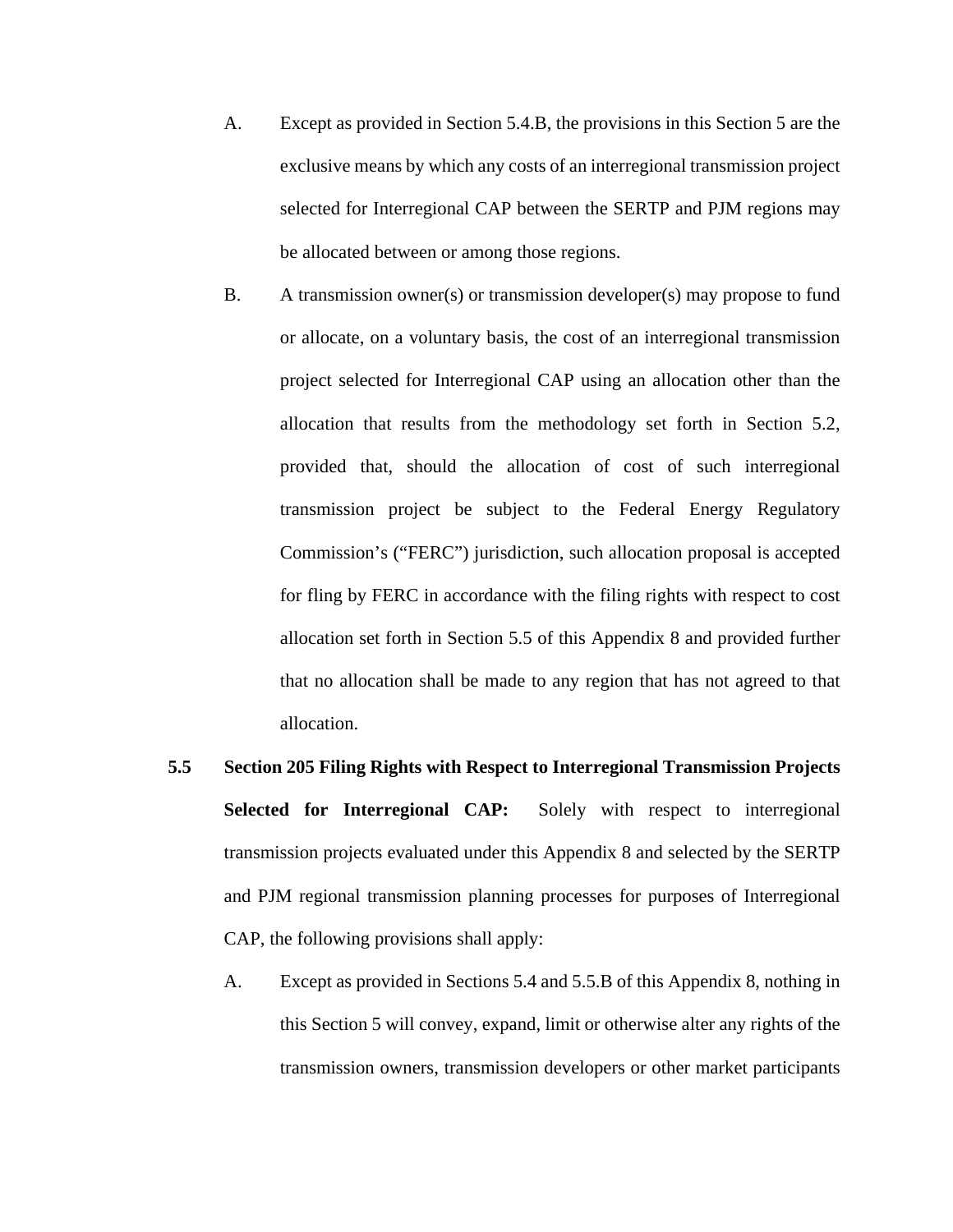to submit filings under Section 205 of the Federal Power Act ("FPA") regarding cost allocation or any other matter.

- B. The cost allocation provisions in this Section 5 shall not be modified under Section 205 of the FPA without the mutual consent of the holders of the FPA Section 205 rights with respect to interregional cost allocation in the SERTP and PJM regions. However, if the requirements adopted by Order No. 1000 *et seq.* and related orders are abrogated, vacated, and/or reversed, such that the mandate for public utility transmission providers to have interregional cost allocation methodologies in the nature of this Section 5 no longer applies, then the transmission providers in the SERTP region and the PJM Transmission Owners, acting in accordance with Section 5.5.C on this Appendix 8, may unilaterally take actions consistent with the disposition of such mandate.
- **5.6 Consequences to Other Regions from Interregional Transmission Projects:** Except as provided in this Section 5, or in other documents, agreements or tariffs on file with FERC, neither the SERTP region nor the PJM region shall be responsible for compensating another planning region for required upgrades or for any other consequences in another planning region associated with interregional transmission projects identified pursuant to this Appendix 8.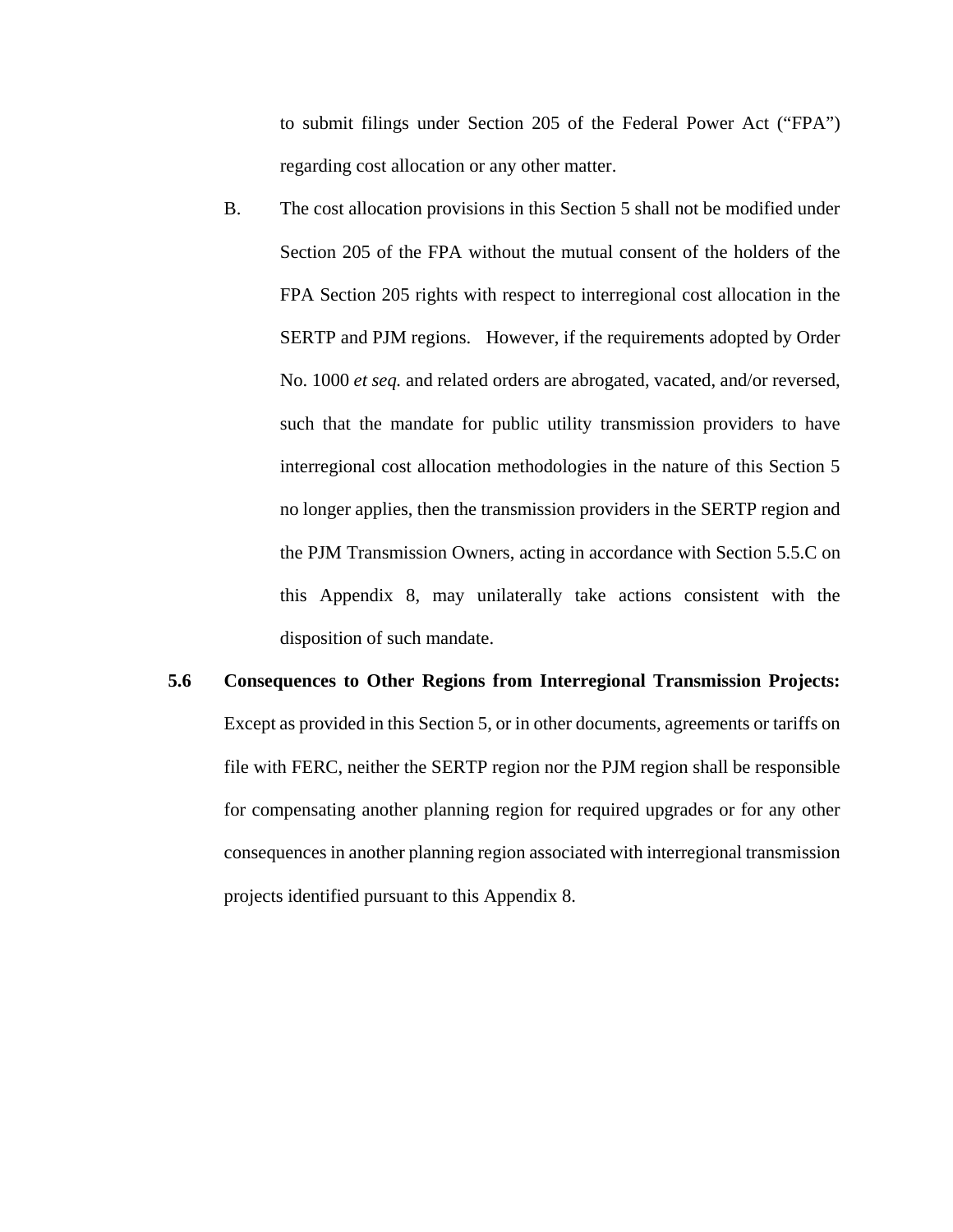Southern Company Services, Inc.

# Exhibit K-6

Interregional Transmission Coordination Between the SERTP and PJM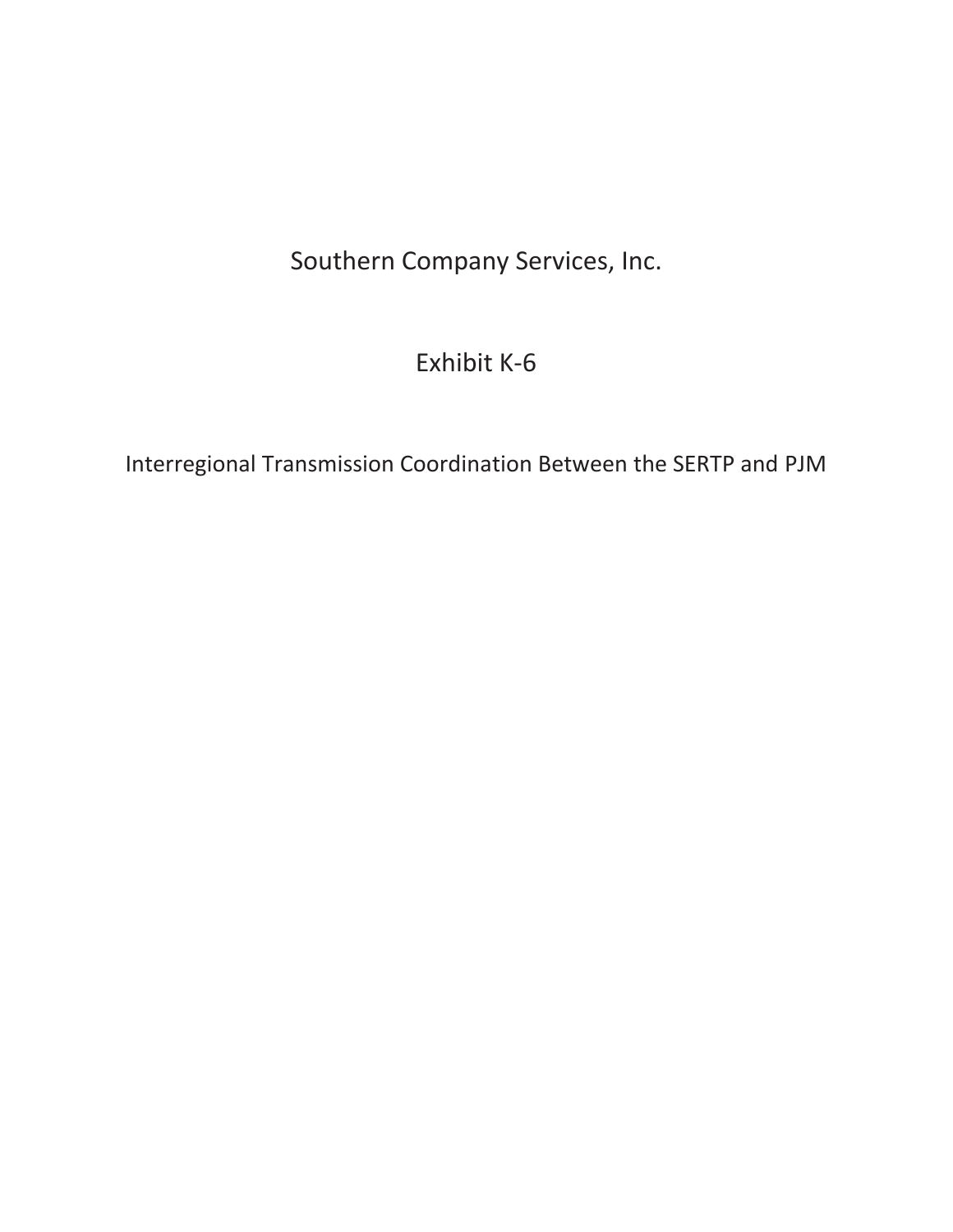#### **EXHIBIT K-6**

# **Interregional Transmission Coordination Between the SERTP and PJM Regions**

The Transmission Provider, through its regional transmission planning process, coordinates with the PJM Interconnection, LLC ("PJM") as the transmission provider and planner for the PJM region to address transmission planning coordination issues related to interregional transmission projects. The interregional transmission coordination procedures include a detailed description of the process for coordination between public utility transmission providers in the SERTP and PJM to identify possible interregional transmission projects that could address transmission needs more efficiently or cost-effectively than transmission projects included in the respective regional transmission plans. The interregional transmission coordination procedures are hereby provided in this Exhibit K-6 with additional materials provided on the Regional Planning website.

The Transmission Provider and PJM shall:

- (1) Coordinate and share the results of the SERTP's and PJM's regional transmission plans to identify possible interregional transmission projects that could address transmission needs more efficiently or cost-effectively than separate regional transmission projects;
- (2) Identify and jointly evaluate transmission projects that are proposed to be located in both transmission planning regions;
- (3) Exchange, at least annually, planning data and information; and
- (4) Maintain a website and e-mail list for the communication of information related to the coordinated planning process.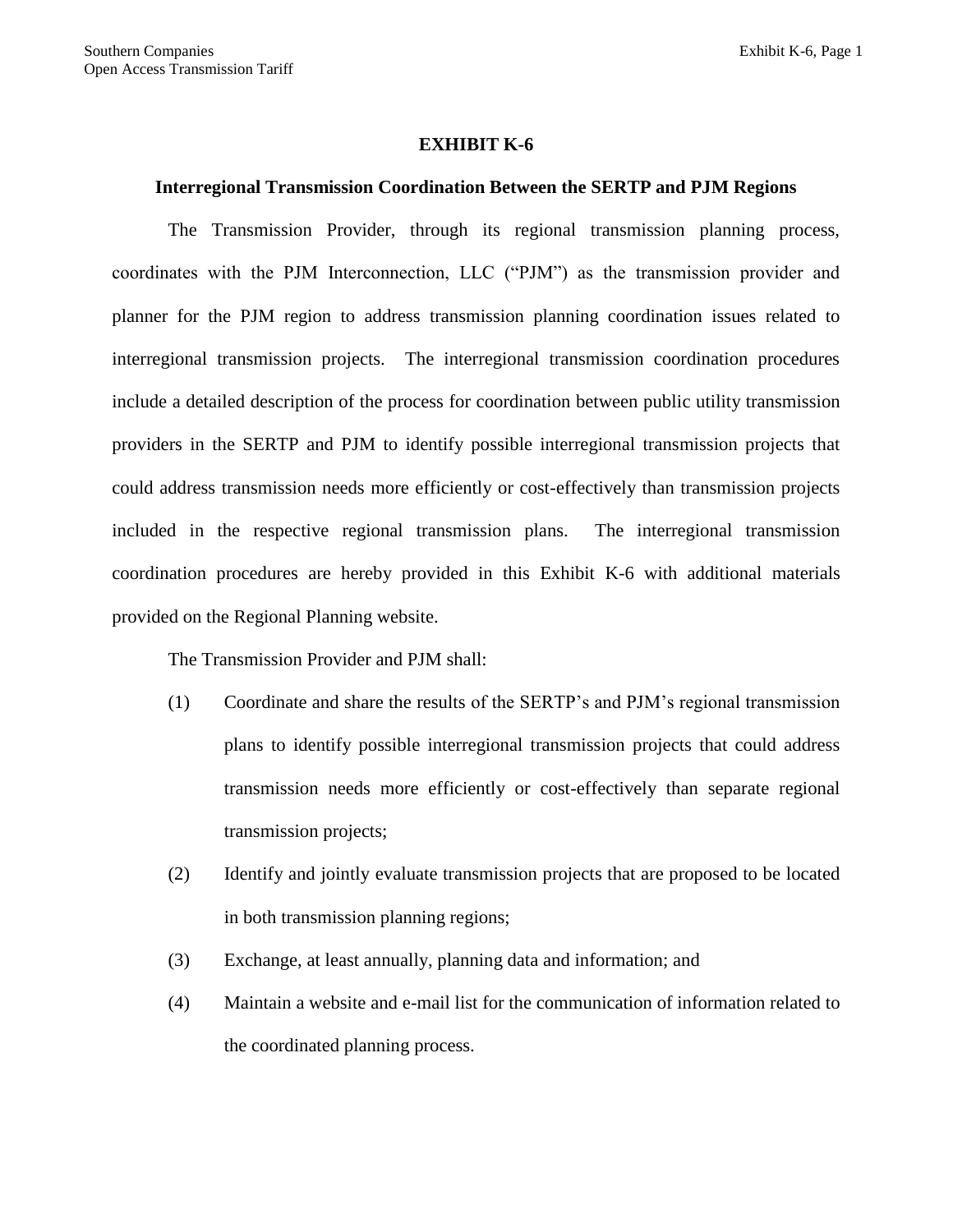The Transmission Provider and PJM developed a mutually agreeable method for allocating between the two transmission planning regions the costs of new interregional transmission projects that are located within both transmission planning regions. Such cost allocation method satisfies the six interregional cost allocation principles set forth in Order No. 1000 and are included in this Exhibit K-6.

For purposes of this Exhibit K-6, the SERTP's transmission planning process is the process described in Attachment K of this Tariff; PJM's regional transmission planning process is the process described in Schedule 6 of PJM's OATT. References to the respective transmission planning processes in this Exhibit K-6 are intended to identify the activities described in those tariff provisions. Likewise, references to the respective regional transmission plans in this Exhibit K-6 are intended to identify, for PJM, the PJM Regional Transmission Expansion Plan ("RTEP"), as defined in applicable PJM documents and, for the Transmission Provider, the SERTP regional transmission plan, which includes the Transmission Provider's ten (10) year transmission expansion plan. Unless noted otherwise, Section references in this Exhibit K-6 refer to Sections within this Exhibit K-6.

Nothing in this Exhibit K-6 is intended to affect the terms of any bilateral planning or operating agreements between transmission owners and/or transmission service providers that exist as of the effective date of this Exhibit K-6 or that are executed at some future date.

#### **INTERREGIONAL TRANSMISSION PLANNING PRINCIPLES**

Representatives of the SERTP and PJM will meet no less than once per year to facilitate the interregional coordination procedures described below (as applicable). Representatives of the SERTP and PJM may meet more frequently during the evaluation of project(s) proposed for purposes of interregional cost allocation between the SERTP and PJM. For purposes of this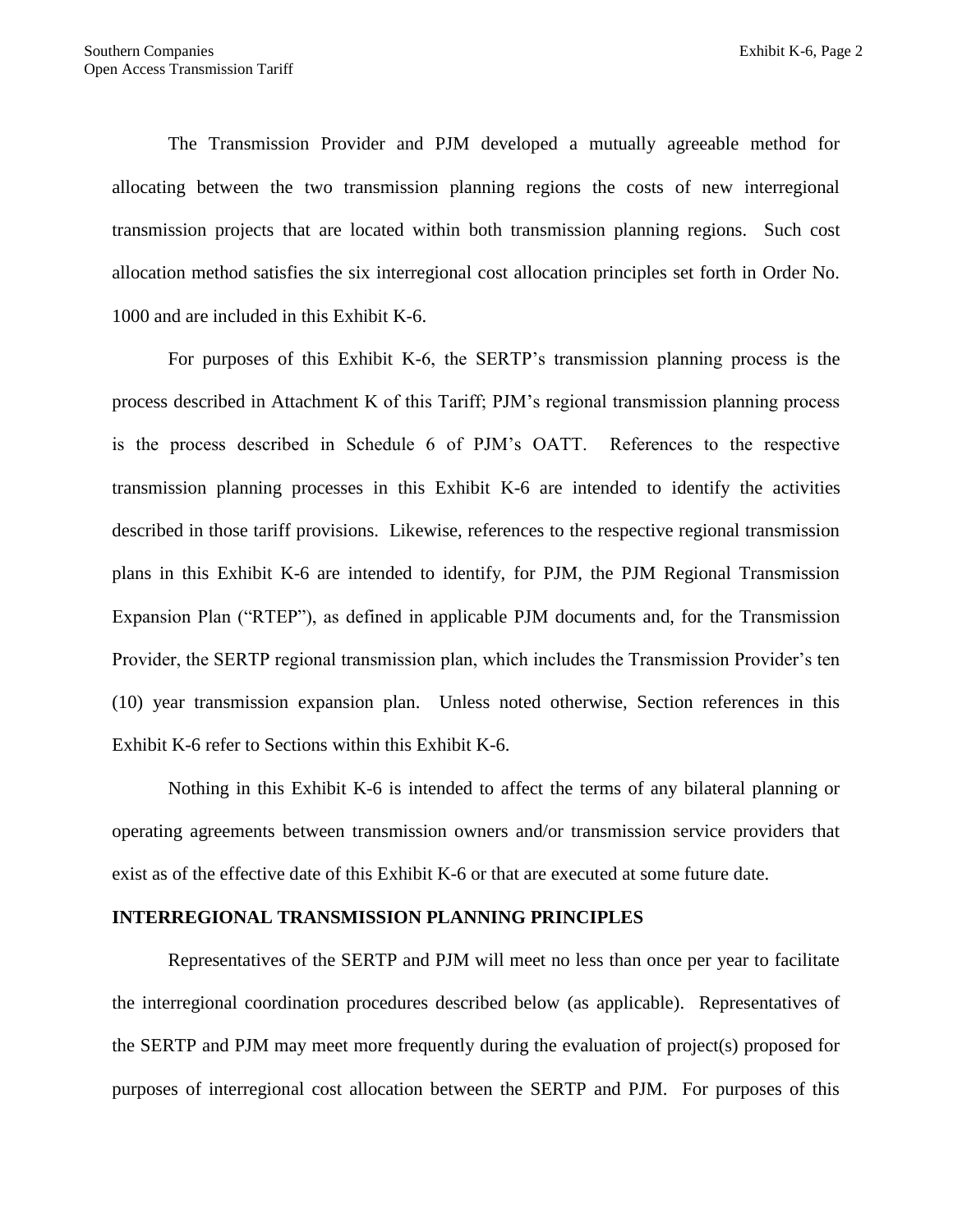Exhibit K-6, an "interregional transmission project" means a facility or set of facilities that would be physically located in both the SERTP and PJM regions and would interconnect to transmission facilities in both the SERTP and PJM regions. The facilities to which the project is proposed to interconnect may be either existing transmission facilities or transmission projects included in the regional transmission plan that are currently under development.

# **1. Coordination**

- **1.1 Review of Respective Regional Transmission Plans:** Biennially, the Transmission Provider and PJM shall review each other's current regional transmission plan(s) and engage in the data exchange and joint evaluation described in Sections 2 and 3.
	- o The review of each region's regional transmission plan(s), which plans include the transmission needs and planned upgrades of the transmission providers in each region, shall occur on a mutually agreeable timetable, taking into account each region's transmission planning process timeline.
- **1.2 Review of Proposed Interregional Transmission Projects:** The Transmission Provider and PJM will also coordinate with regard to the evaluation of interregional transmission projects identified by the Transmission Provider and PJM as well as interregional transmission projects proposed for Interregional Cost Allocation Purposes ("Interregional CAP"), pursuant to Sections 3 and 5, below. Initial coordination activities regarding new interregional proposals will typically begin during the third calendar quarter. The Transmission Provider and PJM will exchange status updates for new interregional transmission project proposals or proposals currently under consideration as needed. These status updates will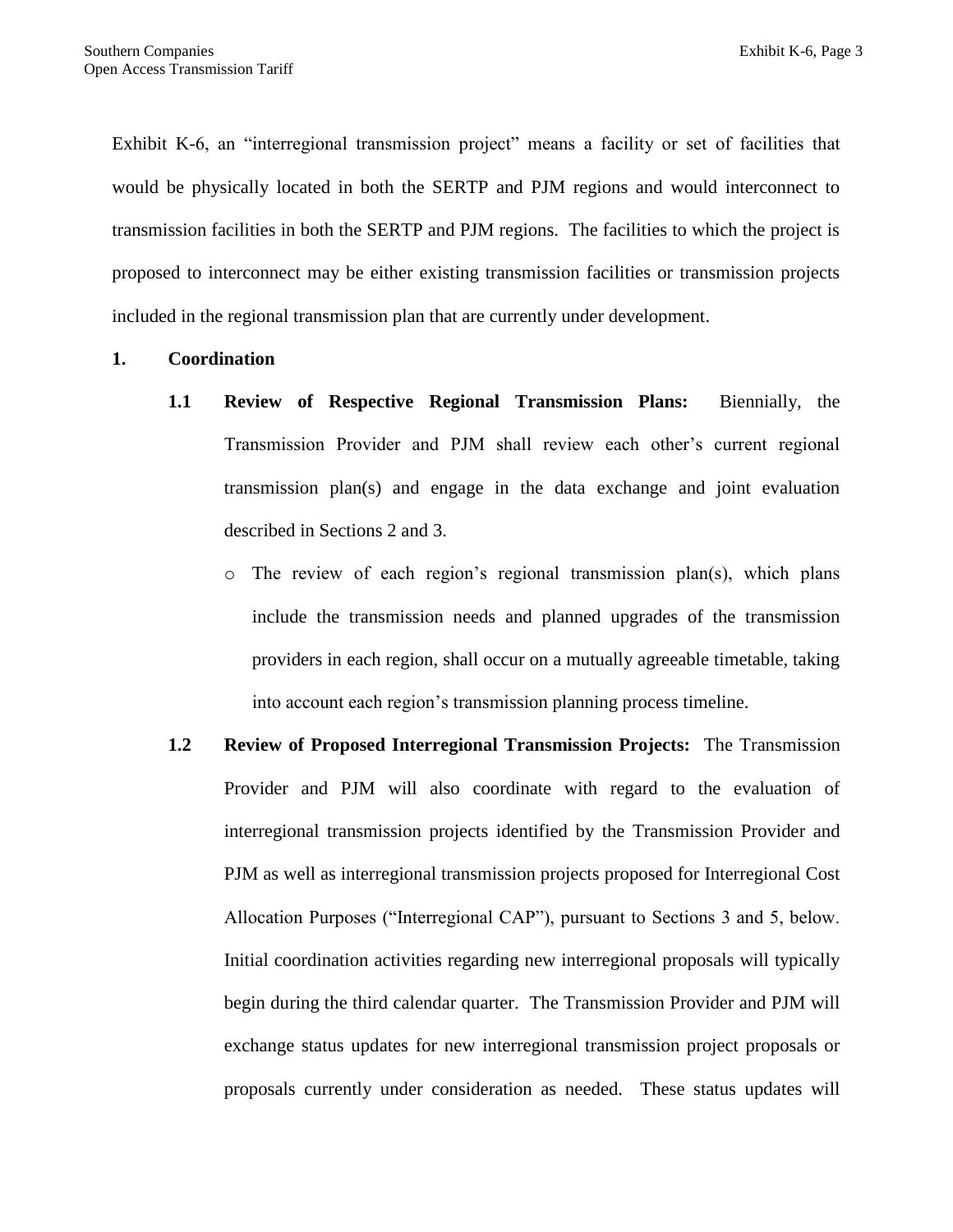generally include, if applicable: (i) an update of the region's evaluation of the proposal; (ii) the latest calculation of Regional Benefits (as defined in Section 5.2); (iii) the anticipated timeline for future assessments; and (iv) reevaluations related to the proposal.

- **1.3 Coordination of Assumptions Used in Joint Evaluation:** The Transmission Provider and PJM will coordinate assumptions used in joint evaluations, as necessary, which includes items such as:
	- o Expected timelines/milestones associated with the joint evaluation;
	- o Study assumptions; and
	- o Regional benefit calculations.
- **1.4 Posting of Materials on Regional Planning Websites:** The Transmission Provider and PJM will coordinate with respect to the posting of materials related to the interregional coordination procedures described in this Exhibit K-6 on each region's regional planning website.

## **2. Data Exchange**

**2.1** At least annually, the Transmission Provider and PJM shall exchange power-flow models and associated data used in the regional transmission planning processes to develop their respective then-current regional transmission plan(s). This exchange will occur when such data is available in each of the transmission planning processes, typically during the first calendar quarter. Additional transmission-based models and data may be exchanged between the Transmission Provider and PJM as necessary and if requested. For purposes of the interregional coordination activities outlined in this Exhibit K-6, only data and models used in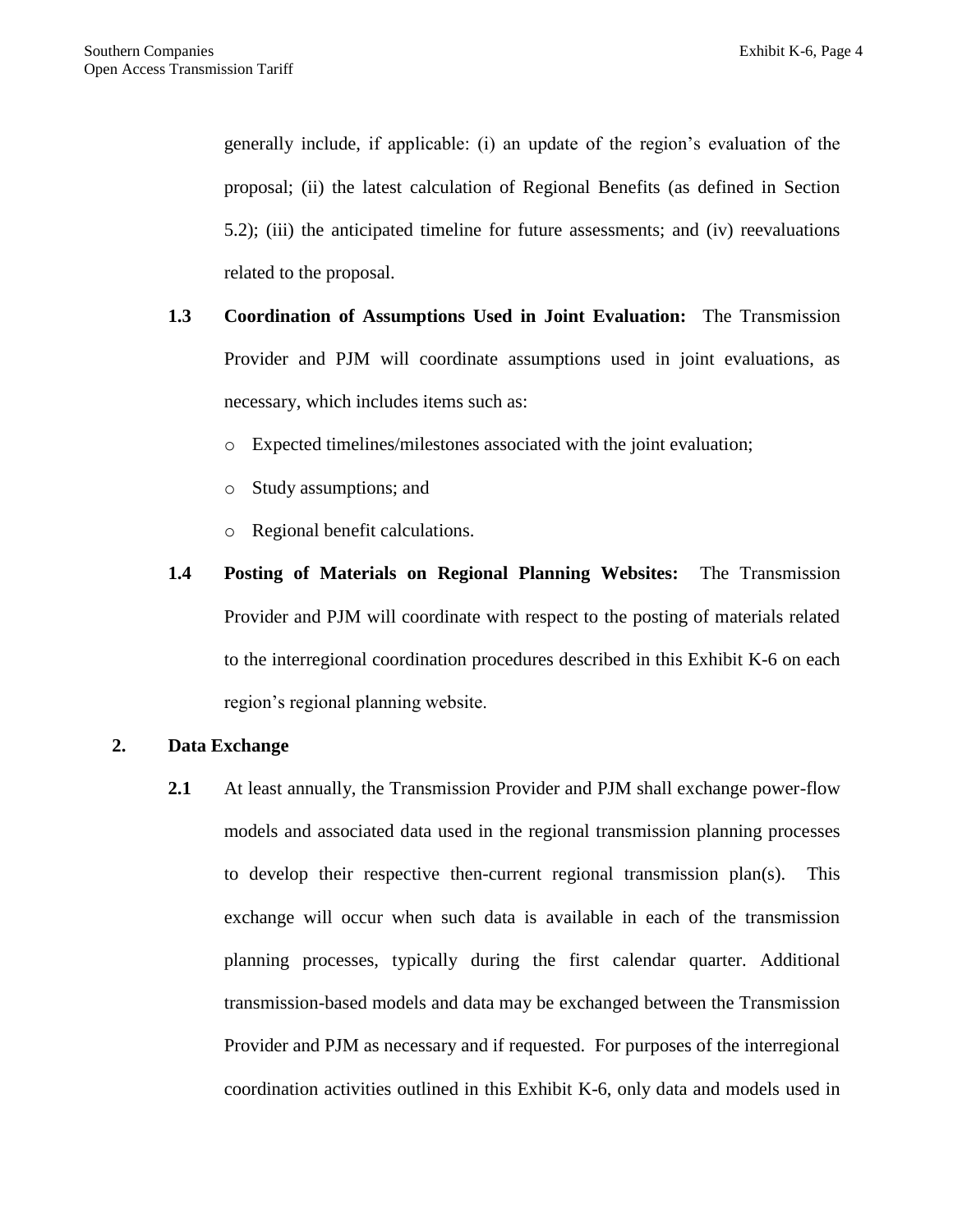the development of the Transmission Provider's and PJM's then-current regional transmission plans and used in their respective regional transmission planning processes will be exchanged. This data will be posted on the pertinent regional transmission planning process' websites, consistent with the posting requirements of the respective regional transmission planning processes, and is considered CEII. The Transmission Provider shall notify PJM of such posting.

**2.2** The SERTP regional transmission plans will be posted on the Regional Planning website pursuant to the Transmission Provider's regional transmission planning process. The Transmission Provider will also notify PJM of such posting so PJM may retrieve these transmission plans. PJM will exchange its then-current regional plan(s) in a similar manner according to its regional transmission planning process.

## **3. Joint Evaluation**

**3.1 Identification of Interregional Transmission Projects:** The Transmission Provider and PJM shall exchange planning models and data and current regional transmission plans as described in Section 2. The Transmission Provider and PJM will review one another's then-current regional transmission plan(s) in accordance with the coordination procedures described in Section 1 and their respective regional transmission planning processes. If through this review, the Transmission Provider and PJM identify a potential interregional transmission project that could be more efficient or cost effective than projects included in the respective regional plans, the Transmission Provider and PJM will jointly evaluate the potential project pursuant to Section 3.3.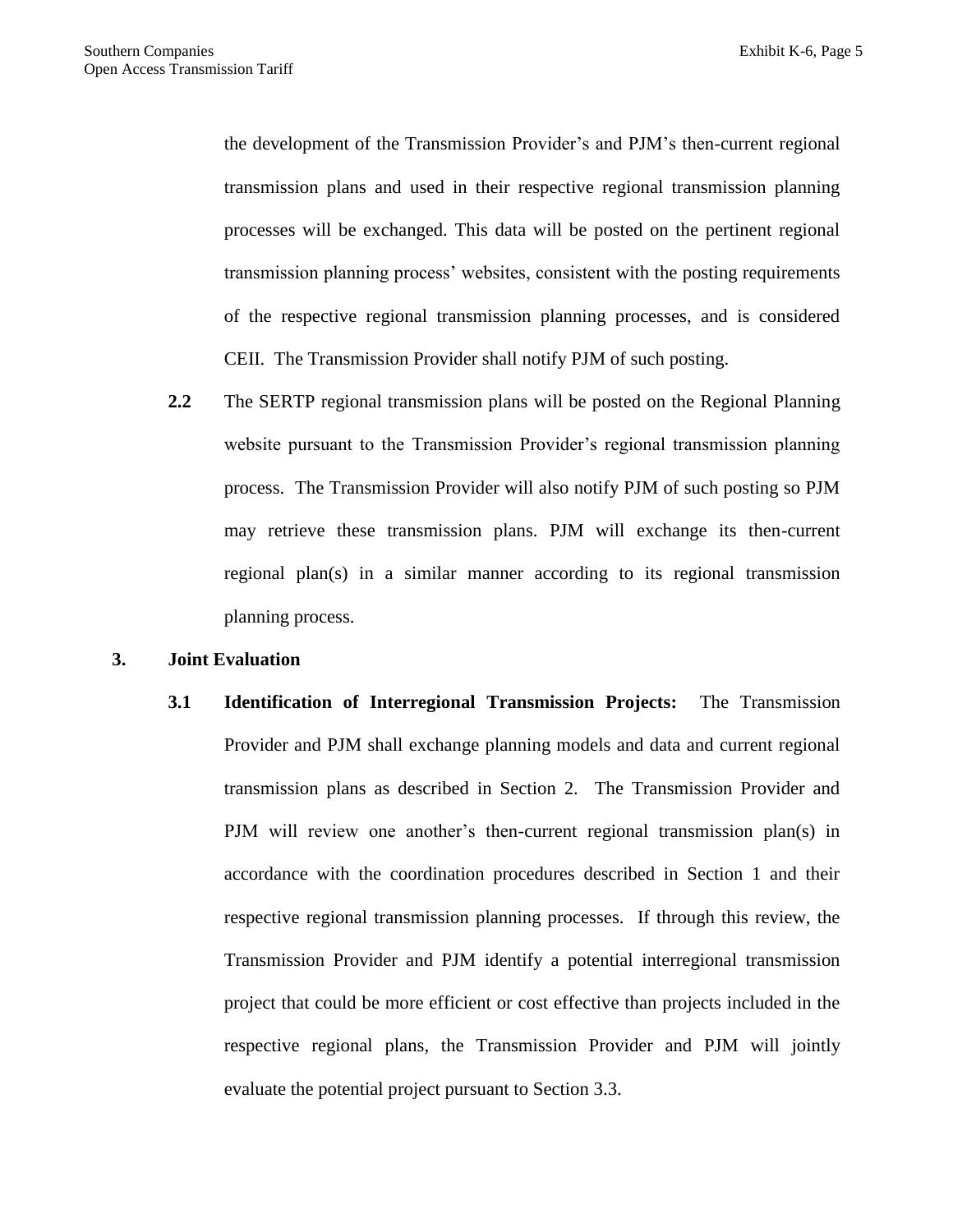- **3.2 Identification of Interregional Transmission Projects by Stakeholders:**  Stakeholders may propose projects that may be more efficient or cost-effective than projects included in the Transmission Provider's and PJM's regional transmission plans pursuant to the procedures in each region's regional transmission planning processes. The Transmission Provider and PJM will evaluate interregional transmission projects proposed by stakeholders pursuant to Section 3.3.
- **3.3 Evaluation of Interregional Transmission Projects:** The Transmission Provider and PJM shall act through their respective regional transmission planning processes to evaluate potential interregional transmission projects and to determine whether the inclusion of any potential interregional transmission projects in each region's regional transmission plan would be more efficient or cost-effective than projects included in the respective then-current regional transmission plans. Such analysis shall be consistent with accepted planning practices of the respective regions and the methods utilized to produce each region's respective regional transmission plan(s). The Transmission Provider will evaluate potential interregional transmission projects consistent with Section 6 and 11 of Attachment K. To the extent possible and as needed, assumptions and models will be coordinated between the Transmission Provider and PJM, as described in Section 1. Data shall be exchanged to facilitate this evaluation using the procedures described in Section 2.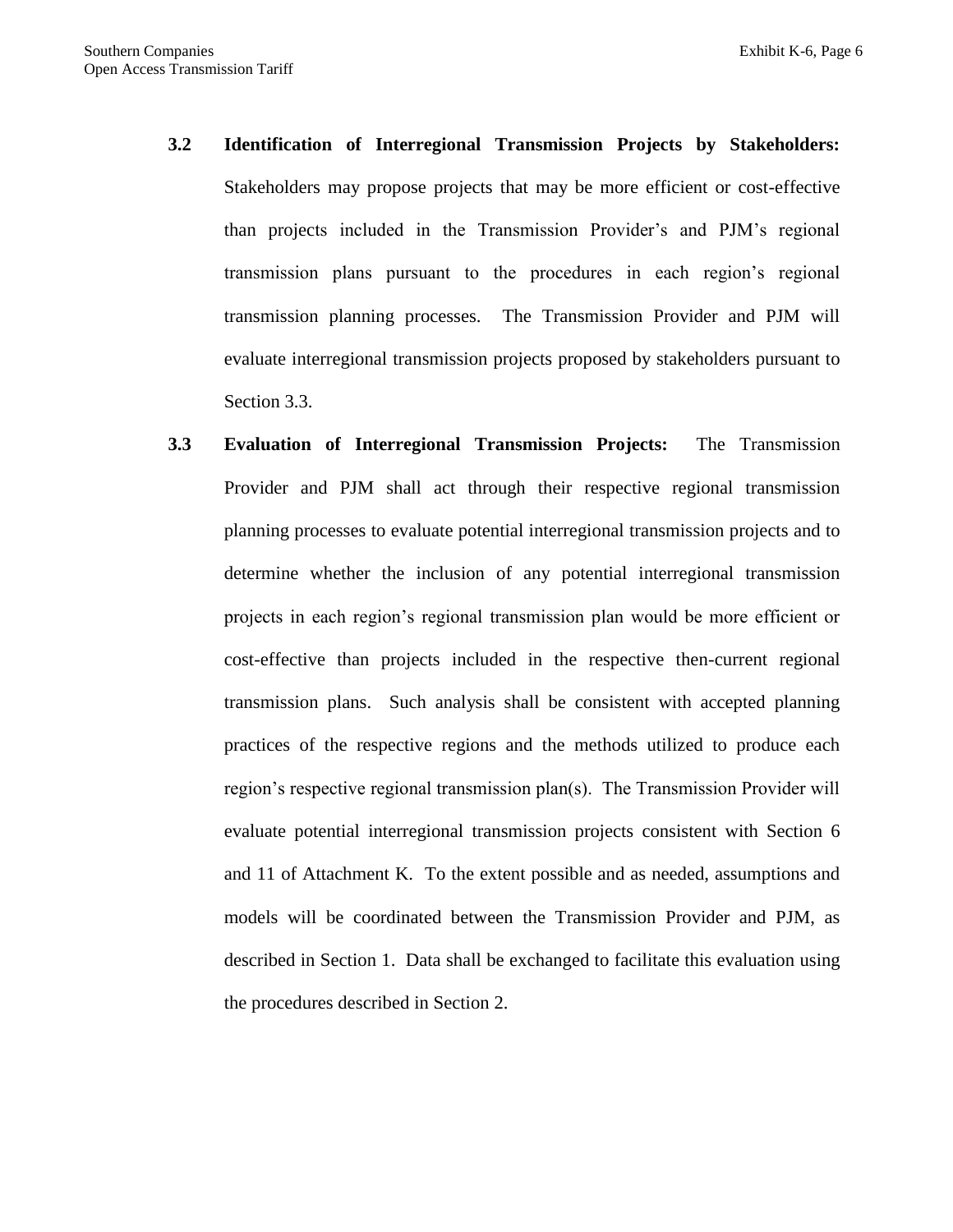# **3.4 Evaluation of Interregional Transmission Projects Proposed for Interregional Cost Allocation Purposes:**

Interregional transmission projects proposed for Interregional CAP must be submitted in both the SERTP and PJM regional transmission planning processes. The project submittals must satisfy the applicable requirements for submittal of interregional transmission projects, including those in Sections 5.1(A) and 5.1(B). The submittals in the respective regional transmission planning processes must identify the project proposal as interregional in scope and identify SERTP and PJM as the regions in which the project is proposed to interconnect. The Transmission Provider will determine whether the submittal for the proposed interregional transmission project satisfies all applicable requirements. Upon finding that the project submittal satisfies all such applicable requirements, the Transmission Provider will notify PJM. Upon both regions so notifying one another that the project is eligible for consideration pursuant to their respective regional transmission planning processes, the Transmission Provider and PJM will jointly evaluate the proposed interregional projects.

**3.4.1** If an interregional transmission project is proposed in the SERTP and PJM for Interregional CAP, the initial evaluation of the project will typically begin during the third calendar quarter, with analysis conducted in the same manner as analysis of interregional projects identified pursuant to Sections 3.1 and 3.2. Further evaluation shall also be performed pursuant to this Section 3.4. Projects proposed for Interregional CAP shall also be subject to the requirements of Section 5.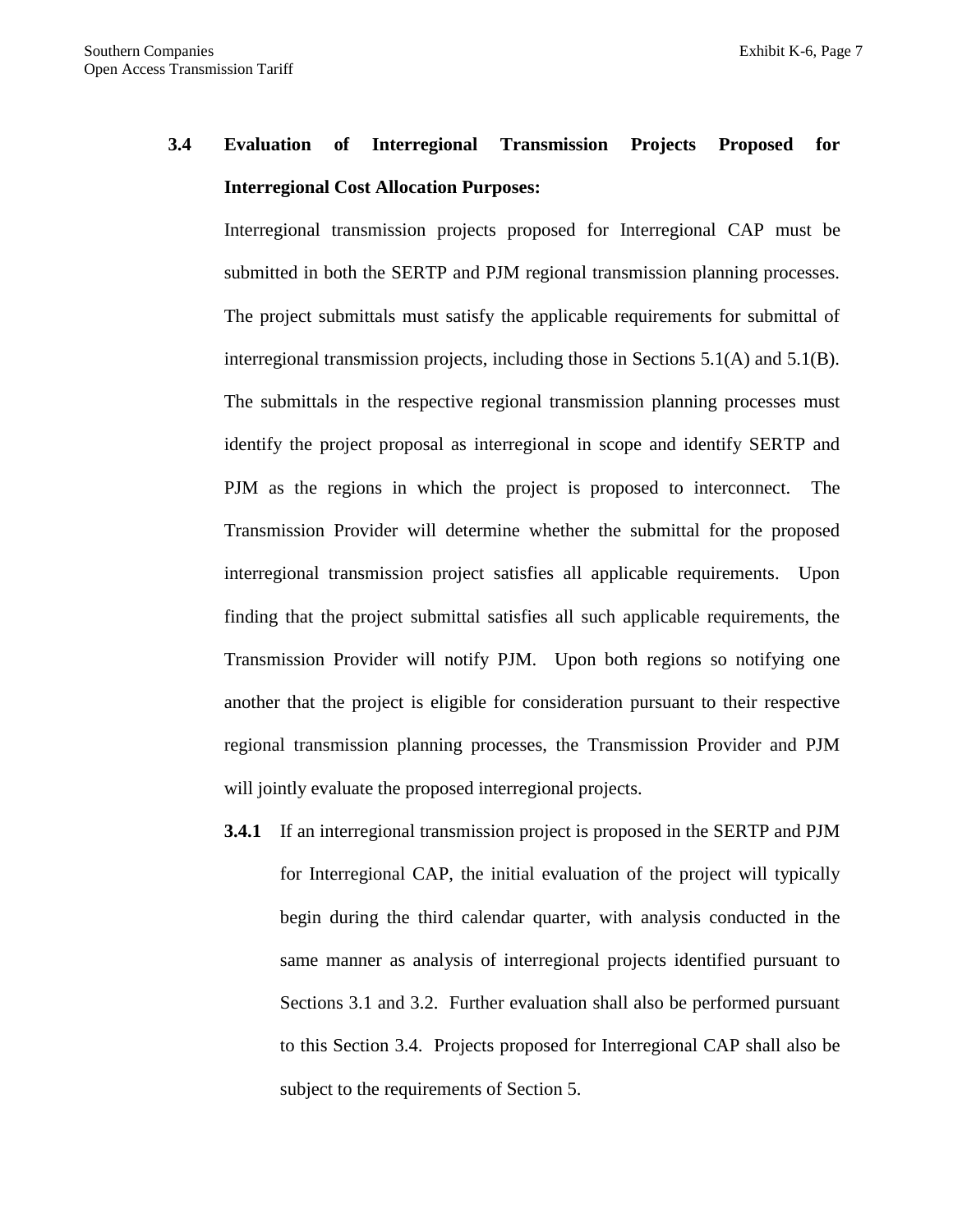- **3.4.2** Each region, acting through its regional transmission planning process, will evaluate proposals to determine whether the interregional transmission project(s) proposed for Interregional CAP addresses transmission needs that are currently being addressed with projects in its regional transmission plan(s) and, if so, which projects in the regional transmission plan(s) could be displaced by the proposed project(s).
- **3.4.3** Based upon its evaluation, each region will quantify a Regional Benefit based upon the transmission costs that each region is projected to avoid due to its transmission projects being displaced by the proposed project. For purposes of this Exhibit K-6, "Regional Benefit" means: (i) for the Transmission Provider, the total avoided costs of projects included in the then-current regional transmission plan that would be displaced if the proposed interregional transmission project was included and (ii) for PJM, the total avoided costs of projects included in the then-current regional transmission plan that would be displaced if the proposed interregional transmission project was included. The Regional Benefit is not necessarily the same as the benefits used for purposes of *regional* cost allocation.
- **3.5 Inclusion of Interregional Projects Proposed for Interregional CAP in Regional Transmission Plans:** An interregional transmission project proposed for Interregional CAP in the SERTP and PJM will be included in the respective regional plans for purposes of cost allocation only after it has been selected by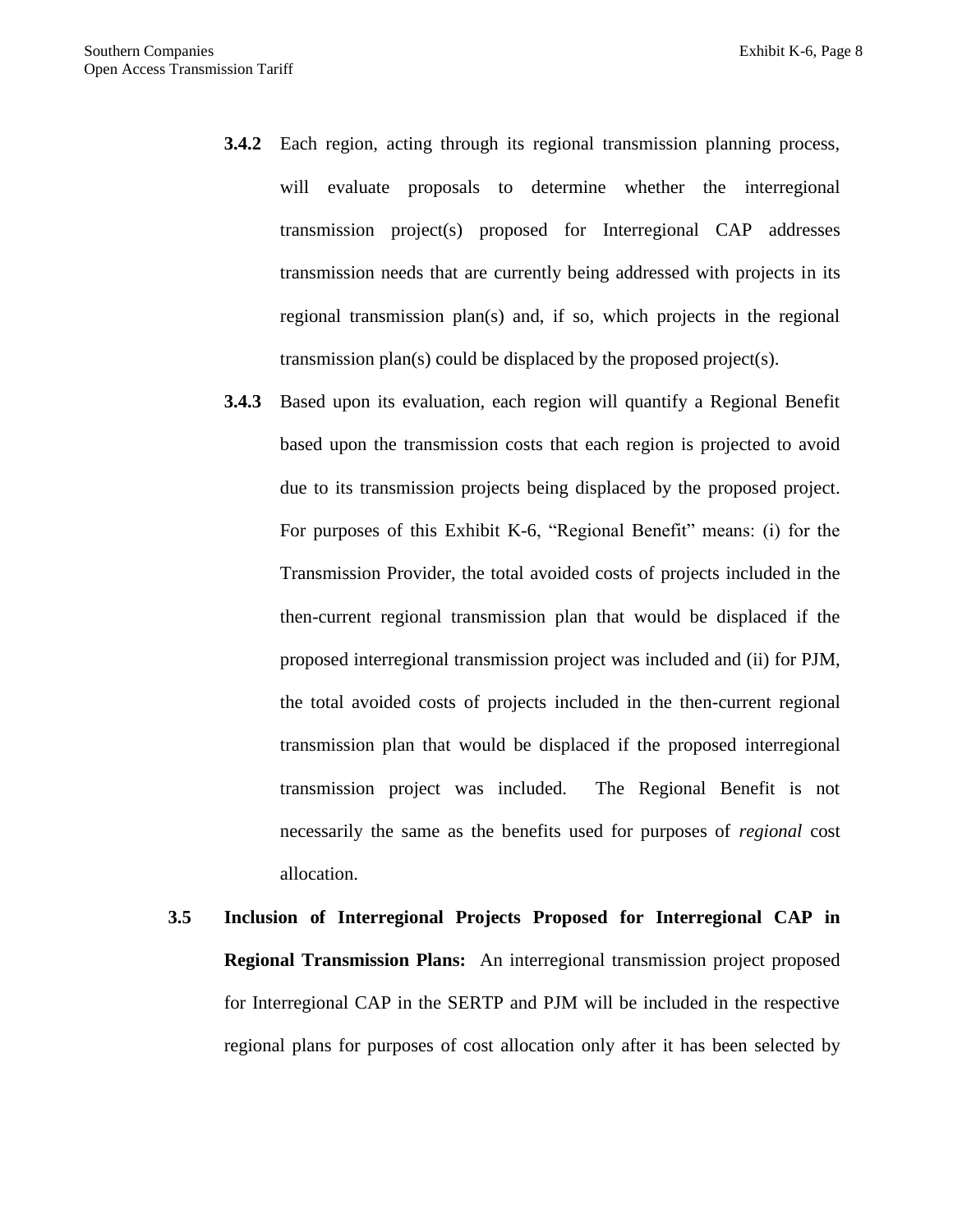both the SERTP and PJM regional processes to be included in their respective regional plans for purposes of cost allocation.

- **3.5.1** To be selected in both the SERTP and PJM regional plans for purposes of cost allocation means that each region has performed all evaluations, as prescribed in its regional transmission planning processes, necessary for a project to be included in its regional transmission plans for purposes of cost allocation.
	- o For the SERTP: All requisite approvals are obtained, as prescribed in the SERTP regional transmission planning process, necessary for a project to be included in the SERTP regional transmission plan for purposes of cost allocation. This includes any requisite regional benefit to cost ("BTC") ratio calculations performed pursuant to the respective regional transmission planning processes. For purposes of the SERTP, the anticipated allocation of costs of the interregional transmission project for use in the regional BTC ratio calculation shall be based upon the ratio of the SERTP's Regional Benefit to the sum of the Regional Benefits identified for both the SERTP and PJM; and
	- o For PJM: All requisite approvals are obtained, as prescribed in the respective regional transmission planning processes, necessary for a project to be included in the regional transmission plans for purposes of cost allocation.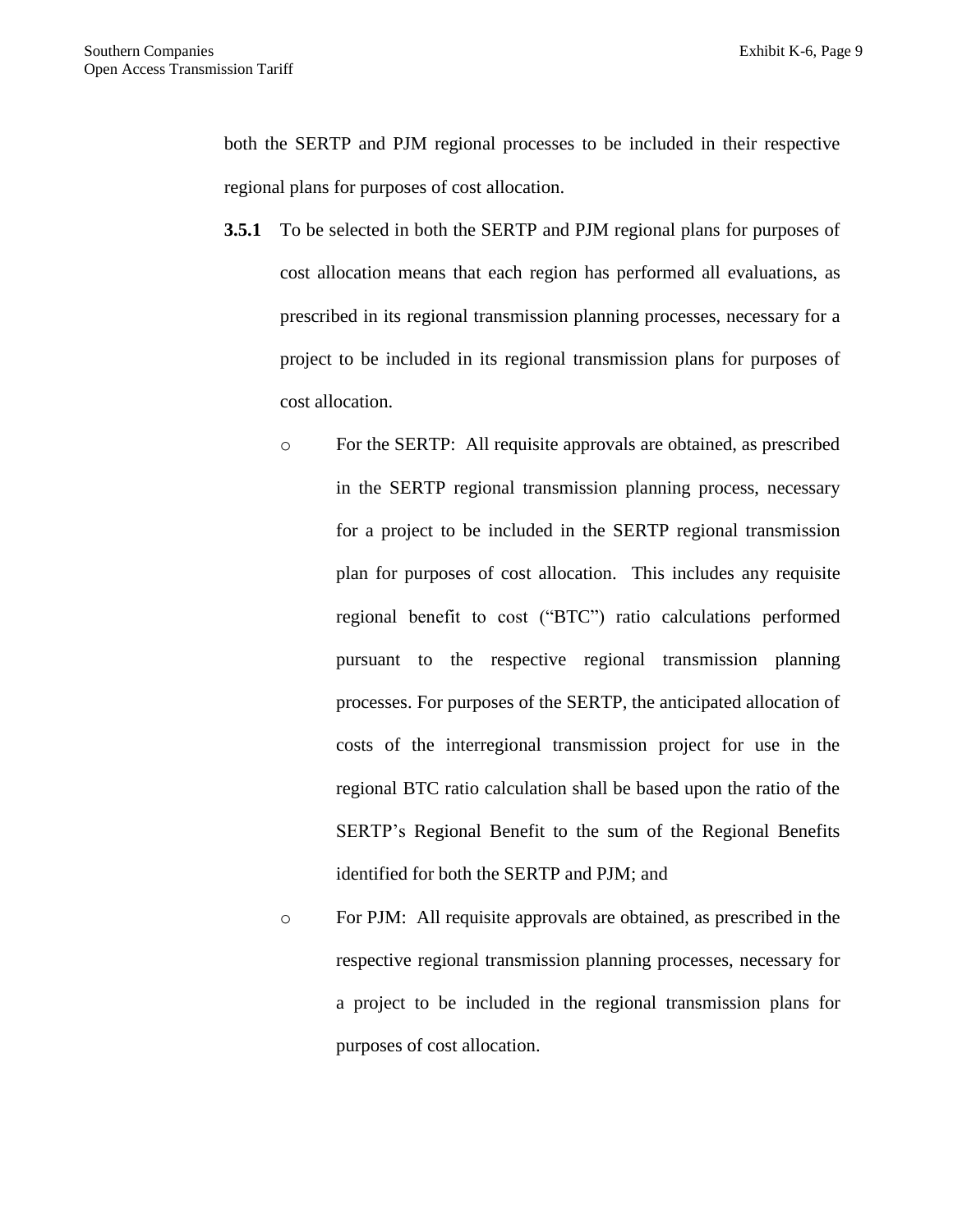- **3.6 Removal from Regional Plans:** An interregional transmission project may be removed from the SERTP's or PJM's regional plan for purposes of cost allocation: (i) if the developer fails to meet developmental milestones; (ii) pursuant to the reevaluation procedures specified in the respective regional transmission planning processes; or (iii) if the project is removed from one of the region's regional transmission plan(s) pursuant to the requirements of its regional transmission planning process.
	- **3.6.1** The Transmission Provider shall notify PJM if an interregional project or a portion thereof is likely to be removed from its regional transmission plan.

# **4. Transparency**

- **4.1** The Transmission Provider shall post procedures for coordination and joint evaluation on the Regional Planning website.
- **4.2** Access to the data utilized will be made available through the Regional Planning website subject to the appropriate clearance, as applicable (such as CEII and confidential non-CEII). Both planning regions will make available, on their respective regional websites, links to where stakeholders can register (if applicable/available) for the stakeholder committees or distribution lists of the other planning region.
- **4.3** At the fourth quarter SERTP Summit, or as necessary due to current activity of proposed interregional transmission projects, the SERTP will provide status updates of interregional activities including:
	- o Facilities to be evaluated;
	- o Analysis performed; and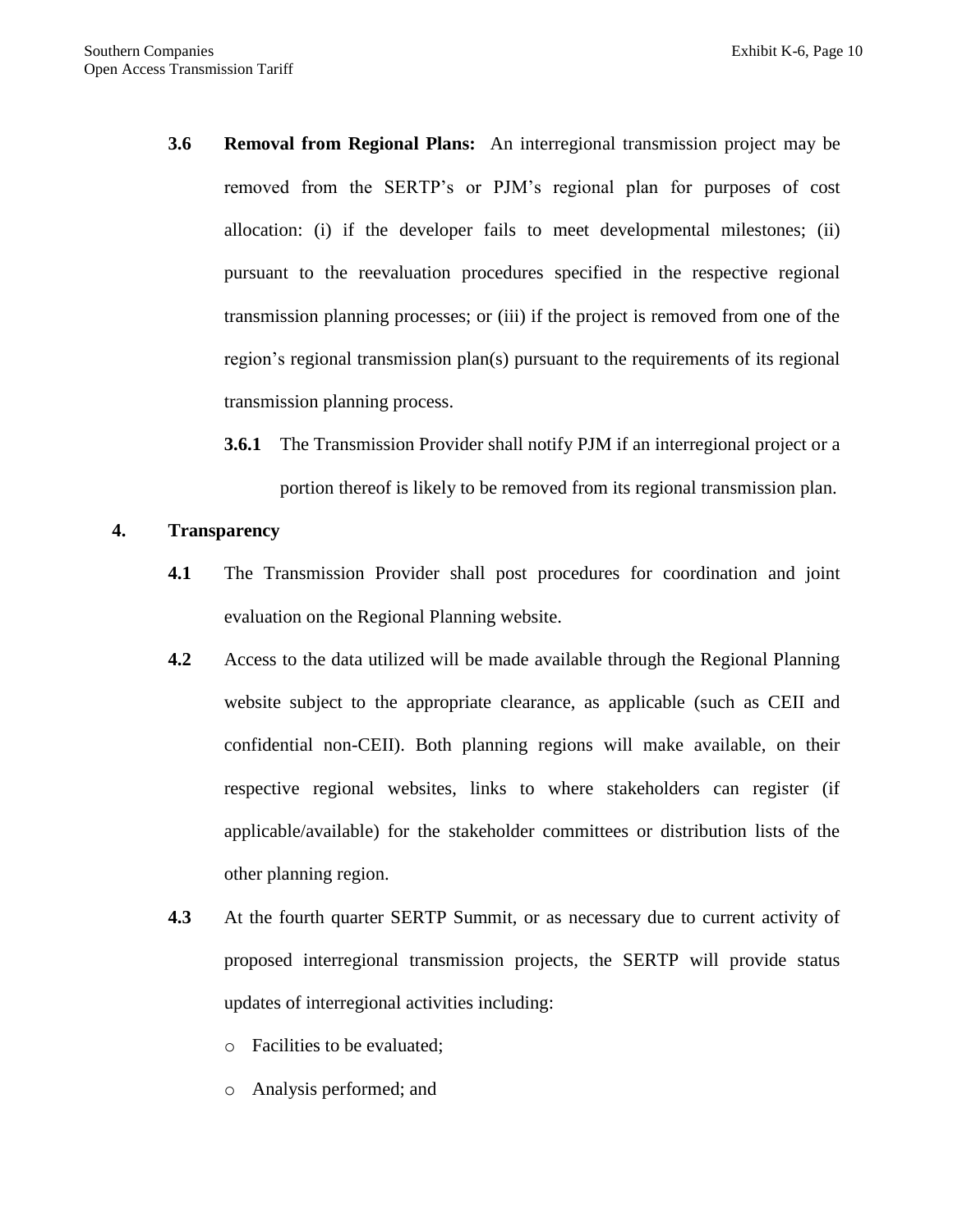- o Determinations/results.
- **4.4** Stakeholders will have an opportunity to provide input and feedback within the respective regional planning processes of SERTP and PJM related to interregional facilities identified, analysis performed, and any determination/results. Stakeholders may participate in either or both regions' regional planning processes to provide their input and feedback regarding the interregional coordination between the SERTP and PJM.
- **4.5** The Transmission Provider will post a list on the Regional Planning Website of interregional transmission projects proposed for purposes of cost allocation in both the SERTP and PJM that are not eligible for consideration because they do not satisfy the regional project threshold criteria of one or both of the regions as well as post an explanation of the thresholds the proposed interregional project failed to satisfy.

## **5. Cost Allocation**

- **5.1 Proposal of Interregional Transmission Projects for Interregional CAP:** For an interregional transmission project to be eligible for Interregional CAP within the SERTP and PJM regions, all of the following criteria must be met:
	- A. The interregional transmission project must be interregional in nature, which requires that it must:
		- o Be physically located in both the SERTP region and the PJM region;
		- o Interconnect to transmission facilities in both the SERTP and PJM regions. The facilities to which the project is proposed to interconnect may be either existing facilities or transmission projects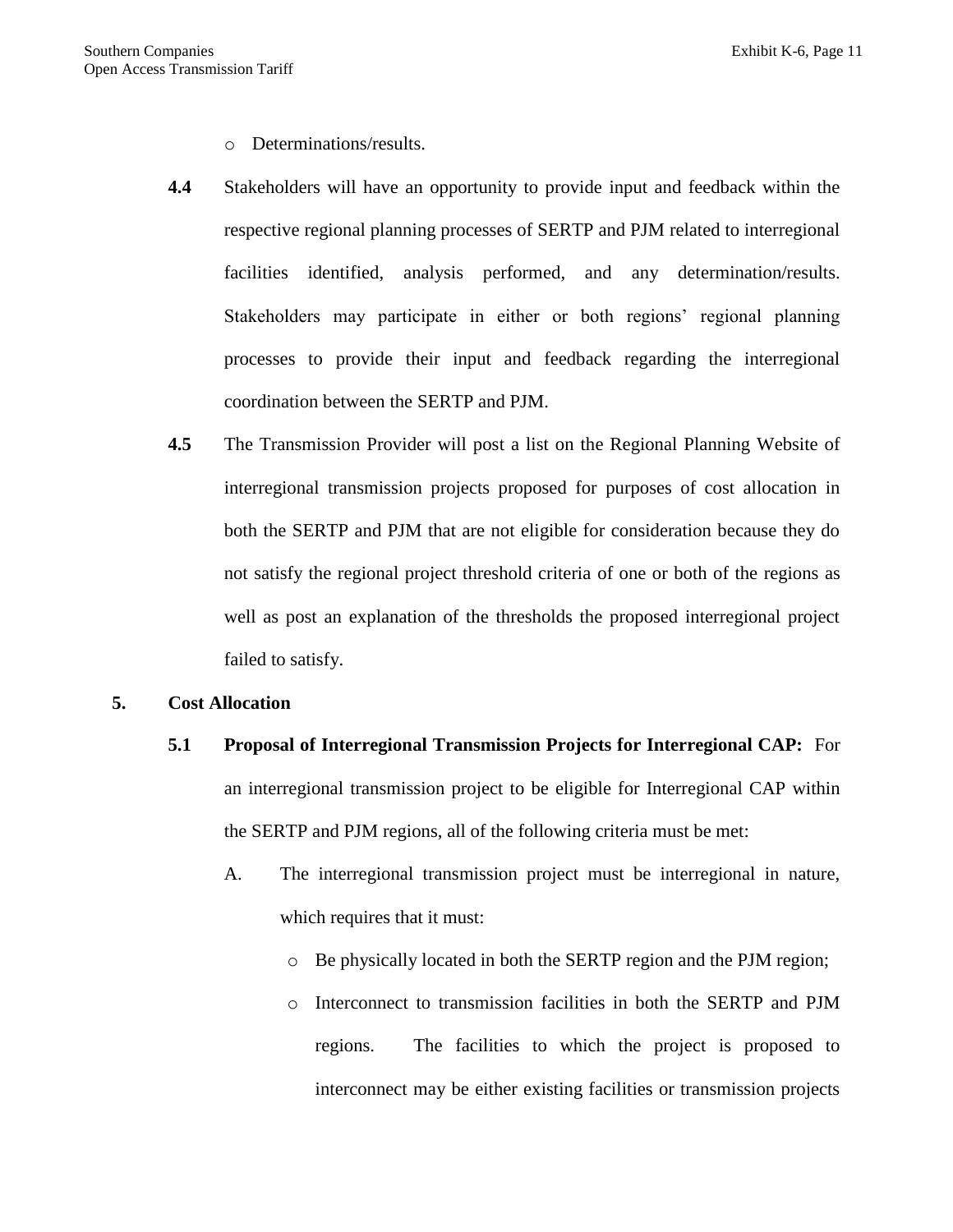included in the regional transmission plan that are currently under development; and

- o Meet the threshold criteria for transmission projects potentially eligible to be included in the regional transmission plans for purposes of cost allocation in both the SERTP and PJM regions, pursuant to their respective regional transmission planning processes.
- B. The interregional transmission project must be proposed for purposes of cost allocation in both the SERTP and PJM regions.
	- o The transmission developer and project submittal must satisfy all criteria specified in the respective regional transmission processes; and
	- o The proposal should be submitted in the timeframes outlined in the respective regional transmission planning processes.
- C. The interregional transmission project must be selected in the regional transmission plans of both the SERTP and PJM regions.
	- o The costs of the interregional transmission project eligible for interregional cost allocation shall only be allocated to a region if that region has selected the interregional transmission project in its regional transmission plan for purposes of cost allocation; and
	- o No cost shall be allocated to a region that has not selected the interregional transmission project in its regional transmission plan for purposes of cost allocation.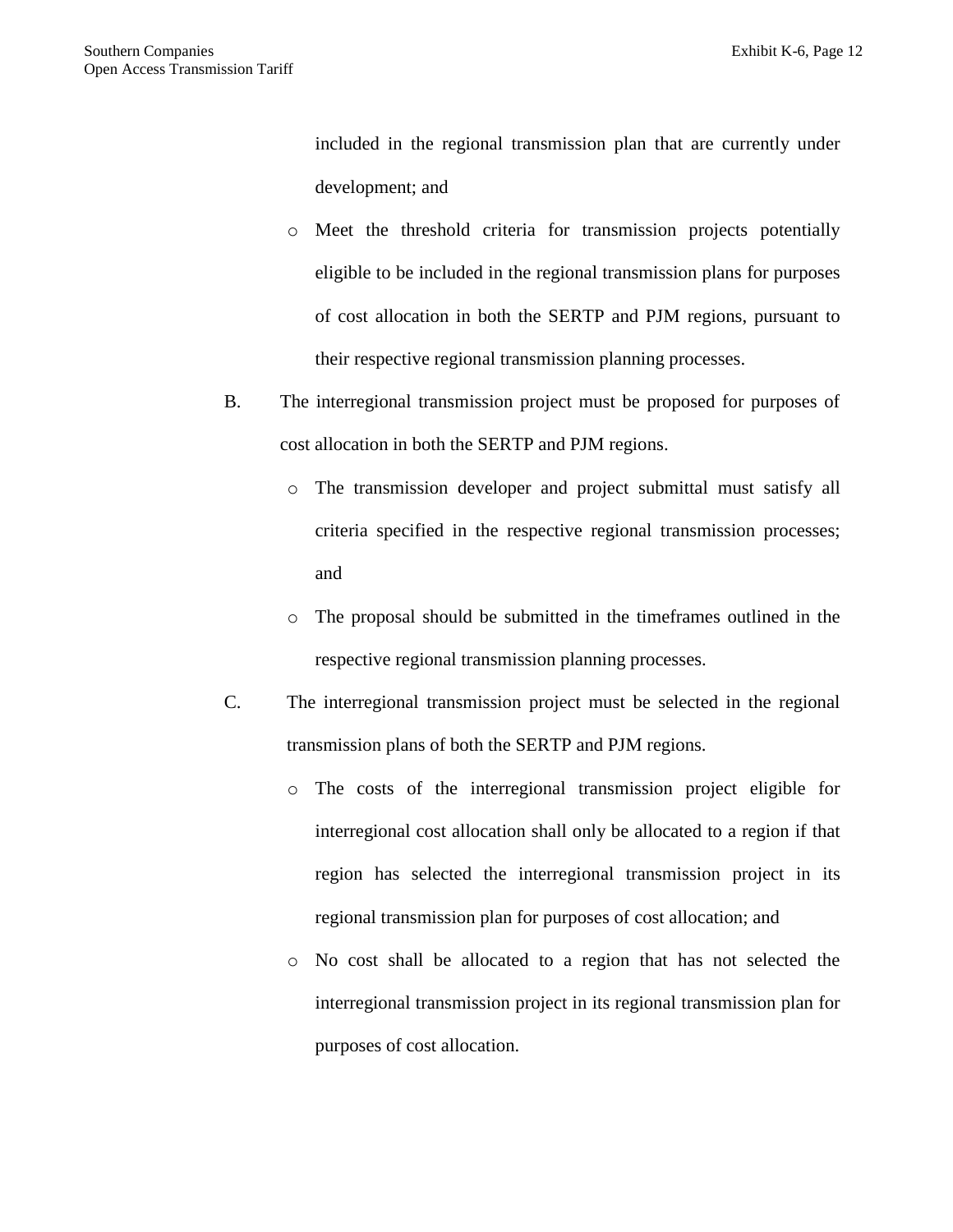- **5.2 Allocation of Costs for Interregional Transmission Projects Between the SERTP and PJM Regions:** The cost of an interregional transmission project selected for purposes of cost allocation in the regional transmission plans of both the SERTP and PJM regions shall be allocated for Interregional CAP to those regions as provided below:
	- A. The share of the costs of an interregional transmission project allocated to a region will be determined by the ratio of the present value(s) of the estimated costs of such region's displaced regional transmission project(s) to the total of the present values of the estimated costs of the displaced regional transmission projects in all regions that have selected the interregional transmission project in their regional transmission plans for purposes of cost allocation. The present values used in the cost allocation shall be based on a common date, comparable cost components, and the latest cost estimates used in the determination to include the interregional transmission project in the respective regional plans for purposes of cost allocation. The applicable discount rate(s) used for the SERTP region for interregional cost allocation purposes will be based upon the after-tax weighted average cost of capital of the SERTP transmission owners whose projects would be displaced by the proposed interregional transmission project. The applicable discount rate for the PJM region shall be the discount rate included in the assumptions that are reviewed with the PJM Board of Managers each year for use in the economic planning process.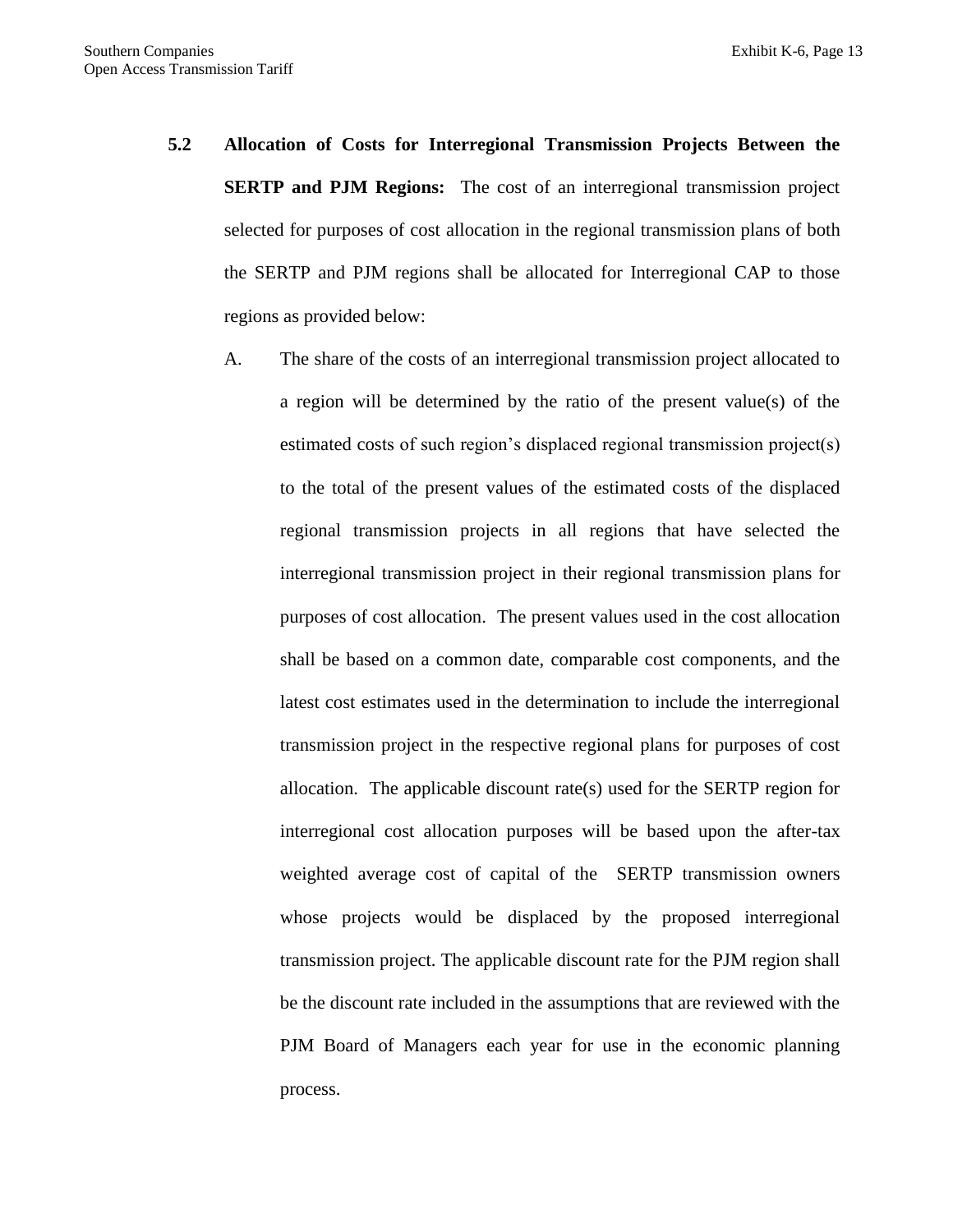- B. When all or a portion of an interregional transmission project is to be located within a region in which there is no displaced regional transmission project, such region may, at its sole discretion, select the interregional transmission project for inclusion in its regional transmission plan; provided, however, that no portion of the costs of the interregional transmission project shall be allocated to such region pursuant to Section 5.2.A.
- C. Nothing in this Section 5 shall govern the further allocation of costs allocated to a region pursuant to this Section 5.2 within such region.
- D. The following example illustrates the cost allocation provisions in Section 5.2.A:
	- o Regions A and B, through the joint evaluation process prescribed in Section 3.4 of this Exhibit K-6 have included Transmission Project Z in their respective regional plans for purposes of cost allocation. Transmission Project Z was determined to address both regions' needs more efficiently or cost effectively than Transmission Project X in Region A and Transmission Project Y in Region B.
	- $\circ$  The estimated cost of Transmission Projects X and Y are Cost  $(X)$ and Cost (Y) respectively. As described in Section 5.2.A, these costs shall be based upon common cost components.
	- o The number of years from the common present value date to the year associated with the cost estimates of Transmission Projects X and Y are  $N(X)$  and  $N(Y)$  respectively.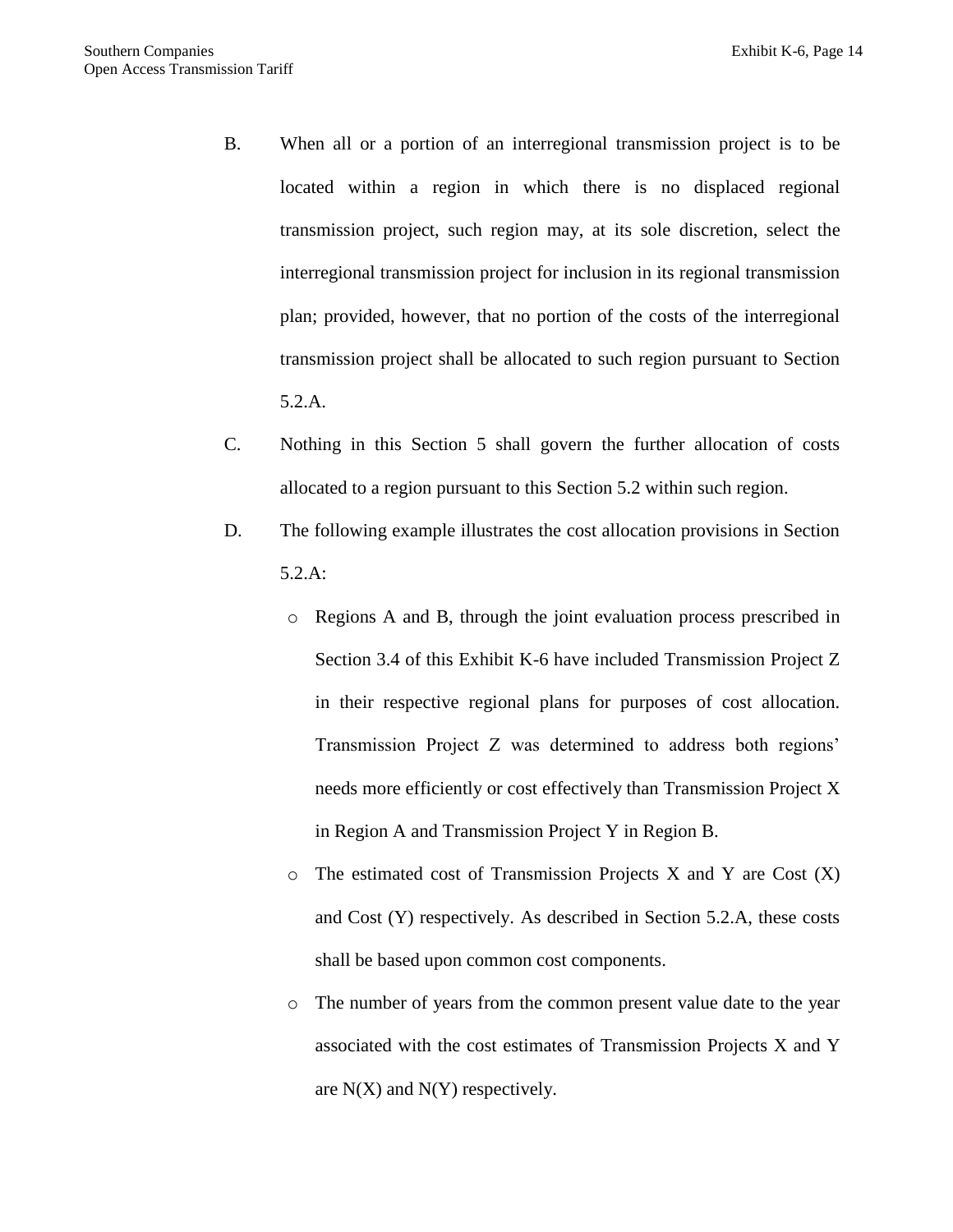- o Recognizing that the regions may have different discount rates, for purposes of this example  $D_A$  is the discount rate used for Transmission Projects  $X$  and  $D_B$  is the discount rate used for Transmission Project Y.
- o Based on the foregoing assumptions and the allocation of costs based upon displaced regional transmission projects as prescribed in Section 5.2.A, the following illustrative formulas would be used:
	- Present Value of Cost  $(X)$  = PV Cost  $(X)$

 $=$  Cost (X) / (1+D<sub>A</sub>)<sup>N(X)</sup>

Present Value of Cost  $(Y)$  = PV Cost  $(Y)$ 

 $=$  Cost (Y) / (1+D<sub>B</sub>)<sup>N(Y)</sup>

- Cost Allocation to Region  $A = PV$  Cost  $(X) / [PV$  Cost  $(X) +$ PV Cost (Y)]
- Cost Allocation to Region B = PV Cost  $(Y)$  / [PV Cost  $(X)$  + PV Cost (Y)]
- o Applying the above formulas, if:
	- Cost  $(X) = $60$  Million and  $N(X) = 8.25$  years
	- Cost  $(Y) = $40$  Million and  $N(Y) = 4.50$  years
	- $D_A = 7.5\%$  per year
	- $D_B = 7.4\%$  per year
- o Then:
	- PV Cost  $(X) = 60/(1+0.075)8.25 = 33.0$  Million
	- PV Cost  $(Y) = 40/(1+0.074)4.50 = 29.0$  Million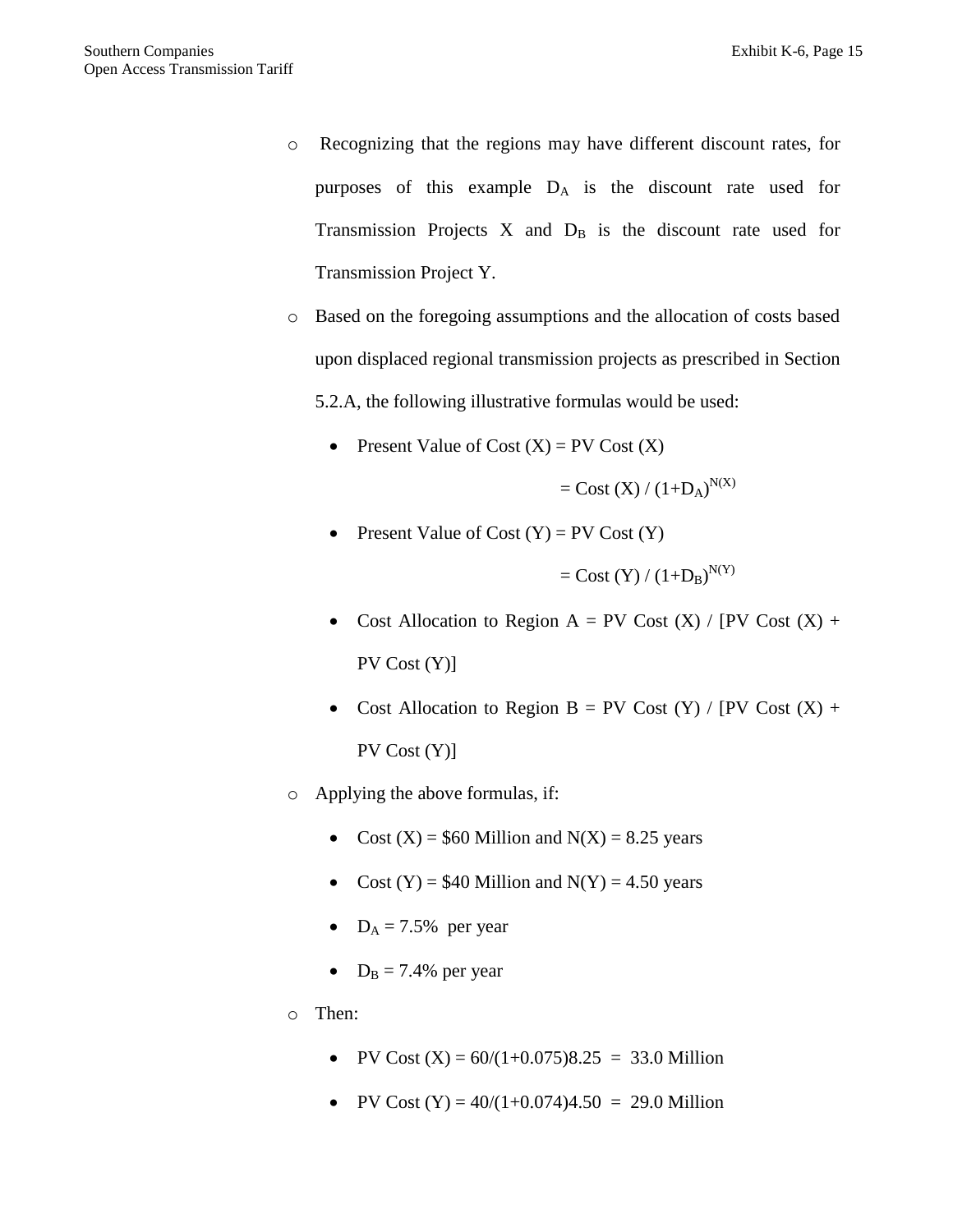- Cost Allocation to Region A =  $33.0 / (33.0 + 29.0) = 53.2\%$  of the cost of Transmission Project Z
- Cost Allocation to Region B =  $29.0 / (33.0 + 29.0) = 46.8\%$  of the cost of Transmission Project Z
- **5.3 Merchant Transmission and Transmission Owner Projects:** Nothing in this Section 5 shall preclude the development of interregional transmission projects that are funded by merchant transmission developers or by individual transmission owners.
- **5.4 Exclusivity with Respect to Interregional Transmission Projects Selected for Interregional CAP:** The following provisions shall apply regarding other cost allocation arrangements:
	- A. Except as provided in Section 5.4.B, the provisions in this Section 5 are the exclusive means by which any costs of an interregional transmission project selected for Interregional CAP between the SERTP and PJM regions may be allocated between or among those regions.
	- B. A transmission owner(s) or transmission developer(s) may propose to fund or allocate, on a voluntary basis, the cost of an interregional transmission project selected for Interregional CAP using an allocation other than the allocation that results from the methodology set forth in Section 5.2, provided that, should the allocation of cost of such interregional transmission project be subject to the Federal Energy Regulatory Commission's ("FERC") jurisdiction, such allocation proposal is accepted for filing by FERC in accordance with the filing rights with respect to cost